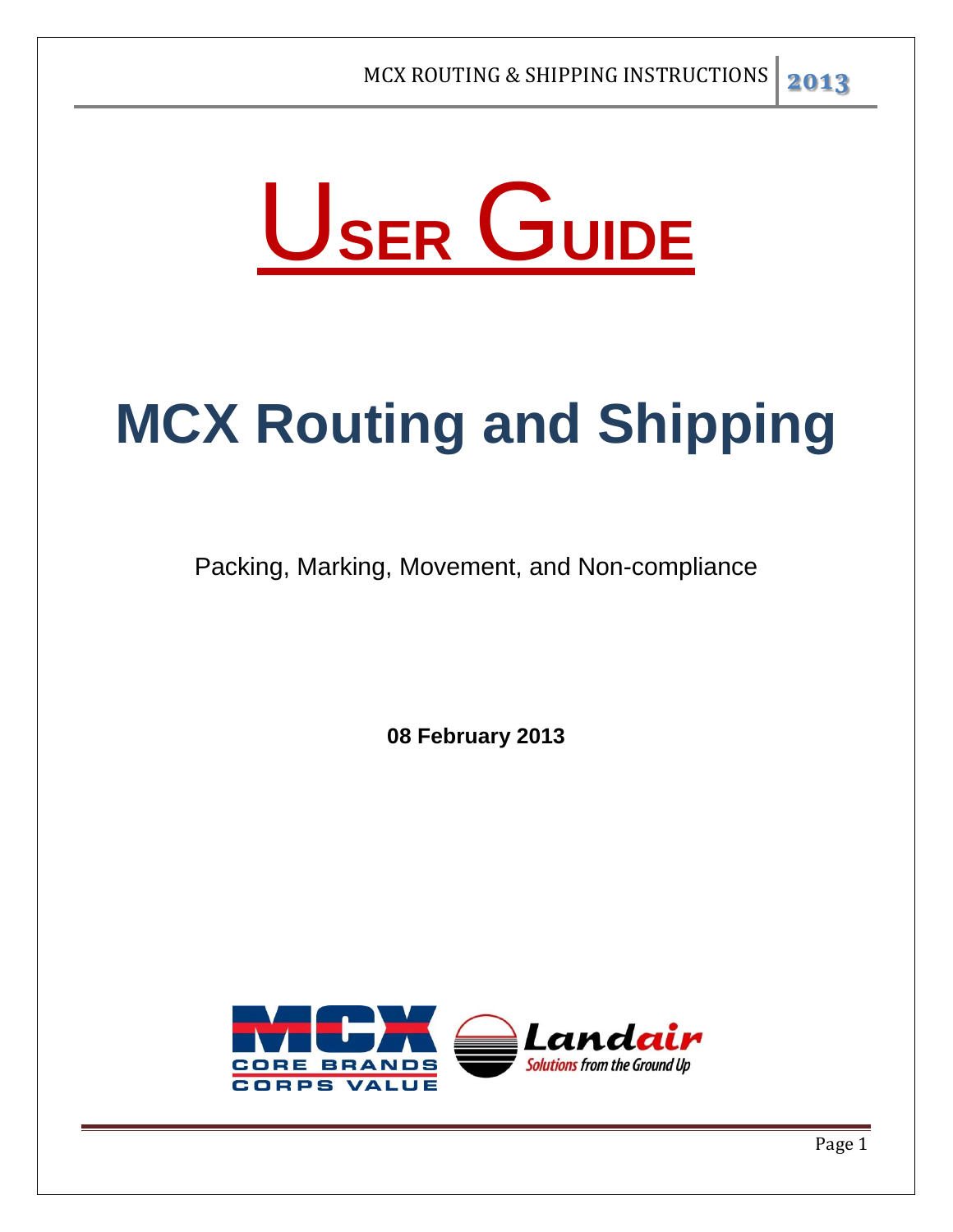# Revision Sheet

| <b>Release</b><br>No. | <b>Date</b> | <b>Revision Description</b>                                                              |
|-----------------------|-------------|------------------------------------------------------------------------------------------|
| Rev. 0                | 02/06/13    | Complete Update New Format - mods to sections 3, 6, 7,<br>12, 13, 14, 15, 17, 18, 19, 23 |
|                       |             |                                                                                          |
|                       |             |                                                                                          |
|                       |             |                                                                                          |
|                       |             |                                                                                          |
|                       |             |                                                                                          |
|                       |             |                                                                                          |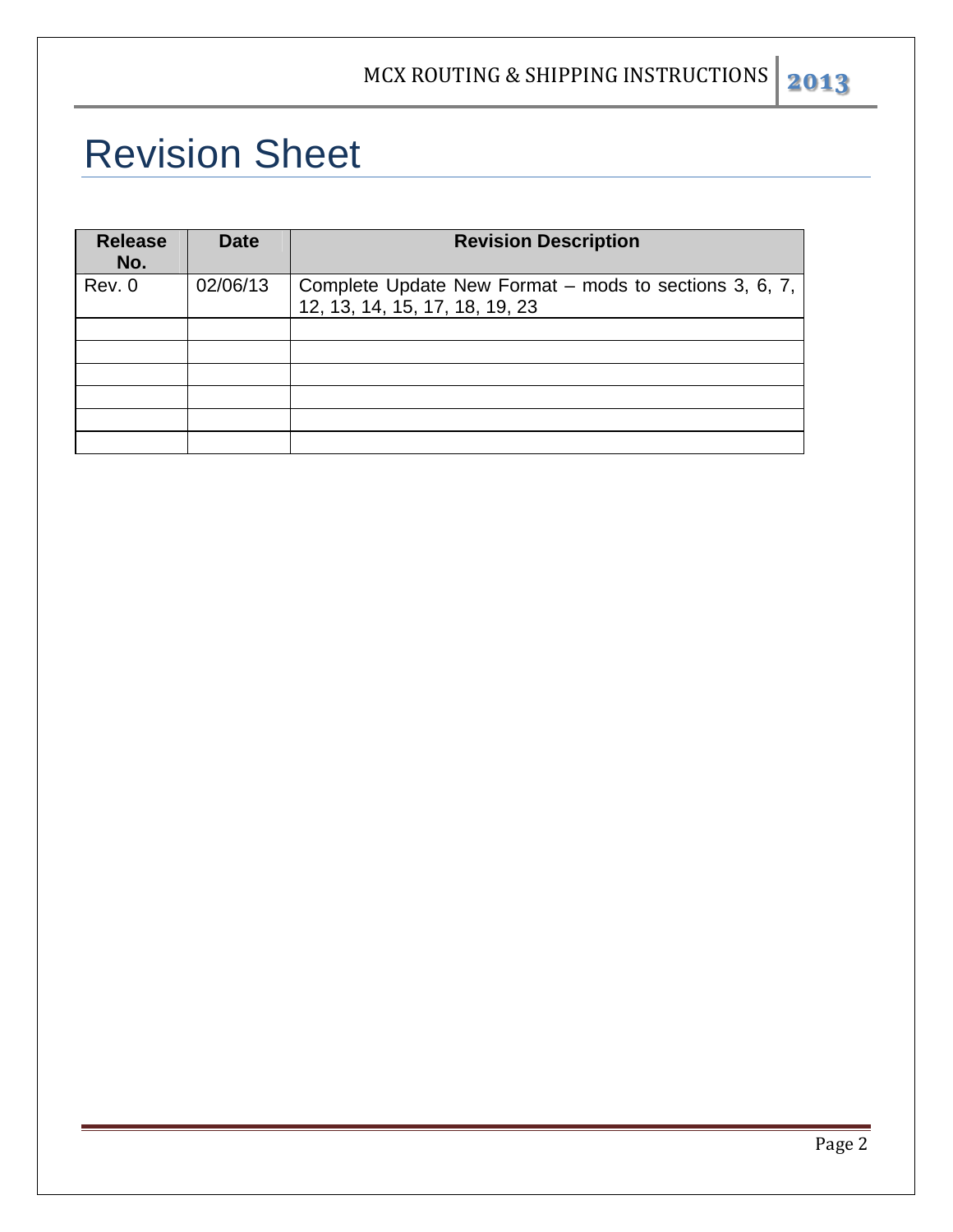# 2013

#### **Table of Contents**

|     | SUBJECT: DOING BUSINESS WITH THE MARINE CORPS EXCHANGE  4 |  |
|-----|-----------------------------------------------------------|--|
| 1.  |                                                           |  |
| 2.  |                                                           |  |
| 3.  |                                                           |  |
| 4.  |                                                           |  |
| 5.  |                                                           |  |
| 6.  |                                                           |  |
| 7.  |                                                           |  |
| 8.  |                                                           |  |
| 9.  |                                                           |  |
| 10. |                                                           |  |
| 11. |                                                           |  |
| 12. |                                                           |  |
| 13. |                                                           |  |
| 14. |                                                           |  |
| 15. |                                                           |  |
| 16. |                                                           |  |
| 17. |                                                           |  |
| 18. |                                                           |  |
| 19. |                                                           |  |
| 20. |                                                           |  |
| 21. |                                                           |  |
| 22. |                                                           |  |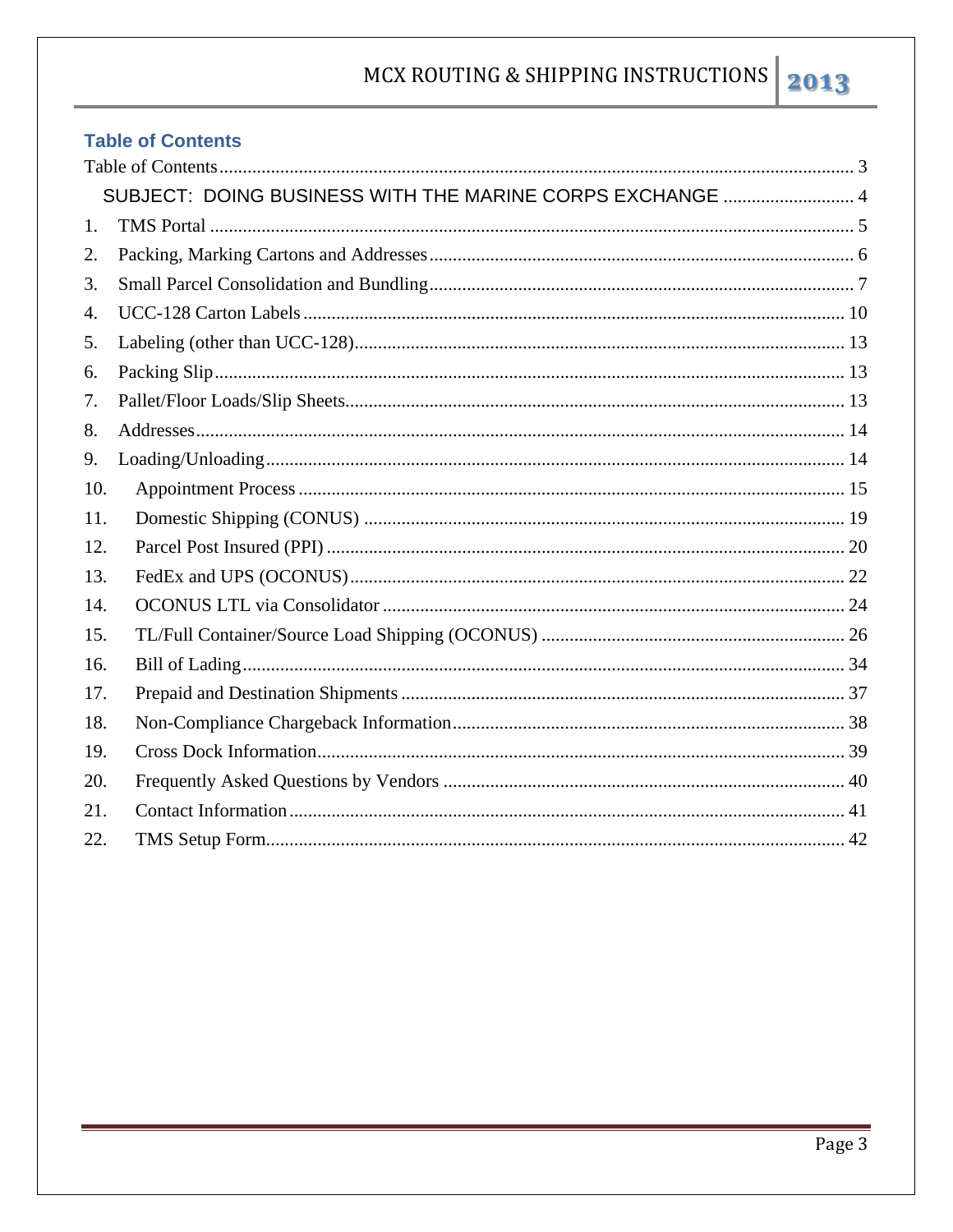

**Headquarters US Marine Corps Semper Fit and Exchange Services Division 3044 Catlin Ave Quantico, VA 22134 703-784-3800** 

Dear Business Partner:

#### **SUBJECT: DOING BUSINESS WITH THE MARINE CORPS EXCHANGE**

It is a pleasure to welcome you to our Marine Corps Exchange (MCX) system. Marine Corps Exchanges have been proudly servicing the needs of Marines and their families since 1897. For over a century, we have known that our customers are special people who serve their country proudly. The Marine Corps Exchange is the #1 Marine Corps Community Services (MCCS) benefit to our customers based on the "Marine Corps MCCS needs Assessment Survey." Our goal requires special commitment to both our Marine Corps and military communities by providing the best quality and value for their purchasing needs.

We truly believe that our business partners are special too. Our partnerships are an integral part in providing the best goods and services available to America's elite force in Readiness, The United States Marines!

Through the years, we have worked closely with our sister services through cooperative sales initiatives. We look forward to more support opportunities for cooperative endeavors with the greater involvement and participation of the vendor community.

As the Deputy Director, Business Operations and on behalf of the Marine Corps Exchange(s), we extend our most heartfelt gratitude for your support as we forge ahead into our business relationship, and incorporate "Best Business Practices."

**Sincerely** 

(mý tekk sko

 Cindy Whitman Lacy Chief Operating Officer Deputy Director, Business Operations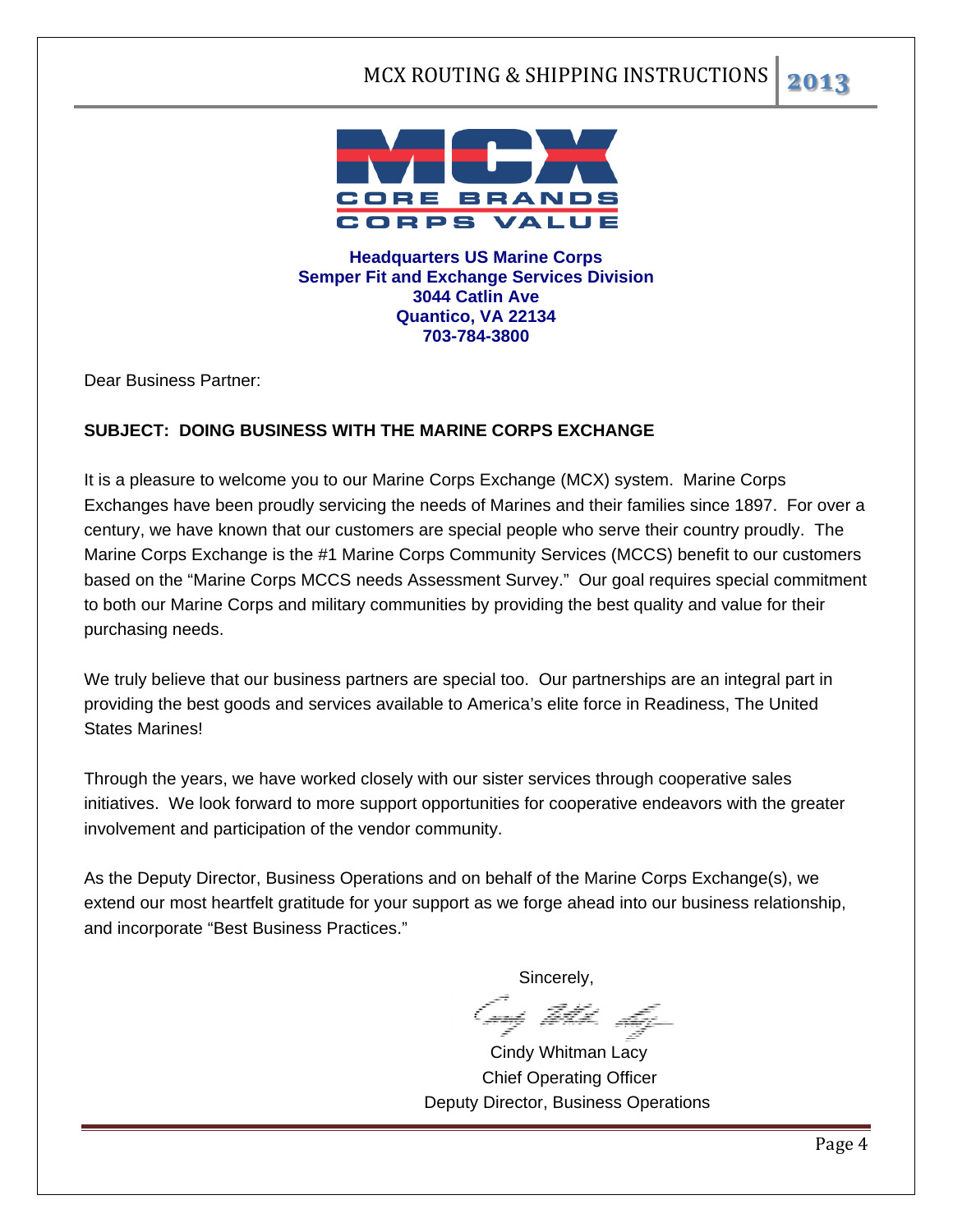Additional shipping guidance not covered in this document may be provided by our Buying Department based on special needs per MCX Order for special circumstances. This communication will be provided in email format to the Vendor Representative and is expected to be communicated to the Vendor Shipping Department for compliance.

**\*Failure to comply with these instructions may result in chargebacks for excessive freight costs and a processing fee up to \$200.00 for each offense.**

#### **1. TMS Portal**

The Marine Corps Exchange requires all vendors to obtain purchase order and ship-to address verification through our selected TMS Portal prior to shipping, regardless of the FOB terms.

NOTE: Purchase orders may be routed up to 5 days prior to the ship window and no later than 2 business days prior to the intended ship date providing the intended ship date coincides with the Ship Not Before and Ship Not After dates.

The Vendor Logistics TMS Portal has been enhanced to provide routing to vendors with multiple purchase orders shipping to the same MCX location on the same day. Refer to the *Vendor Logistics Portal User Guide* for current instruction. The Vendor Logistics TMS Portal is available 24 hours a day, 7 days a week.

This process provides the Marine Corps Exchange system maximum efficiencies within our supply chain and the visibility of our purchase orders. Should you have any questions related to these instructions or request exemption from a process, contact MCX HQ Logistics by email at OMBMCXLOGISTICS@USMC-MCCS.ORG Please allow 48 hours for a response during peak routing periods or after national holidays.

All MCX shipping guidance and updates are posted at www.usmc-mccs.org/shipping All shipment routing requests (collect/Third Party) and shipping detail validations (prepaid) are required to be entered through the Vendor Logistics TMS Portal at www.usmc-mccs.org/shipping

The MCX Third Party Logistics provider Landair can be contacted directly at 866-404-8517 or mcx@landair.com

Prior to logging into the Vendor Logistics TMS Portal each shipping origin must obtain a unique Location ID which will be used as their Login ID to the portal. See Section 22 *TMS Setup Form*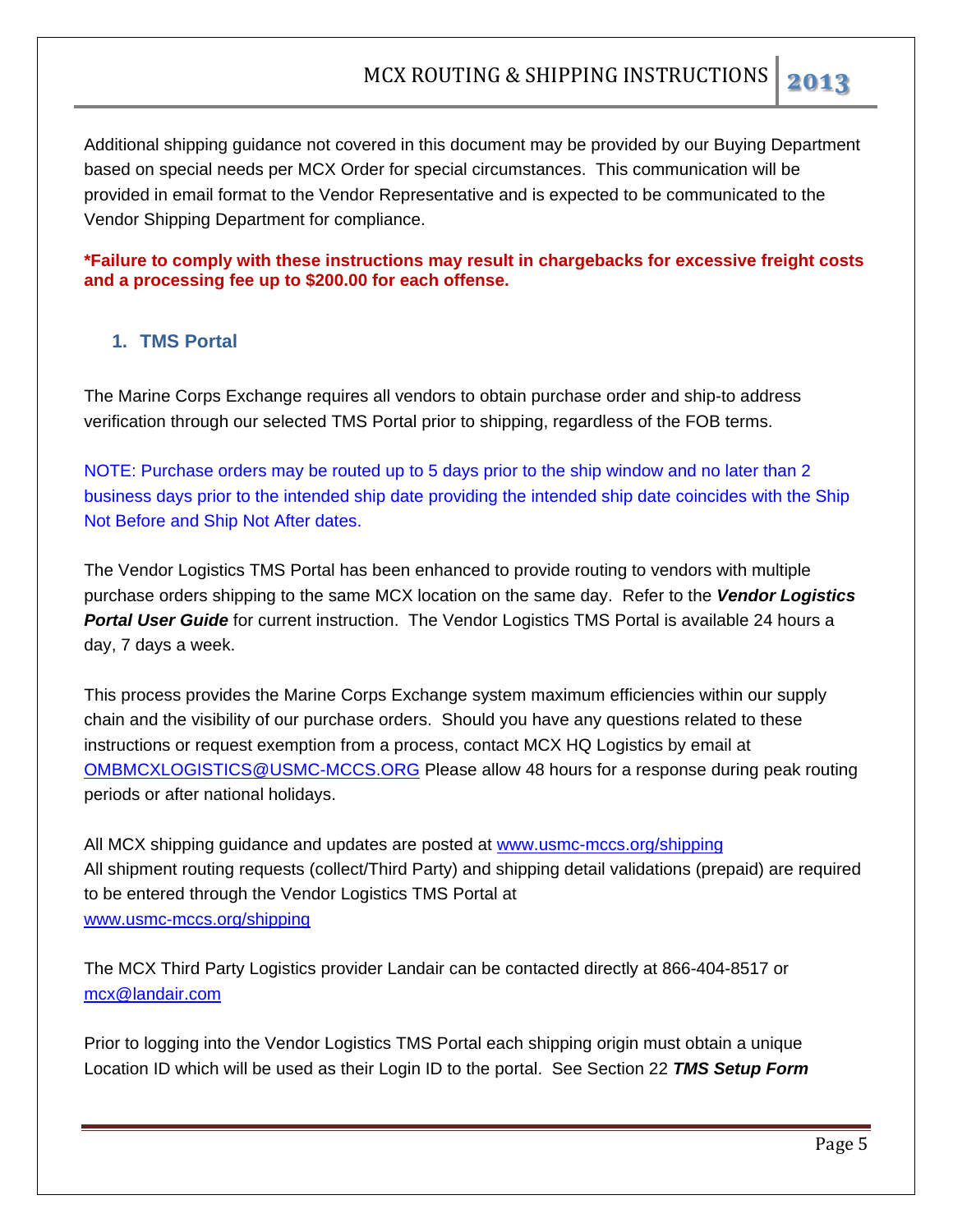Ensure the person initiating the routing request or order validation has:

- the shipper's Location ID
- the MCX order number
- carton/piece count
- weight (rounded to the nearest pound including pallet weight)
- cube (rounded to the nearest cubic foot)
- commodity
- MCX site number
- shipment available date
- destination address at the time of the request

**NOTE:** To obtain cubic dimensions of a shipment, measure the length, width and height to the furthest points of each shipping unit in inches. Multiply the three measurements, length x width x height to obtain cubic inches per unit. Divide cubic inches by 1728 to convert to cubic feet per unit. Add cubic feet results for all shipping units to obtain the total cubic feet of the shipment.

Once the Shipment Routing Request has been approved and a carrier assigned you will receive a Freight Routing Notification (FRN) E-mail, to the email address on the Vendor Logistics TMS Portal shipper account, within 4 business days of request and not to surpass the close ship date. These arrangements are designed to meet the destination receiving needs and capabilities. Landair will route all shipments via the best method and cost savings for MCX.

The email will include the following information.

- SRR#
- Ship Date (must ship on or one business day before or after of this date)
- MBOL#
- Carrier SCAC
- Carrier Name and Service
- **Destination**
- Important Compliance
- Attachments

#### **2. Packing, Marking Cartons and Addresses**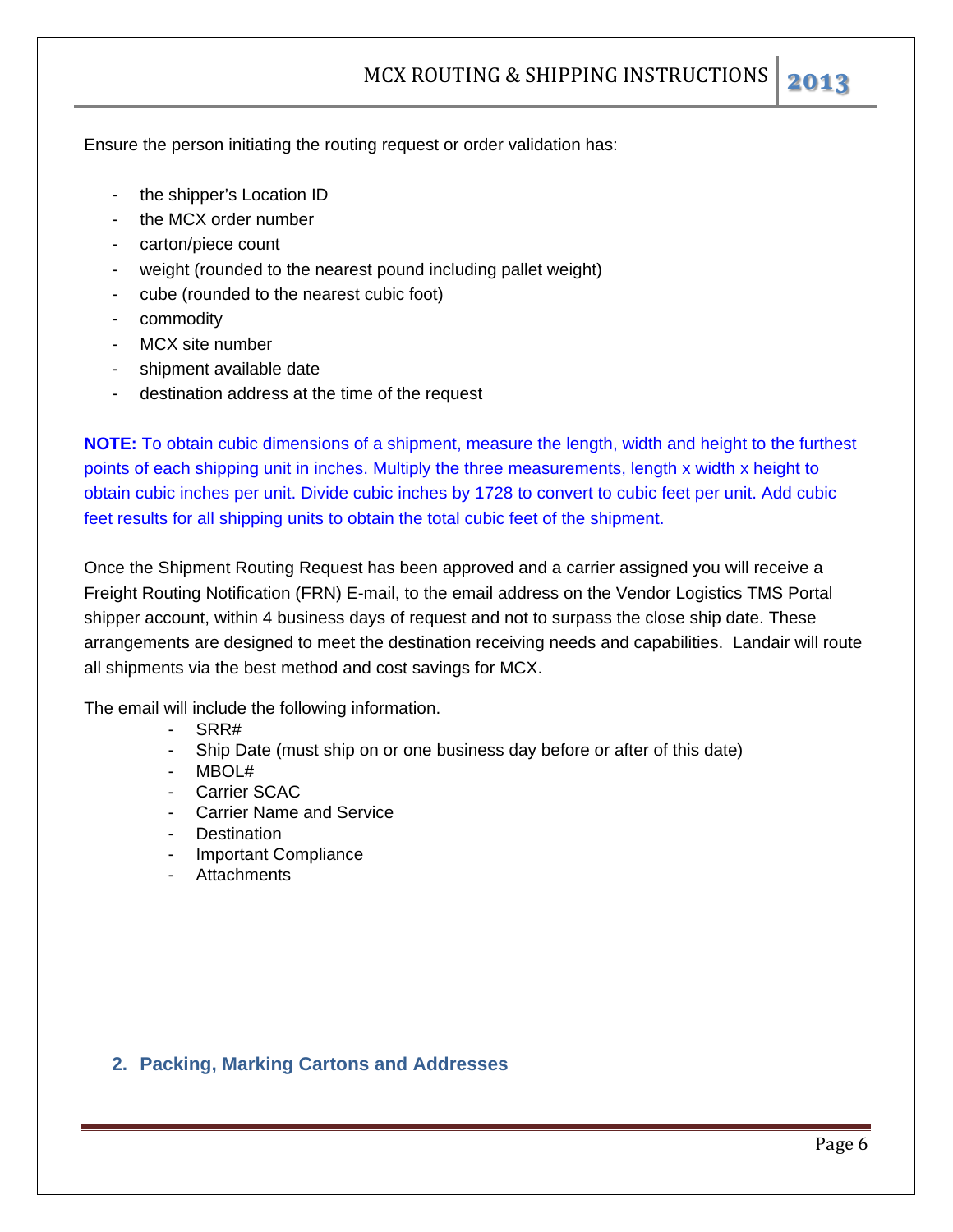It is the vendor's responsibility to ensure that the merchandise is properly packaged, secured, and protected to minimize damages and loss during transportation. Costs required to protect the cargo are the shipper's responsibility. MCX encourages the use of "environmentally friendly" packing materials whenever possible.

Failure to package merchandise properly may result in short pay on invoice and/or non-compliance fees. MCX will not be responsible for concealed damage or defective merchandise, items will be returned at vendor's expense.

All fragile and breakable items (glassware, crystal and gift items) must be packaged with ample packing materials to protect merchandise from breakage. Cartons must be marked "**FRAGILE**."

All hazardous and flammable commodities will be packaged and marked according to state and U.S. laws and regulations, international agreements, and military or carrier rules.

MCX requires shippers to consolidate and bundle orders into as few shippable units as possible following these guidelines:

- Only one destination per carton
- Only one PO per carton
- There must be a clear division between styles (polybags, inner cartons, cardboard dividers, etc.)
- Cartons should not exceed 70 lbs. or 130" length plus girth

#### **3. Small Parcel Consolidation and Bundling**

There are two options to support consolidation of small parcel cartons into a combined shipment.

Option 1: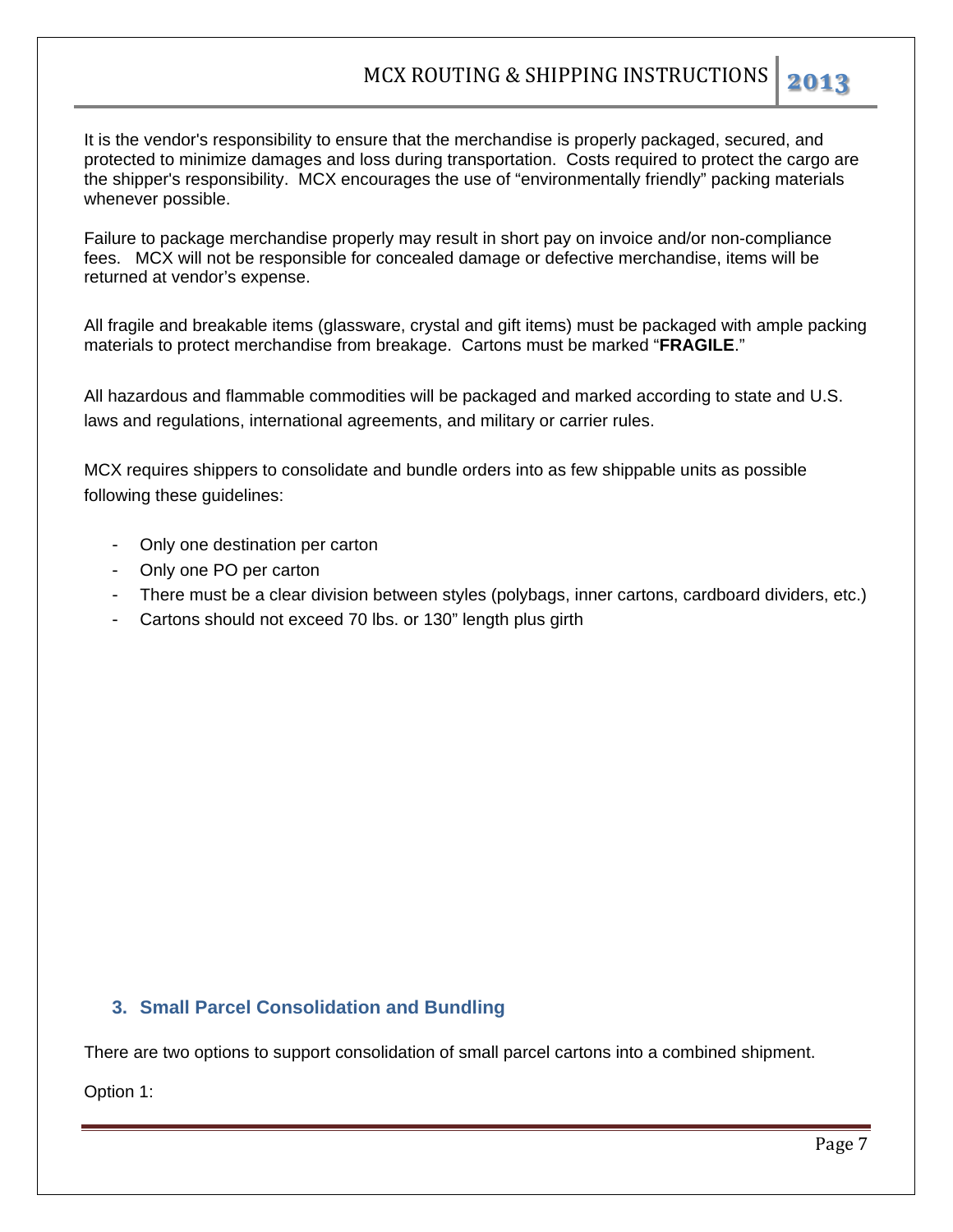Consolidate the individual cartons with the same site number destination into an over-pack box. Under this option there are certain rules that should apply.

a. The master carton must possess the strength to support the combined weight. The following chart might assist in ensuring the carton strength. You can also contact your corrugate provider for your specific product strength.

| <b>Maximum</b>   |           | Size Limit of Bursting Test Edge Crush |               |
|------------------|-----------|----------------------------------------|---------------|
| <b>Weight of</b> | Box       | (lbs. per sq.                          | Test (ECT)    |
| Contents (lbs.)  | (inches)  | in.)                                   | (Ibs. per in. |
|                  | L + W + H |                                        | width)        |

#### **SINGLE WALL CORRUGATED CONTAINERS**

| 30 | 75  | 200 | 32        |
|----|-----|-----|-----------|
| 40 | 75  | 200 | 40        |
| 50 | 85  | 250 | 44        |
| 65 | 95  | 275 | 55        |
| 80 | 105 | 350 | <b>NA</b> |

#### **DOUBLE WALL CORRUGATED CONTAINERS**

| 60  | 85  | 200 | 48 |
|-----|-----|-----|----|
| 80  | 95  | 275 | 51 |
| 100 | 105 | 350 | 61 |
| 120 | 110 | 400 | 71 |
| 140 | 115 | 500 | 82 |

- b. The heavier the over-pack carton, the more likely the opportunity for carton and product damage. The suggested maximum combined weight of the carton should not exceed 70 pounds.
- c. The DIM factor of the master carton must not exceed 166 inches. Shipments larger than 166 inches should be broken down into smaller shipments.
	- 1) Effective January 3, 2011 the DIM factor FedEx and UPS use changed, from 194 to 166 for U.S. Domestic air and ground packages (applies to ground packages 3 cubic feet or larger) and from 166 to 139 for many international services.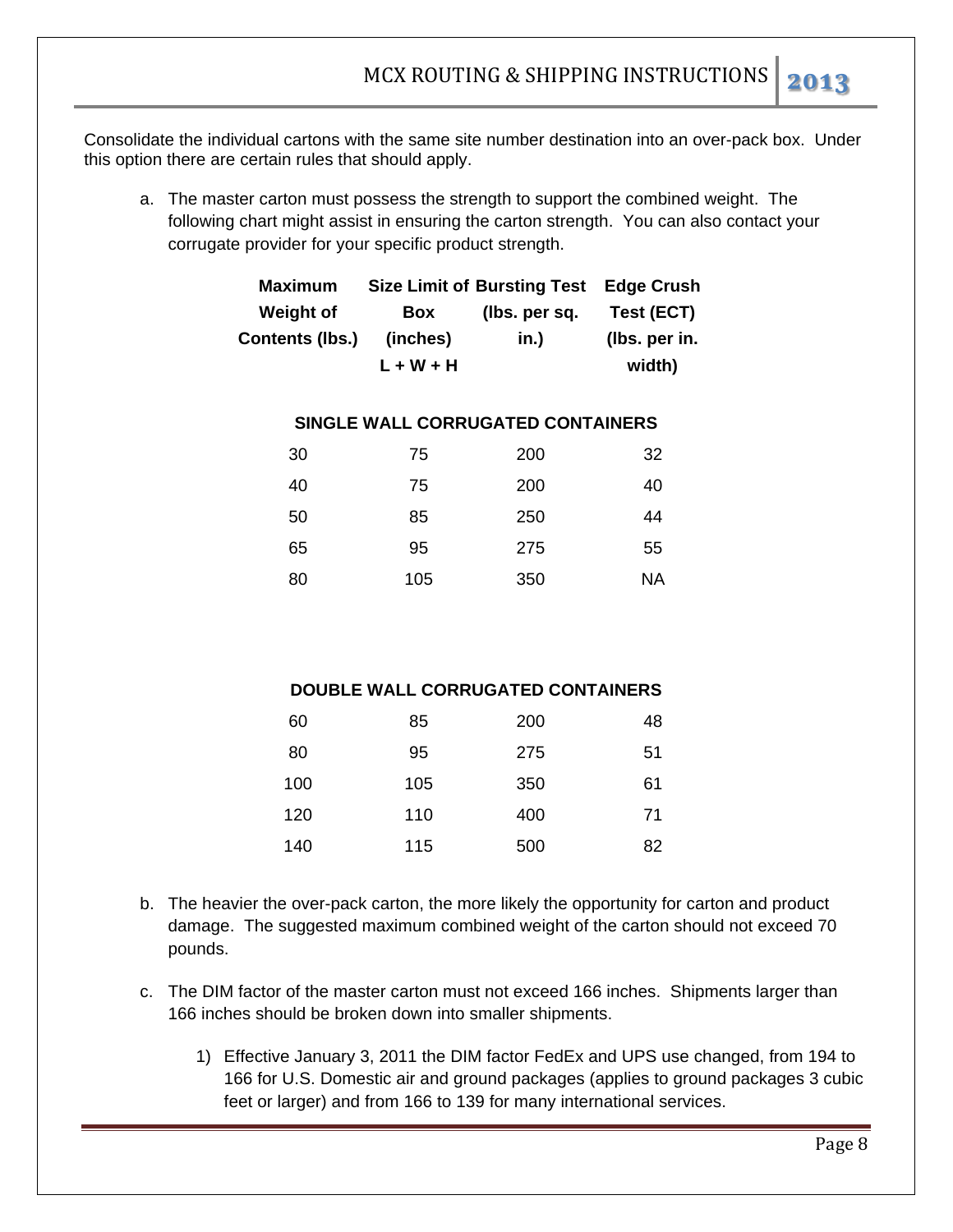

- d. Each carton in the master / over-pack carton must have an individual carton label.
- e. Vendors that already perform the over-pack function should verify proper execution.

#### Option 2:

Banding or strapping of smaller cartons is another method of ensuring a freight savings when shipping multiple small parcel cartons to the same destination. Under this option there are certain rules that should apply.

- a. Each carton in the bundle will still need its individual carton label and be destined to the same site number destination.
- b. There will only be one UPS / FedEx tracking label applied to the bundle.
- c. The strapping or banding material should be strong enough to support the combined weight of the cartons in the bundle. The bundle should not exceed 70 pounds.
- d. The DIM factor of the master carton must not exceed 166 inches. Shipments larger than 166 inches should be broken down into smaller shipments.
- e. Any shipments sent directly to Iwakuni Japan cannot be bundled due to International regulations and requirements. These should be shipped as consolidated cartons, use Option 1 for consolidation guidelines. Bundles are authorized if shipped to one of the consolidation points in WCDC Chino CA, Coastal Stockton CA, or KPAC Wilmington CA.
- f. Vendors that already perform the strapping / banding function should verify proper execution. Other vendors might need to contact a specialist if they desire to execute this option.
- g. Strapping or banding that breaks or comes apart at one of the small parcel carrier terminals will be the responsibility of the vendor.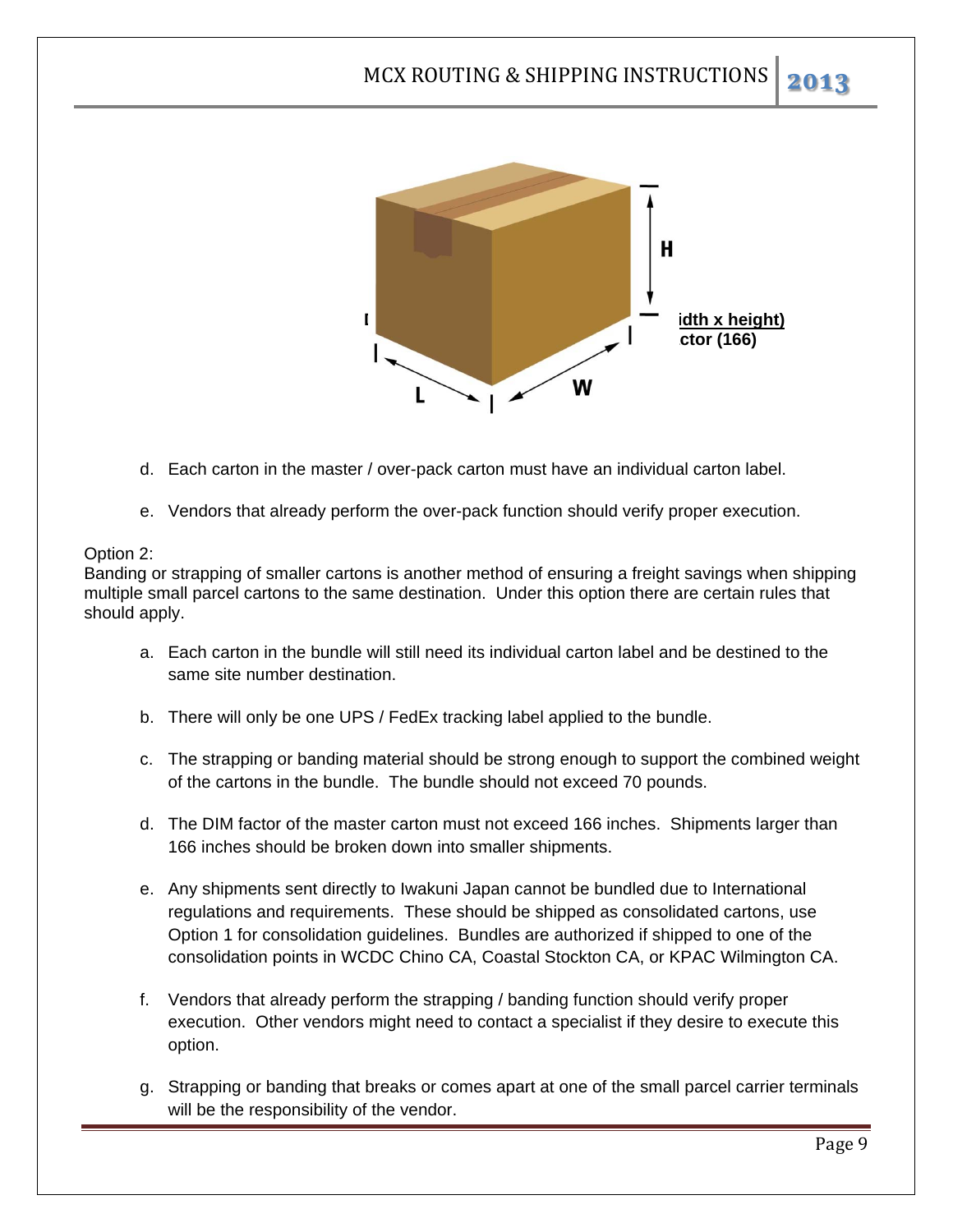- h. Strap tension should be adequate enough to support the bundle but not enough to damage the product.
- i. Ensure the strapping / banding material is resistant to moisture.

For combined shipments going to the same physical address, each carton must be marked with the appropriate PO number. Orders are not authorized to combine without proper markings indicating PO number and total cartons for that PO. Merchandise must be received under the PO on which they were ordered for accurate invoice payment.

\*Kaneohe Bay Hawaii orders and Iwakuni Japan orders shipping to the same CONUS consolidation point are not authorized to be combined on the same pallet.

Cartons must be identified as either Kaneohe Bay Hawaii or Iwakuni Japan for proper processing at our container consolidation point.

#### **4. UCC-128 Carton Labels**

All individual cartons must be labeled. UCC-128 Carton labels are only mandatory for vendors that have finished EDI testing with MCX. Affix the UCC-128 Carton Label on the longest/tallest vertical side of the carton, in the upper left hand corner. Ensure the label is upright and not sideways. If the carton is too short to hold the full label, it may be folded over the top of the carton, however any barcodes in the space of Zones F, G & H must be below the fold and readable by a scanner. Do not place labels over product UPC/Barcode data; this creates product receiving and inventory issues.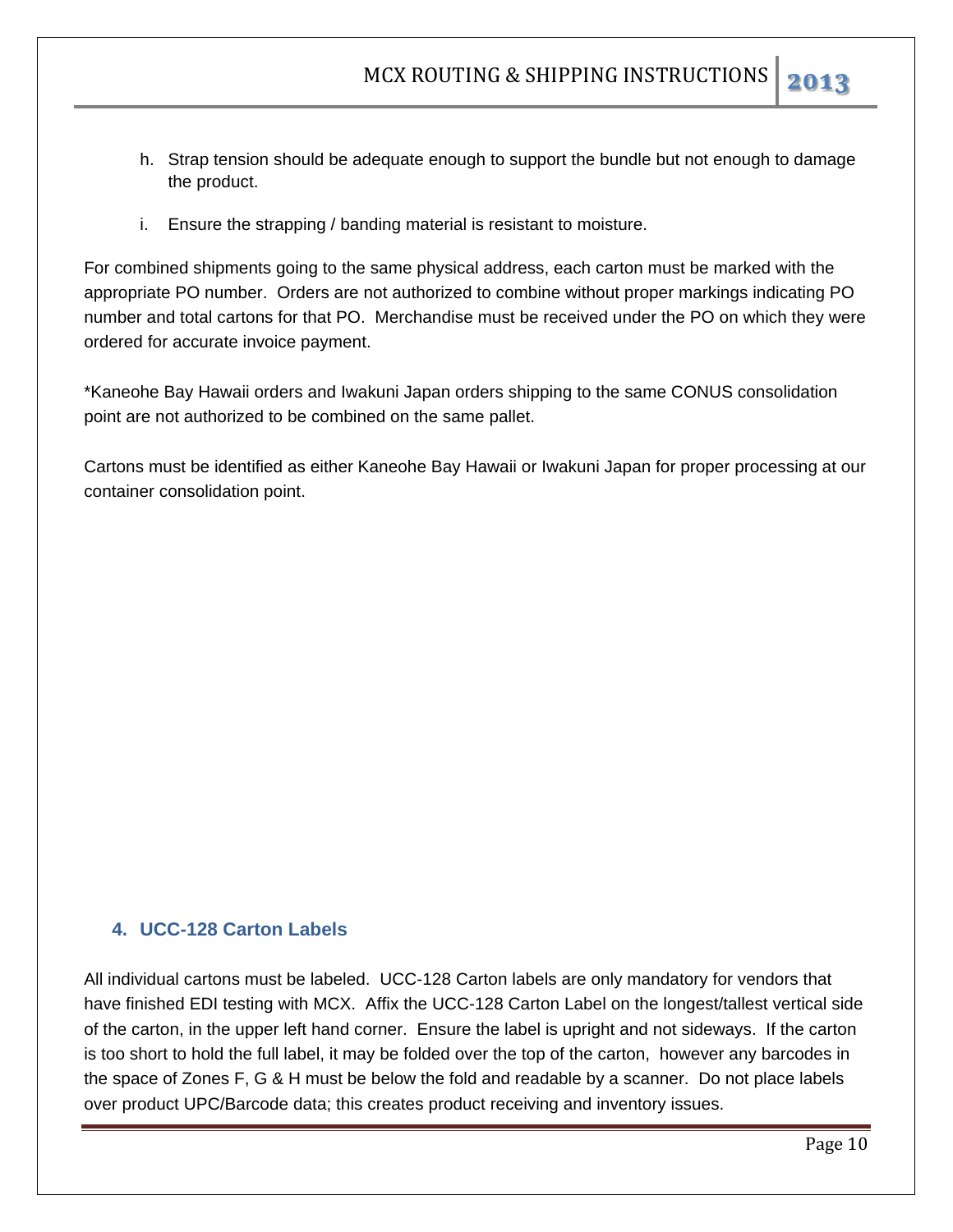When consolidating, place the master UCC-128 label onto the over-pack carton or onto the lead carton in the bundle with each inside carton labeled individually.

Labels are required to have the following information.

#### ZONE CONTENT

- A. Vendors ship from name and address (10 to 12 pt. font)
- B. Ship to name and address (10 to 12 pt. font)
- C. Ship to postal code and barcode (10 to 16 pt. font)
- D. Shipment Information (Carrier, B/L #) (10 to 16 pt. font) (Requested not required)
- Carton Tally information (Box xx of yyy) (Optional)
- E. Carton Contents: (PO#, or Item #s, Carton pieces count) (10 to 16 pt. font) (PO
- number and UPC number or mixed required. Other information is also acceptable) **If "mixed" than a**

#### **packing slip must be affixed to the lead carton.**

- F. Any additional info needed (could be Cross Dock Location as a barcode) (Optional)
- G. Mark For location code (Optional)
- H. UCC-128 Serial Shipping Container Code (SSCC-18)
- Example UCC-128 Carton Label approved to use on MCX shipments: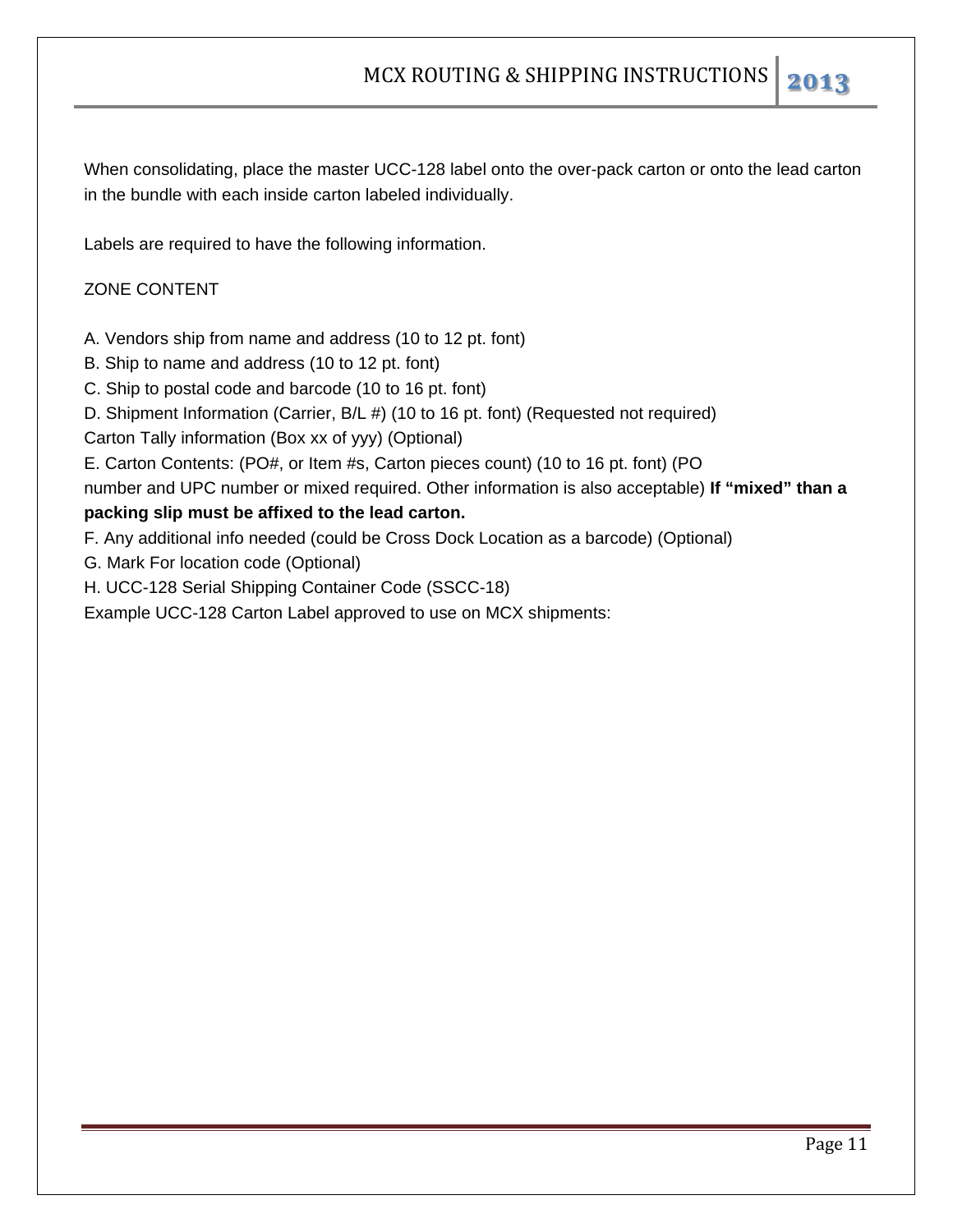# SSCC-18 / UCC-128 Carton Label

### \*Illustration not to scale Actual size =  $4"x6"$



Page 12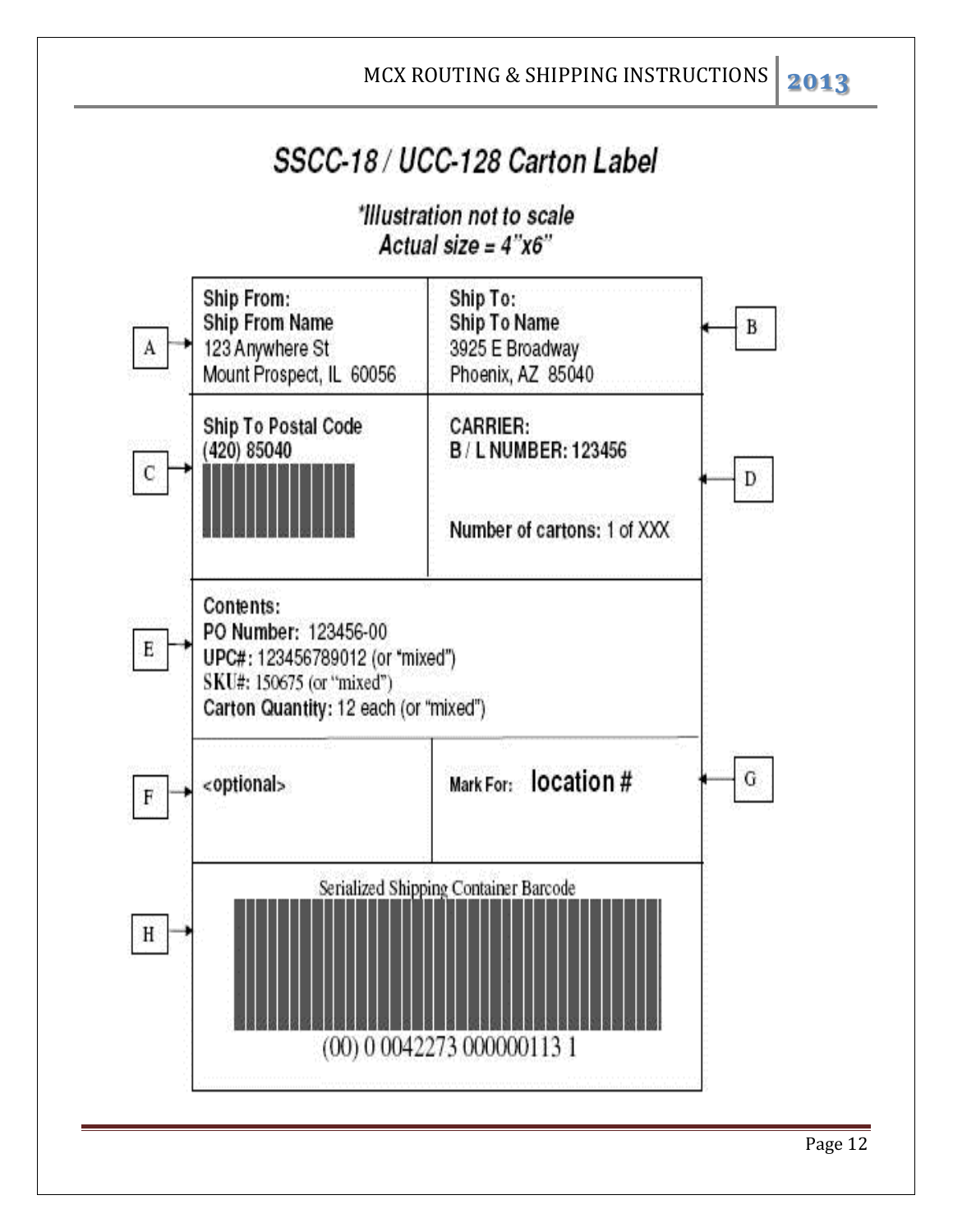#### **5. Labeling (other than UCC-128)**

All individual cartons must be labeled. Affix the label on the longest/tallest vertical side of the carton, in the upper left hand corner. Ensure the label is upright and not sideways. If the carton is too short to hold the full label, it may be folded over the top of the carton. Do not place labels over product UPC/Barcode data; this creates product receiving and inventory issues. Labels are required to have the following information.

- Shipper Address
- Destination Address
- MCX PO number
- MCX Store/Site Number
- Carton Number (1 of 5 etc.)

When consolidating, place the master label onto the over-pack carton or onto the lead carton in the bundle with each inside carton labeled individually.

#### **6. Packing Slip**

All MCX shipments require an audible shipping document such as a packing slip, detailed UCC-128 label, carton content label or a carton imprint of contents for internal receiving audits. An EDI 856 ASN transmission does not full fill the requirement for an audible shipping document at this time.

The document should contain the UPC and/or Style information and quantity shipped.

If using a packing slip it should be placed on or in the lead carton.

#### **7. Pallet/Floor Loads/Slip Sheets**

With the exception of furniture, large appliances, large fixtures/displays and some other oversized commodities; all product bulk shipped needs to be on standard pallets. Slip sheets, floor loads and box outs are not authorized. MCX Facilities are not designed with resources, technology or manpower to handle these types of loads.

- Pallet height must not exceed 72 inches – to avoid crushing and/or toppling, make the pallet height shorter if weight is too great or if cartons do not cube/stack well.

- Merchandise must be stacked on pallets with NO OVERHANG product over the edge.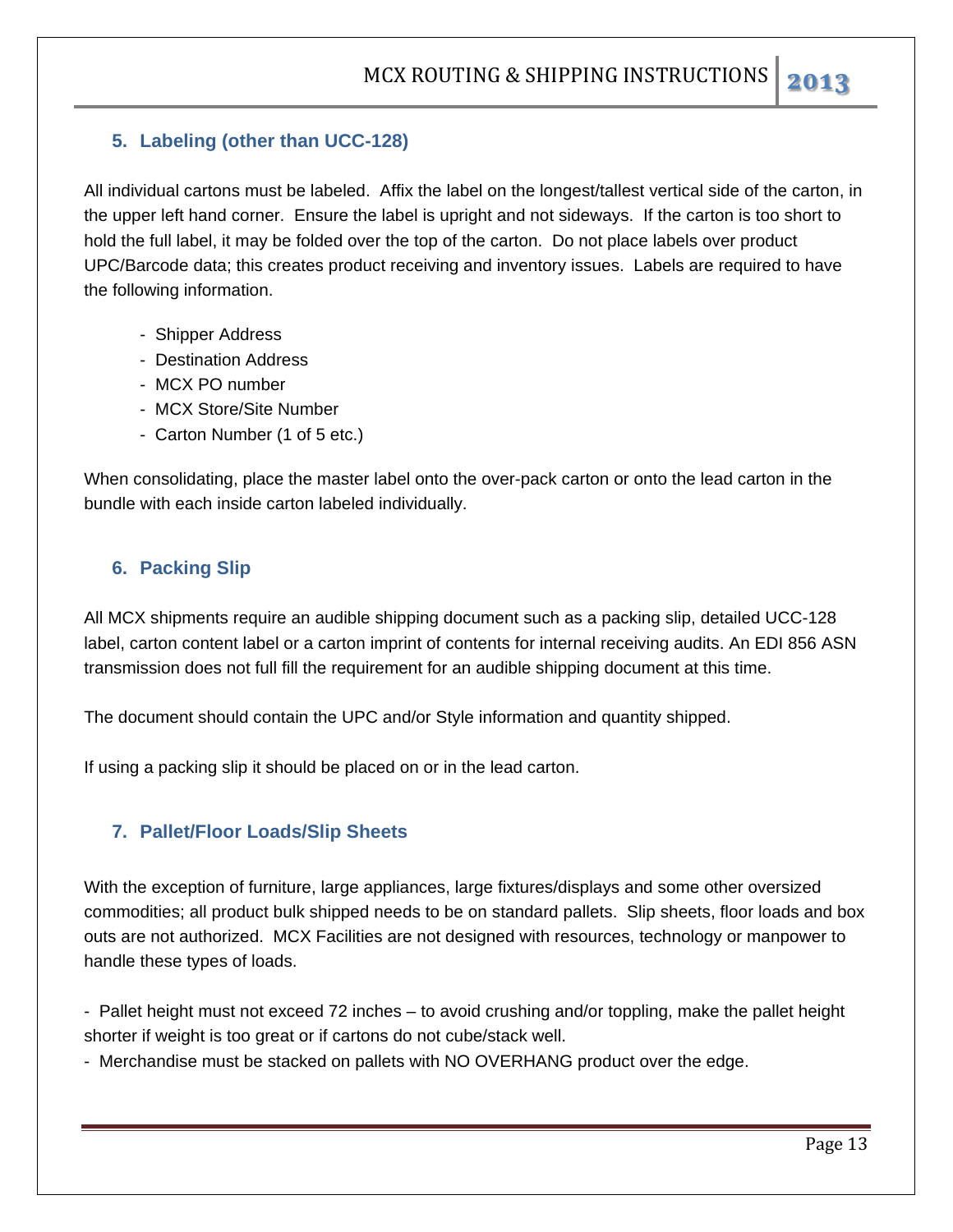- For OCONUS locations Heat Treated Wooden Pallets and/or Heat Treated Wooden Containers must be used.

- All palletized merchandise must be stretch wrapped to help prevent merchandise loss and damage during transit. Stretch wrap must be of top quality and memory.

- To ensure these pallets maintain their integrity, place a large label or tag stating: "DO NOT BREAK DOWN PALLET."

#### **8. Addresses**

The MCX shipment is to be shipped to the address notated on the Vendor Logistics Portal BOL.

The address provided at the time of routing supersedes the address that appears on the purchase order. Shipping to the incorrect address will result in non-compliance fees.

**NOTE:** A complete listing of MCX addresses is available to download at www.usmc-mccs.org/shipping select site listing from left-hand menu.

#### **9. Loading/Unloading**

The vendor/shipper will load all MCX shipments at their own expense. MCX will not pay or reimburse for loading requirements such as driver assist, lift gate, limited access, or other handling requirements.

The carrier may be required to unload at destination. Unloading charges for FOB Destination purchase orders are the vendor's responsibility.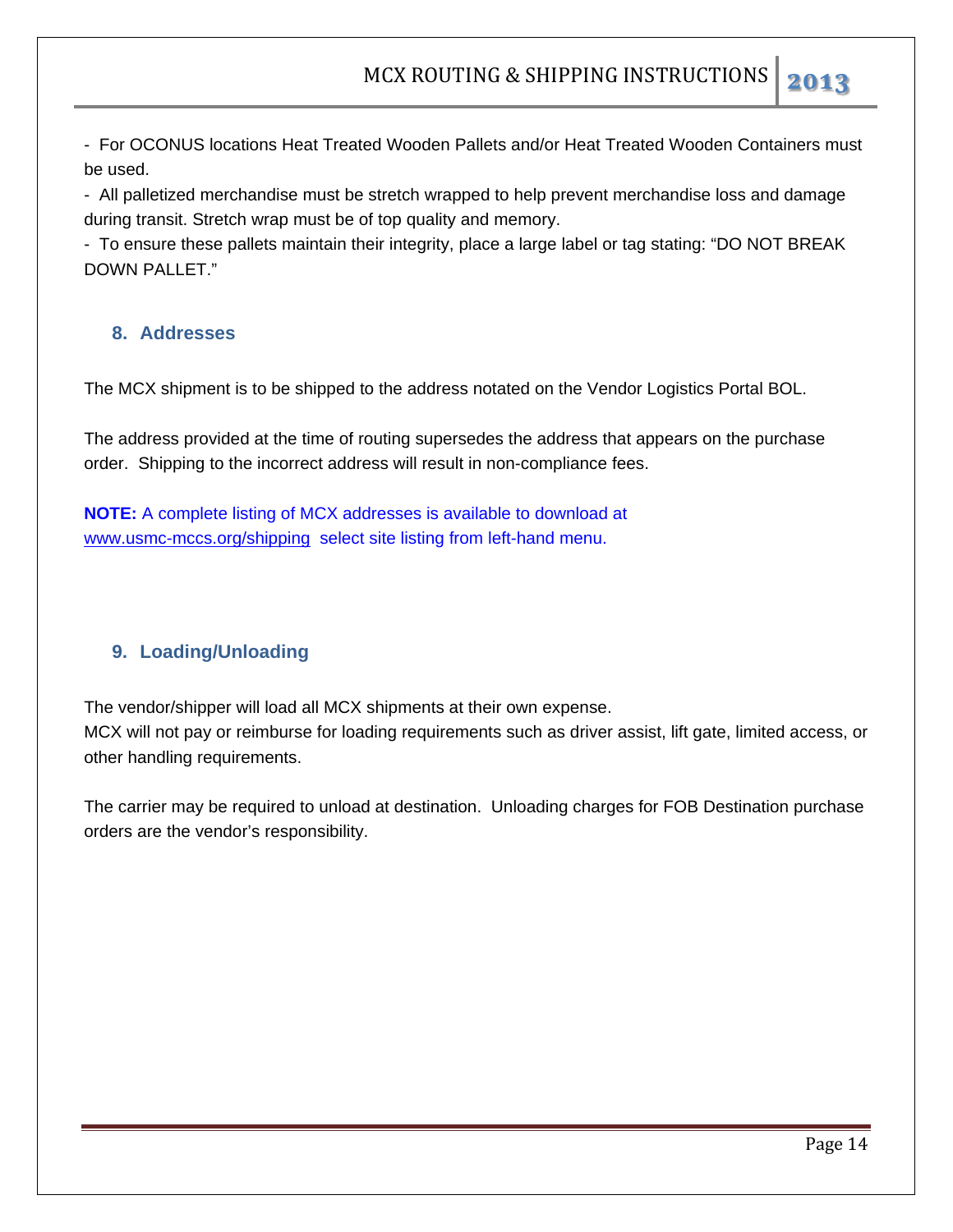#### **10. Appointment Process**

Verify that the BOL instructs the carrier to call for appointment prior to delivery. Contact information by location listed on next page.

The Vendor Logistics Portal Inbound Shipment Routing Request Confirmation page shows the delivery location contact information and hours of operation.

A non-compliance fee will be processed against the vendor for any contracted carrier that fails to call for appointment. Marine Corps Installations and MCCS/MCX facilities require advanced knowledge of inbound carriers for safety, security and scheduling purposes.

When calling for an appointment the carrier should provide.

- PO/order number(s)
- Shipper Name
- Mark for Destination or MCX Site number
- Qty inbound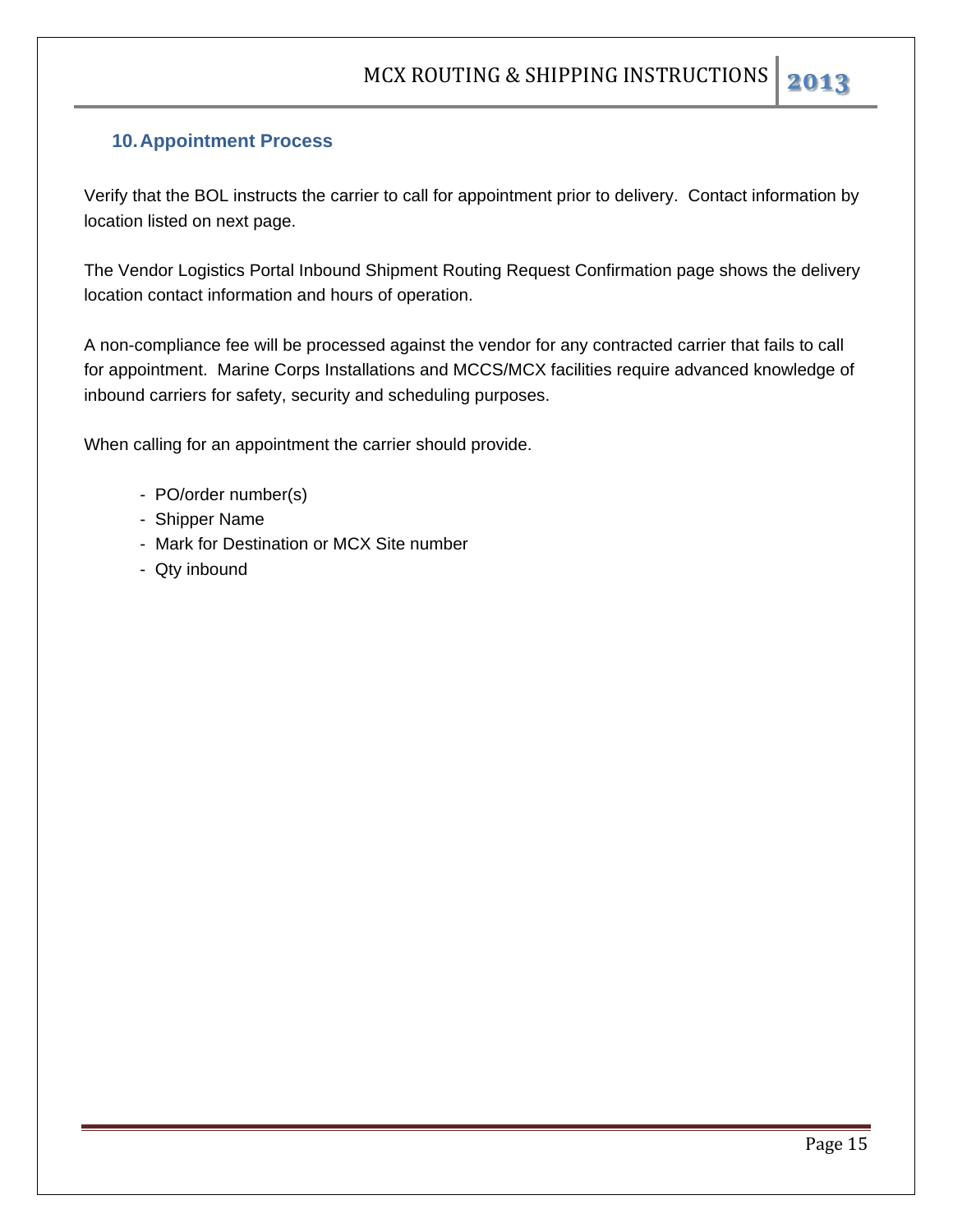| <b>Facility</b>                               | <b>Address</b>                       | Address2                              | <b>City</b>          | <b>State</b> | Zip            | <b>Phone</b>         |
|-----------------------------------------------|--------------------------------------|---------------------------------------|----------------------|--------------|----------------|----------------------|
| <b>MCX 29 PALMS</b>                           | <b>MCAS 29 PALMS</b>                 | MCX BLDG 1533                         | <b>TWENTYNINE</b>    | CA           | 92278          | 760-830-6163         |
| <b>WAREHOUSE</b>                              |                                      | <b>MCGACC</b>                         | <b>PALMS</b>         |              |                | X264                 |
| <b>MCX ALBANY WAREHOUSE</b>                   | <b>MCLB ALBANY</b>                   | 814 RADFORD RD<br><b>BLDG 7500</b>    | <b>ALBANY</b>        | <b>GA</b>    | 31704          | 229-438-2567         |
| <b>MCX BARSTOW</b><br><b>WAREHOUSE</b>        | <b>MCLB BARSTOW</b>                  | MCX BLDG 319                          | <b>BARSTOW</b>       | <b>CA</b>    | 92311          | 760-256-8974         |
| <b>MCX BEAUFORT</b><br><b>WAREHOUSE</b>       | <b>MCAS SCM BEAUFORT</b>             | MCX BLDG 406                          | <b>PARRIS ISLAND</b> | <b>SC</b>    | 29905          | 843-228-1552         |
| <b>MCX BRIDGEPORT</b>                         | <b>MWTC BRIDGEPORT</b>               | MCX BLDG 4044                         | <b>BRIDGEPORT</b>    | CA           | 93517          | 760-932-1525         |
| <b>MCX LEJEUNE</b><br><b>WAREHOUSE</b>        | <b>MCB CAMP LEJEUNE</b>              | MCX BLDG 1402                         | <b>CAMP LEJEUNE</b>  | <b>NC</b>    | 28547          | 910-451-3136         |
| <b>MCX LEJEUNE HADNOT</b><br><b>POINT</b>     | <b>MCB CAMP LEJEUNE</b>              | <b>MCX BLDG 84</b>                    | <b>CAMP LEJEUNE</b>  | NC           | 28547          | 910-451-5070         |
| <b>MCX NEW RIVER</b>                          | <b>MCAS NEW RIVER</b>                | MCX BLDG AS 4040<br><b>CURTIS RD</b>  | <b>JACKSONVILLE</b>  | NC           | 28545          | 910-449-0539         |
| <b>MCX CHERRY POINT</b><br><b>WAREHOUSE</b>   | <b>MCAS CHERRY POINT</b>             | <b>BLDG 3918</b>                      | <b>CHERRY POINT</b>  | <b>NC</b>    | 28533          | 252-463-1618         |
| <b>MCX CHERRY POINT</b><br><b>MARINE MART</b> | <b>MCAS CHERRY POINT</b>             | <b>BLDG 4472</b>                      | <b>CHERRY POINT</b>  | <b>NC</b>    | 28533          | 252-463-1639         |
| <b>MCX CHERRY POINT</b><br><b>TROOP STORE</b> | <b>MCAS CHERRY POINT</b>             | <b>BLDG 293</b>                       | <b>CHERRY POINT</b>  | <b>NC</b>    | 28533          | 252-463-1693         |
| <b>MCX ELMORE</b><br><b>WAREHOUSE</b>         | <b>MCB CAMP ALLEN</b>                | <b>1251 YALU STREET</b>               | <b>NORFOLK</b>       | <b>VA</b>    | 23515-<br>4693 | 757-423-1187<br>X208 |
| <b>MCX HENDERSON HALL</b><br><b>WAREHOUSE</b> | <b>HQBN HENDERSON</b><br><b>HALL</b> | <b>1555 SOUTHGATE</b><br>ROAD BLDG 26 | <b>ARLINGTON</b>     | <b>VA</b>    | 22214          | 703-979-8420<br>X113 |
|                                               |                                      |                                       |                      |              |                |                      |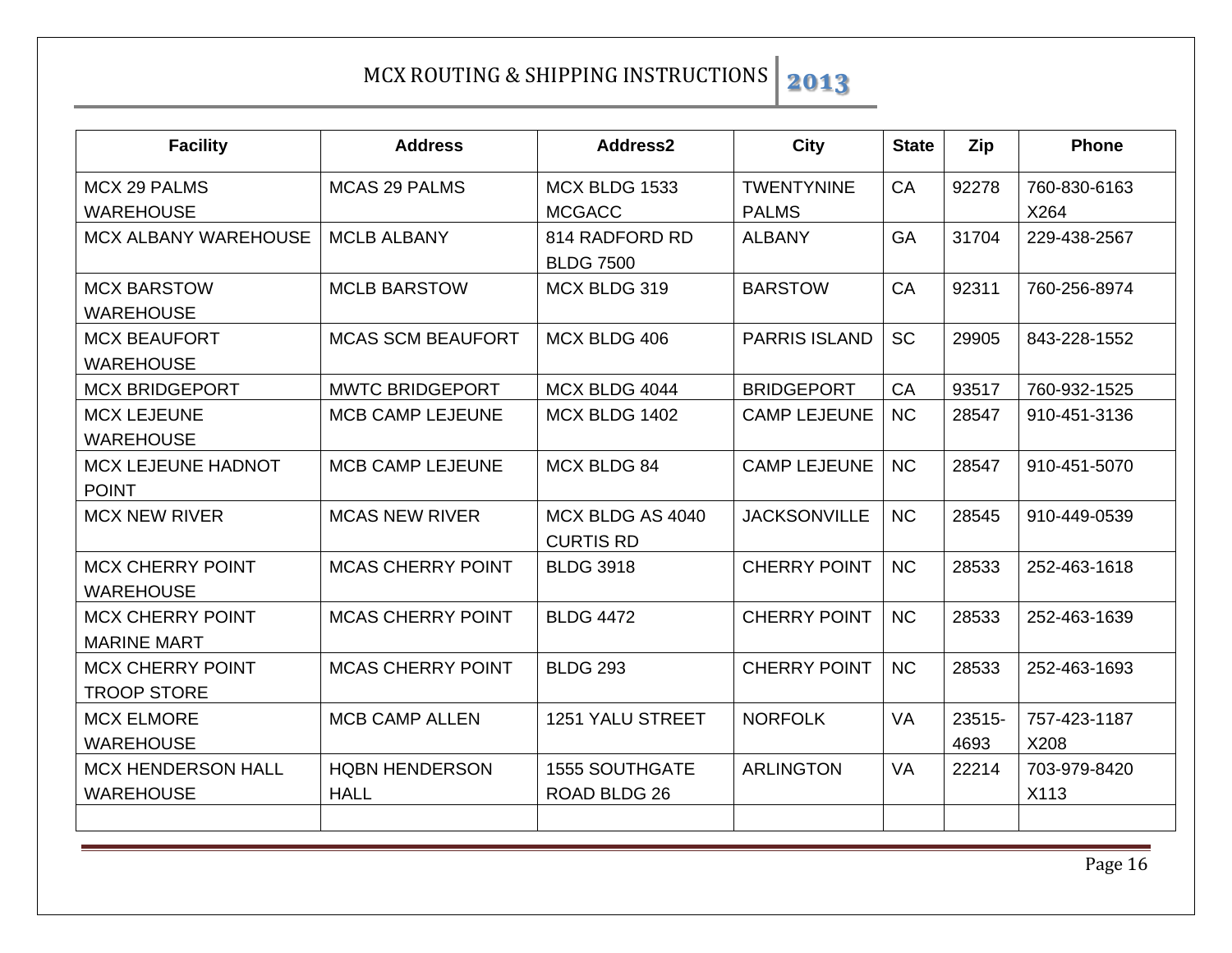| <b>Facility</b>               | <b>Address</b>            | Address2                       | City                 | <b>State</b> | Zip    | <b>Phone</b>    |
|-------------------------------|---------------------------|--------------------------------|----------------------|--------------|--------|-----------------|
| <b>MCX IWAKUNI (USPS-PPI)</b> | <b>MCAS IWAKUNI MCX</b>   | PSC 551 BOX 1866               | <b>FPO</b>           | <b>AP</b>    | 96310- | 011-81-827-79-  |
| <b>WAREHOUSE</b>              |                           |                                |                      |              | 0019   | 5419            |
| <b>MCX IWAKUNI (CHINO</b>     | 038 MCX IWAKUNI C/O       | 4250-OS                        | <b>CHINO</b>         | CA           | 91710  | 909-517-2665    |
| <b>FREIGHT FORWARDER)</b>     | <b>NEX WCDC</b>           | <b>EUCALYPTUS AVE</b>          |                      |              |        |                 |
| <b>MCX IWAKUNI</b>            | K38 MCX IWAKUNI C/O       | 1420 COIL AVE                  | <b>WILMINGTON</b>    | CA           | 90744  | 619-237-5832    |
| (CHILL/FROZEN)                | <b>KPAC</b>               |                                |                      |              |        |                 |
| <b>MCX KANEOHE BAY</b>        | <b>MCB HAWAII KANEOHE</b> | MCX BLDG 1404                  | <b>KANEOHE BAY</b>   | HI.          | 96863  | 808-254-7532 OR |
| (FEDEX/UPS)                   | <b>BAY</b>                |                                |                      |              |        | 7533            |
| <b>MCX KANEOHE BAY</b>        | 050 KBAY C/O NEX          | 4250-OS                        | <b>CHINO</b>         | CA           | 91710  | 909-517-2665    |
| (CHINO FREIGHT                | <b>WCDC</b>               | <b>EUCALYPTUS AVE</b>          |                      |              |        |                 |
| FORWARDER)                    |                           |                                |                      |              |        |                 |
| <b>MCX KANEOHE BAY</b>        | K50 MCX KBAY C/O          | 1420 COIL AVE                  | <b>WILMINGTON</b>    | CA           | 90744  | 619-237-5832    |
| (CHILL/FROZEN)                | <b>KPAC</b>               |                                |                      |              |        |                 |
| <b>MCX MIRAMAR</b>            | <b>MCAS CAMP ELLIOT</b>   | 18 <sup>TH</sup> ST BLDG 21133 | <b>SAN DIEGO</b>     | <b>CA</b>    | 92145  | 858-688-9304    |
| <b>WAREHOUSE</b>              |                           |                                |                      |              |        |                 |
| <b>MCX MIRAMAR MAIN</b>       | <b>MCAS CAMP ELLIOT</b>   | <b>SITE 11100 BLDG</b>         | <b>SAN DIEGO</b>     | CA           | 92145  | 858-688-9304    |
| <b>STORE</b>                  |                           | 2660                           |                      |              |        |                 |
| <b>MCX MIRAMAR UNIFORM</b>    | <b>MCAS CAMP ELLIOT</b>   | <b>SITE 11800 BLDG</b>         | <b>SAN DIEGO</b>     | CA           | 92145  | 858-688-9304    |
| <b>SHOP</b>                   |                           | 6275                           |                      |              |        |                 |
| <b>MCX PARRIS ISLAND</b>      | <b>MCRD SCM PARRIS</b>    | MCX BLDG 406                   | <b>PARRIS ISLAND</b> | <b>SC</b>    | 29905  | 843-228-1552    |
| <b>WAREHOUSE</b>              | <b>ISLAND</b>             |                                |                      |              |        |                 |
| <b>MCX PENDLETON</b>          | <b>MCB CAMP</b>           | MCX BLDG 1108                  | <b>CAMP</b>          | <b>CA</b>    | 92055  | 760-725-6233    |
| <b>WAREHOUSE</b>              | <b>PENDLETON</b>          |                                | <b>PENDLETON</b>     |              |        | X181 OR 182     |
| <b>MCX QUANTICO</b>           | <b>MCB QUANTICO</b>       | BLDG 3036 ZELIN RD             | <b>QUANTICO</b>      | VA           | 22134  | 703-432-0816    |
| <b>WAREHOUSE</b>              |                           |                                |                      |              |        |                 |
| <b>MCX QUANTICO MAIN</b>      | <b>MCB QUANTICO</b>       | BLDG 3500 RUSSEL               | <b>QUANTICO</b>      | VA           | 22134  | 703-432-8834    |
| <b>STORE</b>                  |                           | <b>RD</b>                      |                      |              |        |                 |

Page 17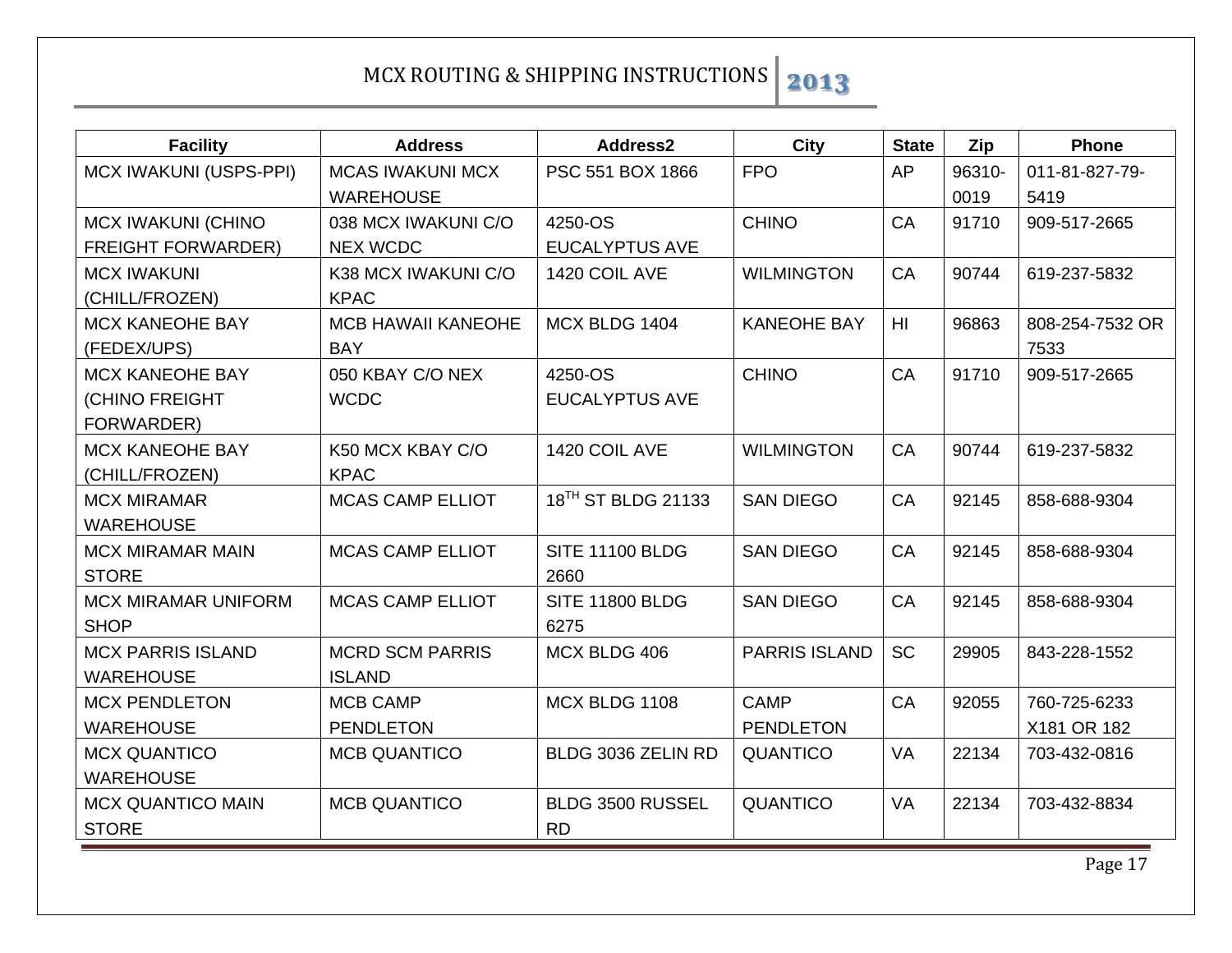| <b>MCX QUANTICO TBS</b>   | <b>MCB QUANTICO</b>   | <b>BLDG 24005</b>    | <b>QUANTICO</b>  | VA | 22134 | 703-432-6464 |
|---------------------------|-----------------------|----------------------|------------------|----|-------|--------------|
|                           |                       | <b>MONTEZUMA AVE</b> |                  |    |       |              |
| <b>MCX SAN DIEGO</b>      | <b>MCRD SAN DIEGO</b> | 3800 CHOSIN AVE      | <b>SAN DIEGO</b> | CA | 92140 | 619-725-6487 |
| <b>WAREHOUSE</b>          |                       | <b>BLDG 148</b>      |                  |    |       |              |
| <b>MCX YUMA WAREHOUSE</b> | <b>MCAS YUMA</b>      | MCX BLDG 965         | <b>YUMA</b>      | AZ | 85369 | 928-269-2486 |
|                           |                       |                      |                  |    |       |              |
|                           |                       |                      |                  |    |       |              |
|                           |                       |                      |                  |    |       |              |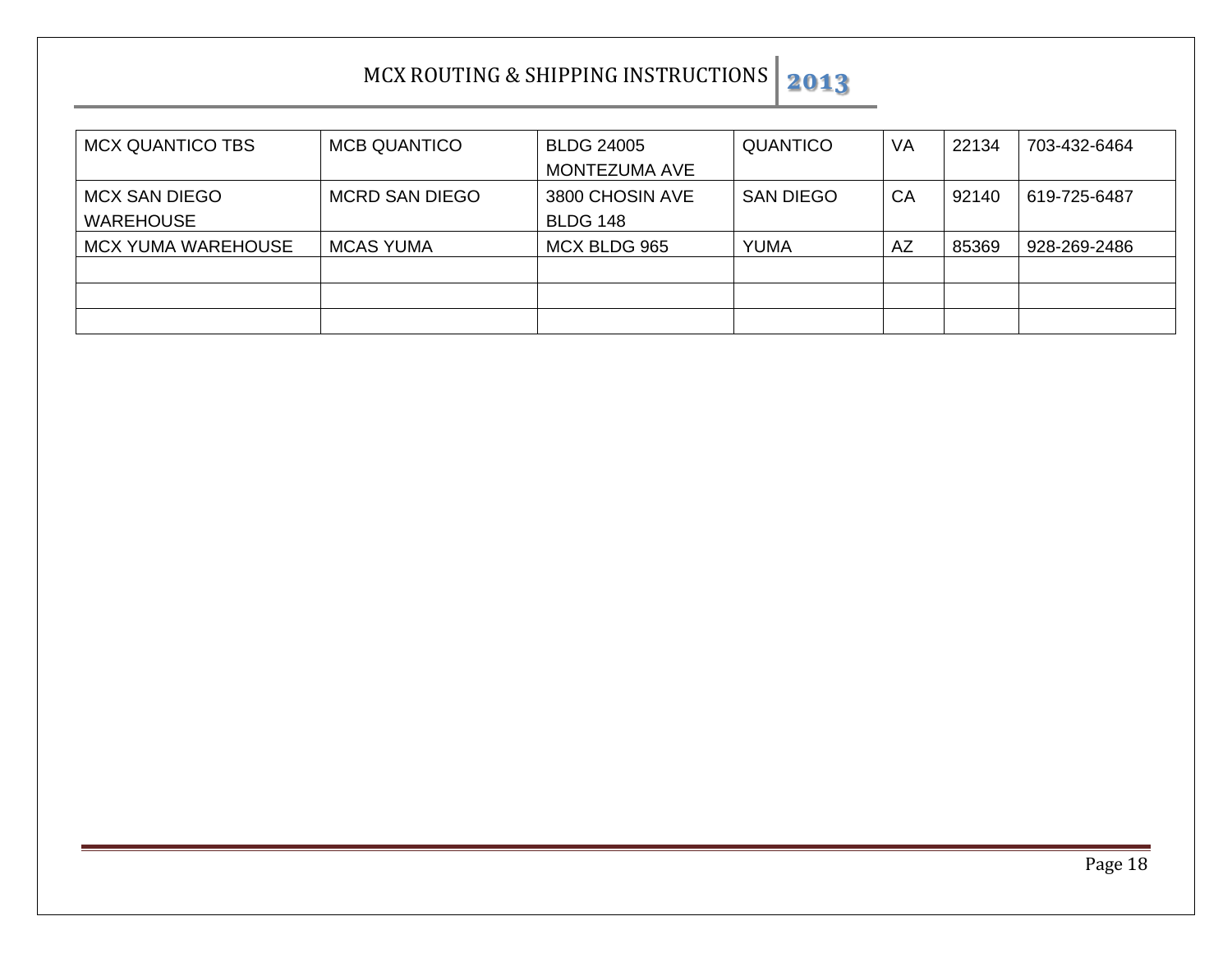#### **11. Domestic Shipping (CONUS)**

**NOTE:** In the event of a shortage or loss on any FOB Origin shipment that was not routed by the Vendor Logistics TMS Portal, losses that cannot be recovered from the carrier will be charged back to the vendor.

Origin/Collect Third Party shippers must route via the carrier and method instructed by the Freight Routing Notification (FRN) email. Pay close attention to your FRN email to ensure you are shipping using the correct ship to address, carrier, service method and account billing.

The address provided at the time of routing supersedes the address that appears on the purchase order. Shipping to the incorrect address will result in non-compliance fees.

Any deviation from the FRN must be approved by MCX or Landair via email confirmation. A noncompliance fee up to \$200 as well as the carrier freight fees denied and reversed back to sender will occur due to the error.

#### **Small Package Carrier**

If FedEx or UPS is indicated, you must ship and bill using the MCX FedEx or UPS account number provided on the FRN email.

Collect or bill recipient will be denied and charged back to the shipper.

The shipper is required to prepare the small package carrier labels and contact the carrier to schedule pickup.

Required information on each small parcel label.

- MCX Store/Site Number
- MCX PO number
- Landair Shipment Routing Request number SRR number in Ref 1 field

Each carton must be 70 lbs. or less and no larger than 130" (length plus girth) and each shipment must be 300 lbs. or less for most cost effective FedEx/UPS shipping rates.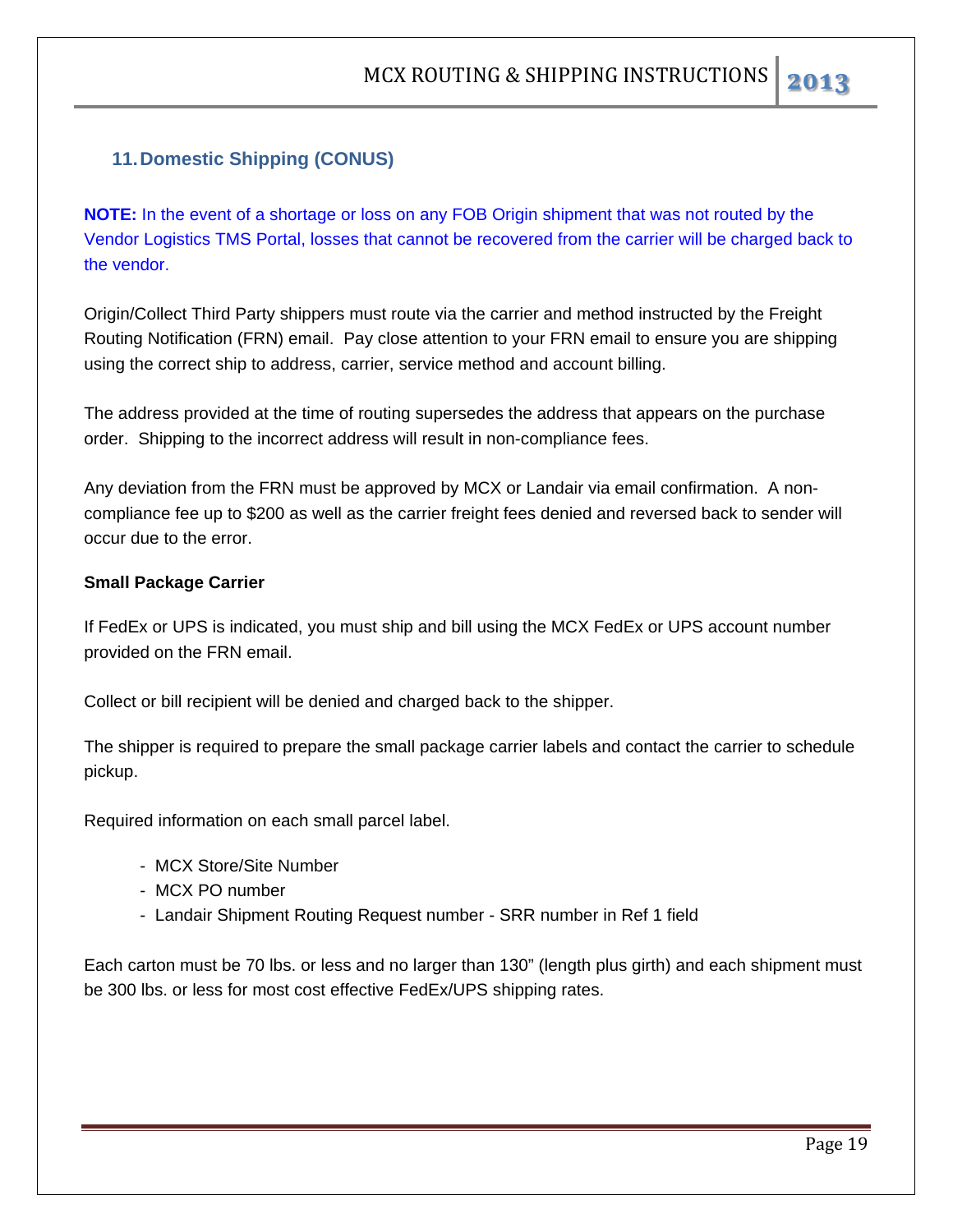#### **LTL/TL Carrier**

The Vendor Logistics TMS Portal will provide a completed BOL for the shipper to print and use. MCX requires all Third Party Collect shippers to utilize our BOL.

The MCX shipment is to be shipped to the address notated on the Vendor Logistics Portal BOL.

For all LTL and TL loads where MCX pays freight, the FRN will provide carrier contact information for the shipper to arrange pickup.

If you are given a cost quote by Landair you must notate the amount and the quote number on the BOL. Failure to do so will result in the difference between the quote and actual charges billed back to the shipper in addition to a \$200 admin fee.

For all freight that MCX pays, verify the BOL billing section indicates Third Party Billing: MCX c/o Landair Transportation PO Box 938 Greeneville, TN 37744

Collect billing or bill destination is not authorized. All freight bills that MCX must correct billing on will receive a \$200 admin fee.

**Sample BOL** generated from the Vendor Logistics TMS Portal attached to this document in **Section 16**.

#### **12. Parcel Post Insured (PPI)**

#### **Iwakuni Japan**

All USPS-PPI shipments must be pre-approved, in writing, by MCX for reimbursement. USPS-PPI shipments to Iwakuni should be sent to the following address:

Marine Corps Exchange Marine Corps Air Station Iwakuni PSC 551 Box 1866 FPO AP 96310-0019 Attn: Mr. Hayashi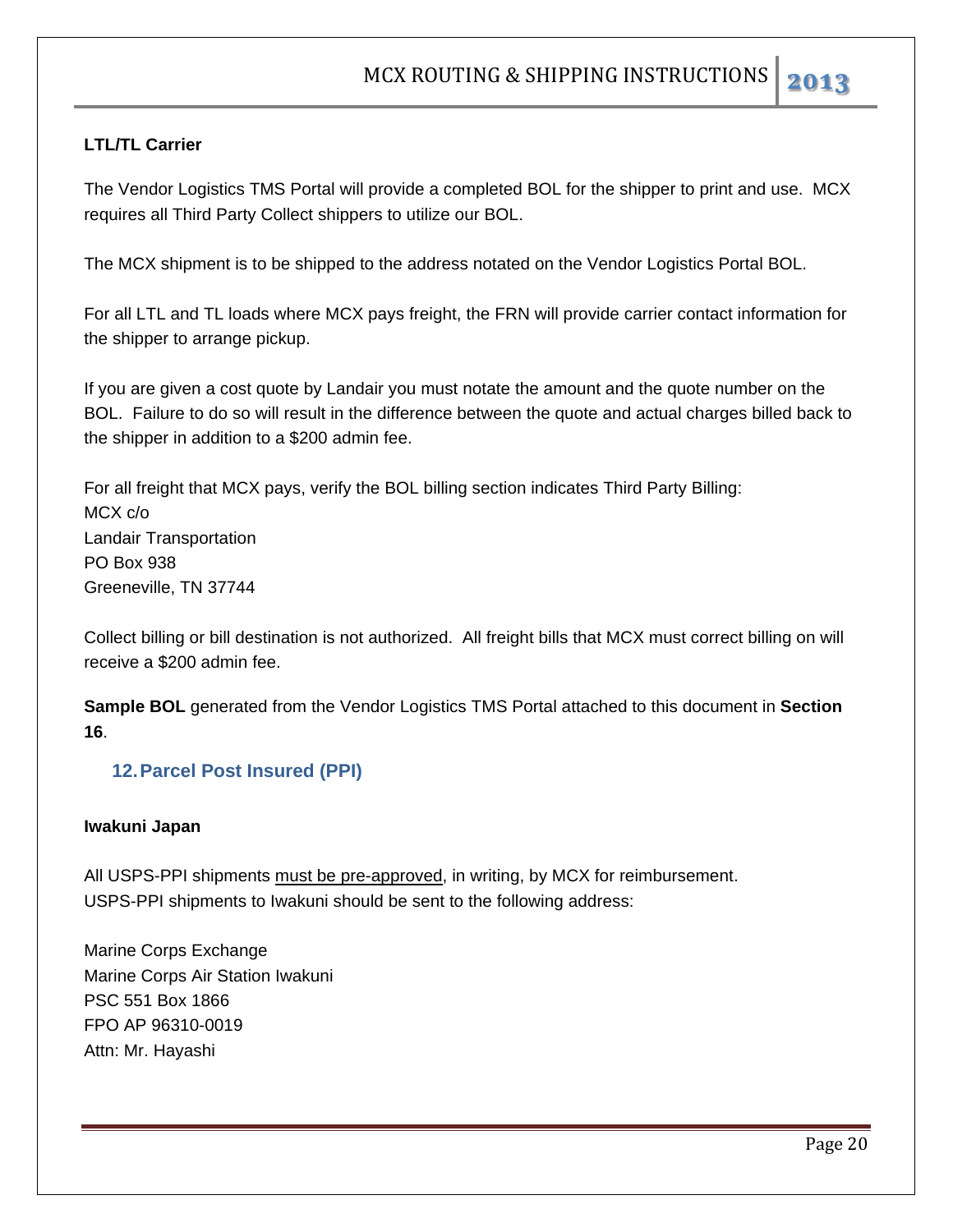The vendor is responsible for taking the cartons to the Post Office or arranging postal pick up. USPS pickups are free, to request pick up visit: https://carrierpickup.usps.com/cgi-bin/WebObjects/CarrierPickup.woa

Postage and shipping labels can be printed from the USPS website: https://cns.usps.com/go

Each package must be less than 70 lbs. and 130" (length plus girth). Package shipment in 40 – 60 pound boxes 84" or less (length plus girth) for best cost effective PPI shipping rates.

Hazmat items are not authorized to ship through the Post Office.

A customs form must be completed for EACH carton. Form 2976-A for the Military FPO address can be obtained at https://webapps.usps.com/customsforms/cp72sender\_recipient\_APO.jsp

Shipment must be insured for the actual value of the goods; additional insurance is not authorized and will not be reimbursed. Fill out and attach form 3813-P to each carton. Forms can be obtained from the Post Office or requested from the Mail Carrier.

Freight charges for PPI are authorized to be added to the merchandise invoices for Iwakuni only. Charges must be on a separate line and described as freight or shipping charge.

Vendor invoice must have USPS receipts attached to receive full payment of charges.

Handling charges, proof of delivery charges, taxes, and priority charges are not authorized for reimbursement.

Average delivery to Iwakuni is two weeks.

#### **CONUS and Kaneohe Bay Hawaii**

USPS-PPI is not the preferred method of shipping to CONUS locations and Kaneohe Bay. Contact MCX with questions regarding Parcel Post to these sites.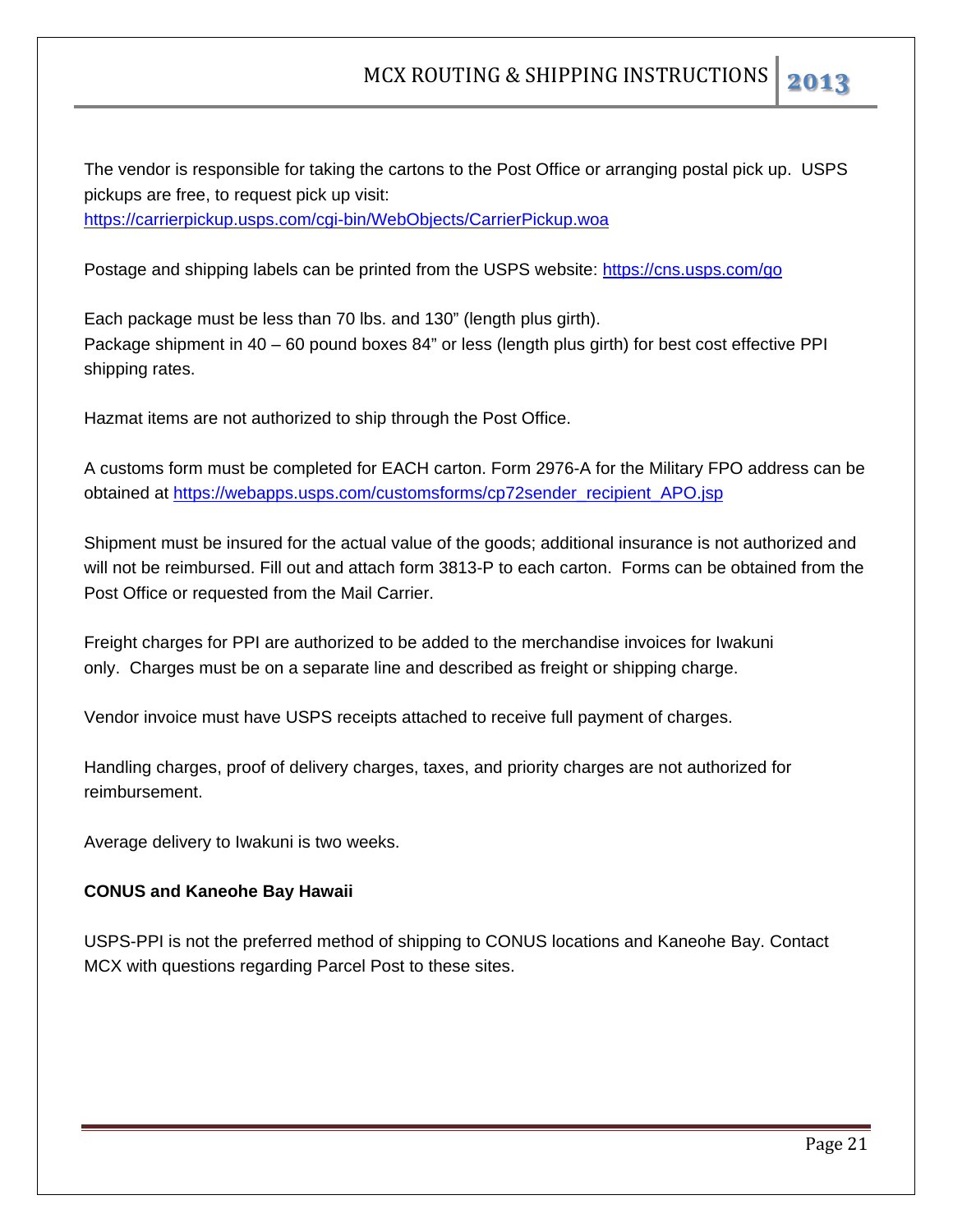#### **13. FedEx and UPS (OCONUS)**

All FedEx/UPS shipments to Iwakuni Japan or Kaneohe Bay Hawaii direct shipments must be routed using the Vendor Logistics TMS Portal to qualify for MCX payment.

Shipper must ship and bill using the MCX FedEx or UPS account number provided on the Freight Routing Notification (FRN) email or by MCX HQ.

Collect or bill recipient will be denied and charged back to the shipper.

Handling charges, proof of delivery charges, taxes, and priority charges are not authorized for reimbursement.

Orders **for Iwakuni Japan and Kaneohe Bay Hawaii are not authorized to be combined, when shipping FedEx/UPS for tracking purchases**. Merchandise must be received under the PO on which they were ordered for accurate invoice payment. Failure to do so may result in delayed invoice payments.

Shipping labels can be printed from the FedEx/UPS websites.

Required information on each small parcel label.

- MCX Store/Site Number
- MCX PO number
- Landair Shipment Routing Request number SRR number in Ref 1 field

Each carton must be 70 lbs. or less and no larger than 130" (length plus girth) and each shipment must be 300 lbs. or less for most cost effective FedEx/UPS shipping rates.

Merchandise cannot be palletized.

HAZMAT merchandise is not authorized to ship FedEx/UPS.

Vendor is responsible for arranging FedEx/UPS pick up.

All **Small Parcel shipments to Iwakuni Japan must be routed International Priority using the Third Party account number provided by Landair to qualify for MCX rates and billing.** 

A customs form must be completed for EACH carton.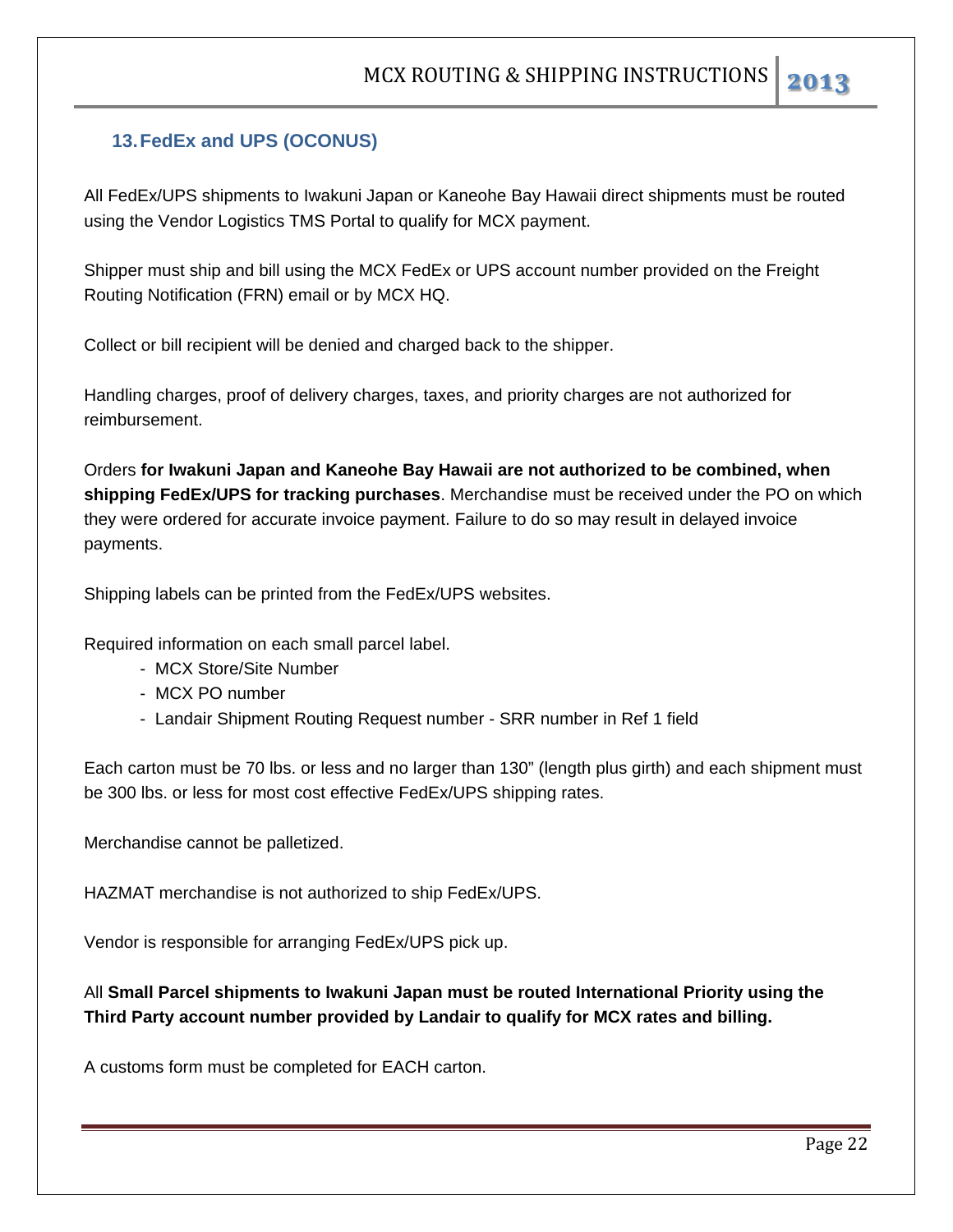Customs forms can be obtained from the FEDEX/UPS websites.

Average delivery to Iwakuni is 5-10 days

FedEx/UPS shipments to Iwakuni Japan should be sent to the following address:

MCCS Retail Warehouse Bldg. 380 MCAS Iwakuni Misumi-Cho, Iwakuni-Shi Yamaguchi-Ken, Japan 740-0025 Attn: Mr. Hayashi ext. 253-4759 Phone: 011-81-827-79-4759

#### All **Small Parcel shipments to Kaneohe Bay Hawaii must be routed 2Day Economy using the Third Party account number provided by Landair to qualify for MCX rates and billing.**

Average delivery to Kaneohe Bay Hawaii is 2-5 days

FedEx/UPS shipments to Hawaii should be sent to the following address:

Marine Corps Exchange Marine Corps Base Hawaii Building 1404 Kaneohe Bay, HI 96863-3073 Attn: Boyd Tokuhiga Phone: 808-254-7531

For additional information or to set up an account with FedEx or UPS please visit http://www.fedex.com/us or http://www.ups.com/

 \*The shipping company does not have to use FedEx/UPS as their primary small parcel service to setup an account – designate account as Third Party Collect.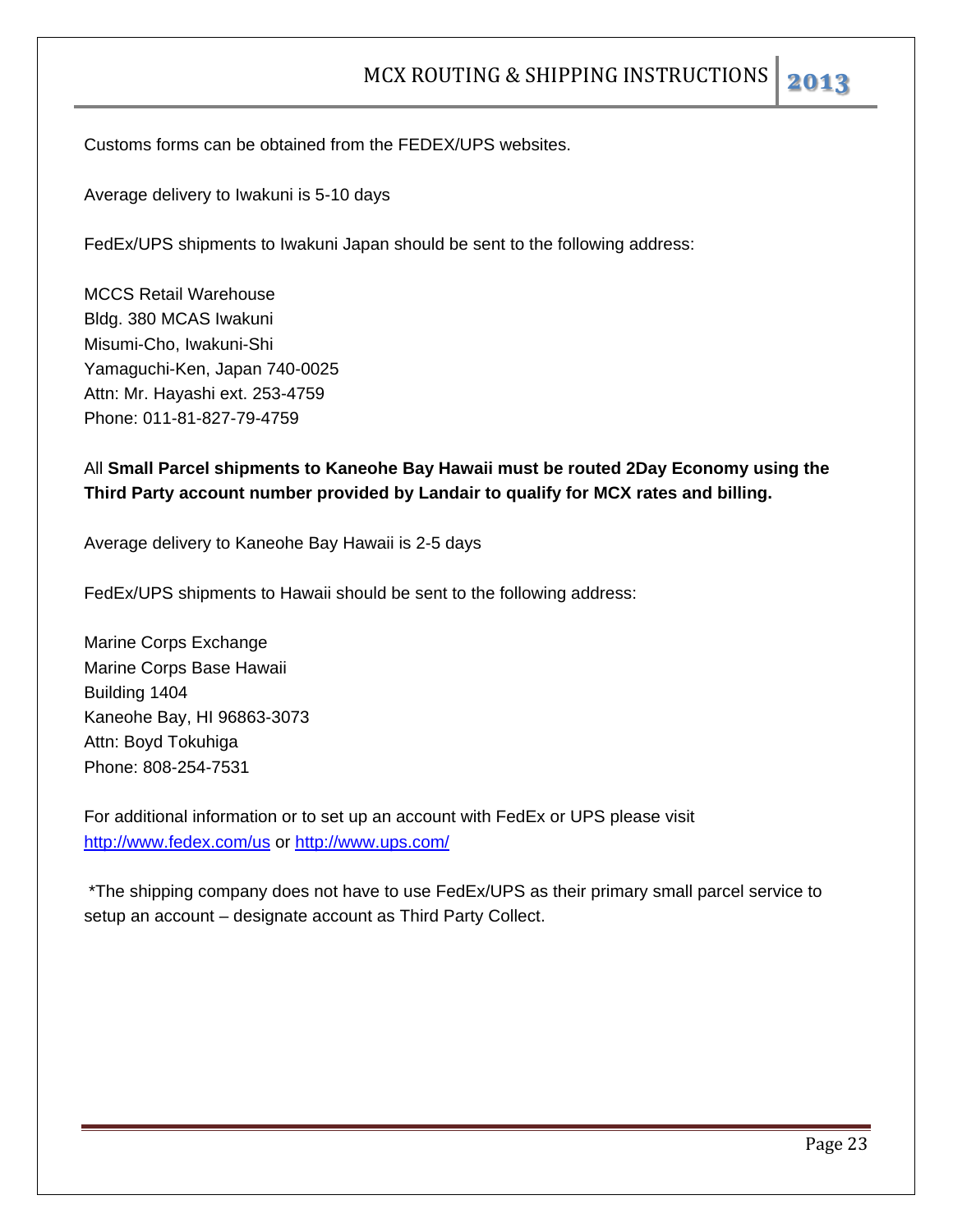#### **14. OCONUS LTL via Consolidator**

**NOTE:** In the event of a shortage or loss on any FOB Origin shipment that was not routed by the Vendor Logistics TMS Portal, any losses that cannot be recovered from the carrier will be charged back to the vendor.

All shipments less than 8,000 lbs., 800 cube, and 8 pallets for OCONUS locations must be sent to the appropriate address for container stuffing and sent over the water, unless otherwise directed by the HQ MCX CBO or OCONUS merchandise coordinator. See table below to verify correct address.

All shipments over 8,000 lbs., 800 cube, or 8 pallets are required to ship via source load; see **Section 16.** 

All OCONUS LTL shipments must be routed using Vendor Logistics TMS Portal to qualify for MCX payment.

The Vendor Logistics TMS Portal will provide a completed BOL for the shipper to print and use. MCX requires all Third Party Collect shippers to utilize this BOL.

If you are given a cost quote by Landair you must notate the amount and the quote number on the BOL. Failure to do so will result in the difference between the quote and actual charges billed back to the shipper in addition to a \$200 admin fee.

For all freight that MCX pays, verify the BOL billing section indicates Third Party Billing: MCX c/o Landair Transportation PO Box 938 Greeneville, TN 37744

Collect billing or bill destination is not authorized.

For combined shipments to the same final destination, each carton must be marked with the appropriate PO number and final destination. Iwakuni Japan and Kaneohe Bay are not authorized to be combined on the same pallets. Merchandise must be received under the PO on which they were ordered for accurate invoice payment. Failure to do so may result in delayed invoice payments.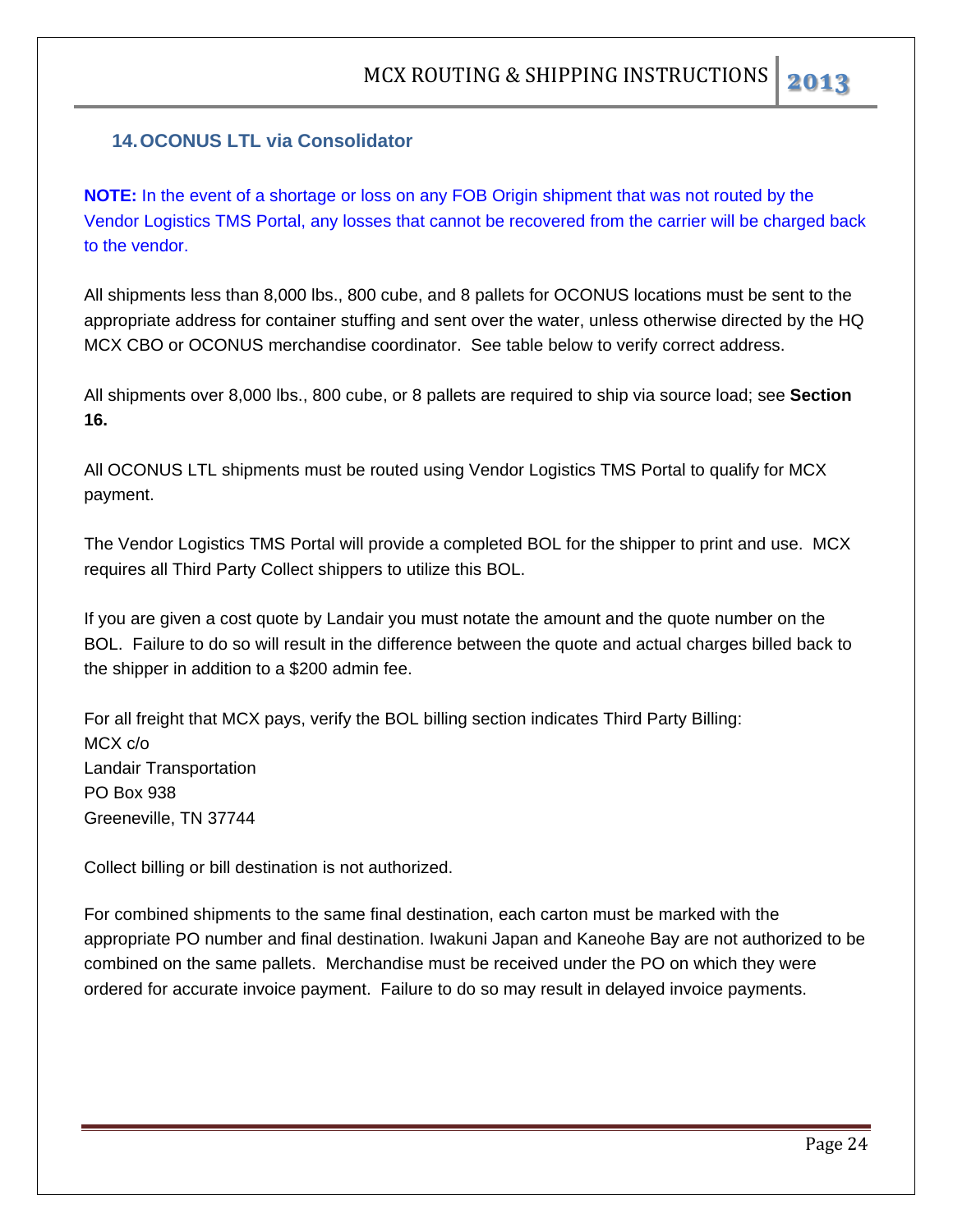LTL shipments to Iwakuni should be sent to the following address:

| Dry Products   | 038 MCCS Iwakuni Japan              |
|----------------|-------------------------------------|
|                | C/O Navy Exchange                   |
|                | West Coast Distribution Centerl     |
|                | 4250-OS Eucalyptus Ave              |
|                | Chino, CA 91710                     |
|                | 909-517-2665                        |
| Chill Products | MCX Iwakuni Warehouse               |
|                | lc/o Coastal Pacific                |
|                | 1015 Performance Dr.                |
|                | Stockton, CA 95206                  |
|                | 209-983-2454                        |
|                | Frozen ProductMCX Iwakuni Warehouse |
|                | lc/o Coastal Pacific                |
|                | 1015 Performance Dr.                |
|                | Stockton, CA 95206                  |
|                | 209-983-2454                        |
|                |                                     |

LTL shipments to Kaneohe Bay should be sent to the following address:

| Dry Products   | 050 MCCS Kaneohe Bay Hawaii                |
|----------------|--------------------------------------------|
|                | C/O Navy Exchange                          |
|                | West Coast Distribution Center             |
|                | 4250-OS Eucalyptus Ave                     |
|                | Chino, CA 91710                            |
|                | 209-983-2454                               |
| Chill Products | 050 MCCS Kaneohe Bay Hawaii                |
|                | C/O K PAC                                  |
|                | 1420 Coil Ave                              |
|                | Wilmington, CA 90744                       |
|                | Frozen Product 050 MCCS Kaneohe Bay Hawaii |
|                | C/O K PAC                                  |
|                | 1420 Coil Ave                              |
|                | Wilmington, CA 90744                       |
|                | 619-237-5832                               |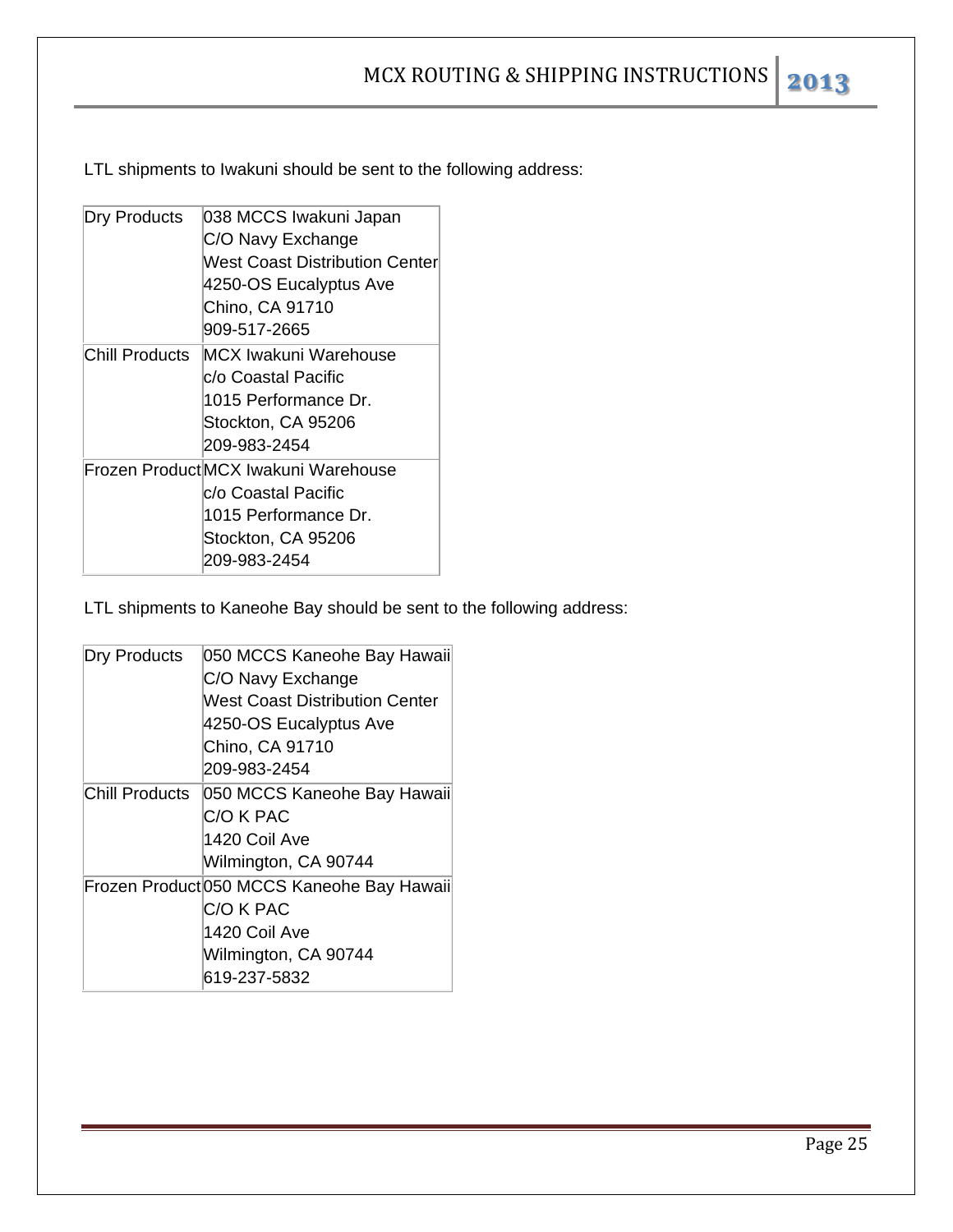#### **15. TL/Full Container/Source Load Shipping (OCONUS)**

#### **For all orders shipping to OCONUS locations that qualify as a Release Unit.**

Release Unit is a shipment unit of a specific commodity, weight, size, or mode that requires an export release from the Port Authority before shipment. A release unit generally contains one or more of the following characteristics: (1) cargo in lots of 8,000 pounds or more; (2) cargo in lots of 800 cubic feet or more; (3) cargo loaded to 8 or more pallets; (4) cargo is classified, explosive, poisonous, or in need of protective or security measures; (5) cargo occupies or is tendered as a full TL.

**Defense Distribution Center (DDC) BOOKING PROCESS:** The vendor/shipper fills out the VRS form and sends it to the Defense Distribution Center.

Copy all communications to: Traffic Management Specialist Office: 1-800-456-5507 or 717-770-5534 Fax: 717-770-2701 delivery@dla.mil and Scot.osborne@dla.mil

What must be included on this form?

- Vendor's name
- Vendor's shipping address
- Vendor's email address
- Vendor's POC
- Vendor's phone number
- Vendor's fax number
- Date the material is available for loading
- The military destination Department of Defense Activity Addressing Code (DODAAC) see last page
- Transportation Control Number (TCN) see last page
- Transportation Account Code (TAC) see last page
- Number of containers
- Type of container(s) (i.e. dry, reefer, highcube, or combination of reefer/highcube)
- Temperature if it is a refrigrated load
- Commodity being shipped
- Weight
- Cube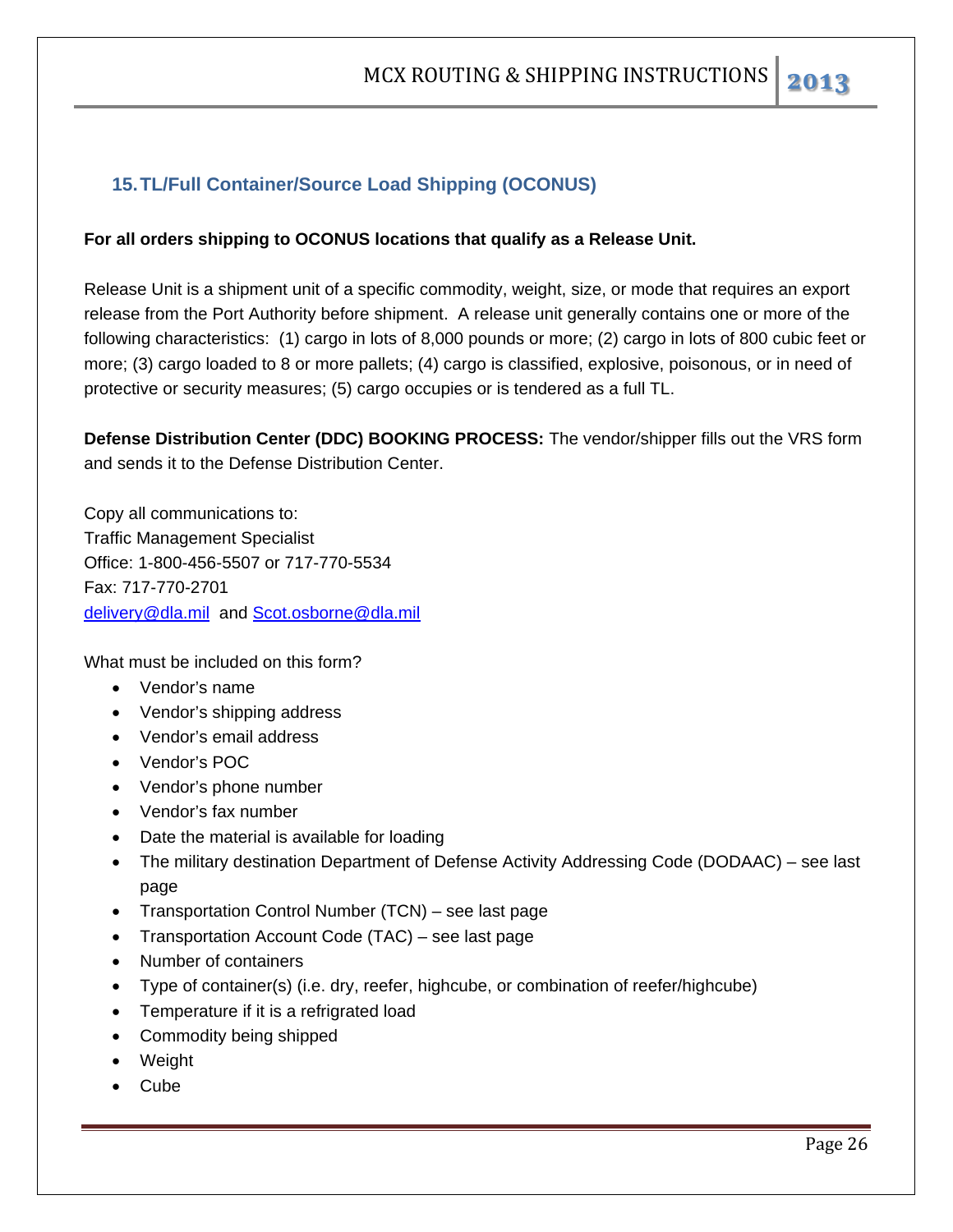• Pallet Quantity or Piece Count

Prior to loading, the vendor/shipper, may not know the weight, cube, and quantity. When this information becomes available, forward it to DDC so that the processing of the Transportation Control Movement Document (TCMD) can be completed.

#### 1. BOOKING:

DDC has 24 hours upon receipt of the VRS to enter the booking. Once the request is received, the booking is entered into Integrated Booking System (IBS). Surface Deployment and Distribution Command (SDDC) in Ft. Eustis VA will book the request with an ocean carrier. It is at this point that a Port Call File Number is assigned and will be used as a reference number throughout the process. It is imperative that the vendor/shipper documents this number. When IBS generates the booking, the carrier accepts the booking and although it is usually completed within 24 hours, it could take up to 72 hours for carrier acceptance. DDC will then send via email to the vendor/shipper the shipping information referred to as shipping instructions.

The Shipping Instructions will include:

- $\bullet$  PCFN
- Carrier booking number
- Number of containers
- Container TCN(s)
- Container size(s)
- Container type(s)
- Container temperature(s)
- Ocean carrier
- Vessel name
- Voyage document number
- Scheduled pick up date
- Date due at port (port cutoff date)
- Scheduled sail date
- Point of de-embarkation (POD)
- Arrival date
- Point of embarkation (POE)
- Ultimate consignee
- Vendor cage code
- Vendor shipping address
- 2. SUBSISTENCE: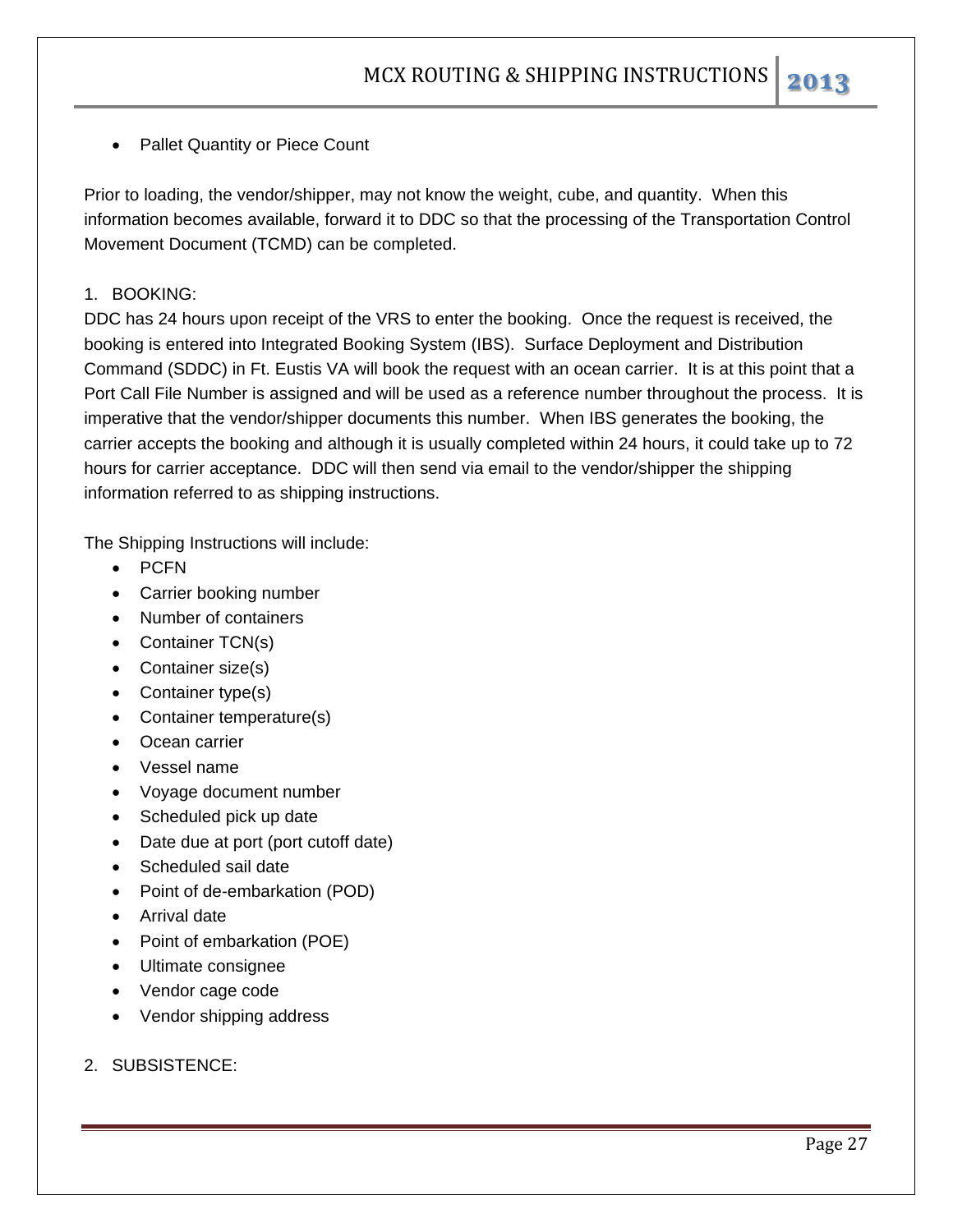If this is a subsistence (food items) shipment, DDC will email you the shipping instructions and request the following information from you:

- Container number food is loaded to
- Container ownership 4 digit code (i.e. Maersk~MSKU or MRKU)
- Seal number
- Commodity being shipped
- Pieces
- Weight
- Cube
- Declared value of the shipment

The declared value is mandatory for customs paperwork and is required to complete the TCMD. When you receive the following information, immediately forward to DDC so the TCMD can be produced. Once the required information is received then the TCMD is produced via electronic document interface (EDI) and the TCMD is sent to the carrier.

#### 3. NON-SUBSISTENCE:

If this is a non-subsistence (non-food items) shipment, DDC will email you the shipping instructions and request the following information from you:

- Container number goods are loaded to
- Container ownership 4 digit code (i.e. Maersk~MSKU or MRKU)
- Commodity being shipped
- Pieces
- Weight
- Cube
- Declared value of the shipment

Once DDC receives the above info, they will provide a bolt style seal Radio Frequency Identification Device (RFID) tag for each container and six copies of the TCMD paperwork sent via priority overnight FedEx delivery to the vendor/shipper. The RFID tag must be attached to the container(s) before being released from the vendor/shipper custody to the contracted tractor trailer driver.

#### 4. THE FEDEX PACKAGE:

The fedex package will contain RFID tags, bolt style seals, cable seals to go through the latches of both doors, four copies of the TCMD stapled in a separate packet for the truck driver, two copies stapled for the vendor, and one container Military Shipping Label (MSL) stapled with instructions to attach to the container.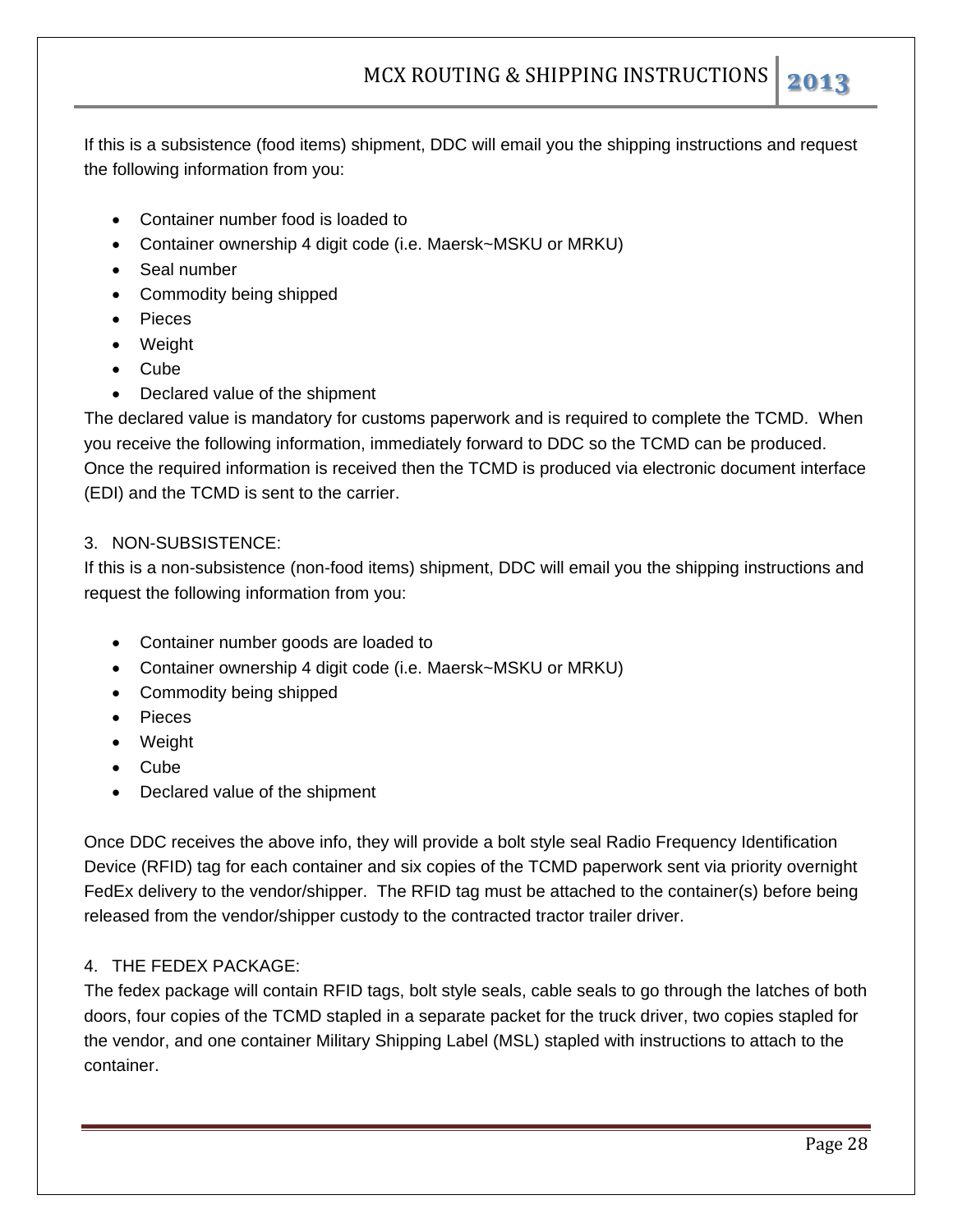#### 5. CONTAINER INFORMATION:

The ocean carrier commits to the booking and their dispatch office contacts a trucking company to pick up a container and deliver to the vendor. The trucking company will contact the vendor for arrangement of the movement of the container to and from the vendor. This kind of shipment is called a drop & pick, which means that the container is dropped at the shipping facility for loading and scheduled for pickup at a later time.

If the vendor/shipper facility only does live loads, it is imperative that you share this information with DDC and also with the trucking carrier when they contact you.

#### 6. RAIL SERVICE:

Container shipments traveling long distances to the ports may be shuttled via the rail system. This is determined and established by the ocean carrier's dispatch office. The DDC does not provide rail cut off dates or any contact with the rail system. The DDC only incorporates extra days for rail movement in the building of the booking.

#### **TCN Number:**

The TCN number will be created by Landair and entered on the booking request prior to sending to the shipper and then on to FISC, preferable via email, or with proper notification, fax. Each container, even if they are part of the same order, will have a TCN number. The TCN number must follow the following format:

DODAC + Julian date (date order placed) + first 4 digits of the PO + container count info

#### Example:

PO123456 ordered on 4 Feb 2012 shipping to Iwakuni needs 1 container = TCN# M95162035121234XXX

#### Example:

POKBM863001 ordered on 5 Jul 2012 shipping to Kaneohe needs 2 containers = TCN# M95115186128630XAX & M95115186098630XBX

#### **Definitions:**

Iwakuni DODAAC: M95162 Kaneohe DODAAC: M95115

Date order placed is the date of the purchase order. Julian date: Date Order placed (from PO) – DDDYY Ex: Jan  $1<sup>st</sup>$  2012 would be - 00112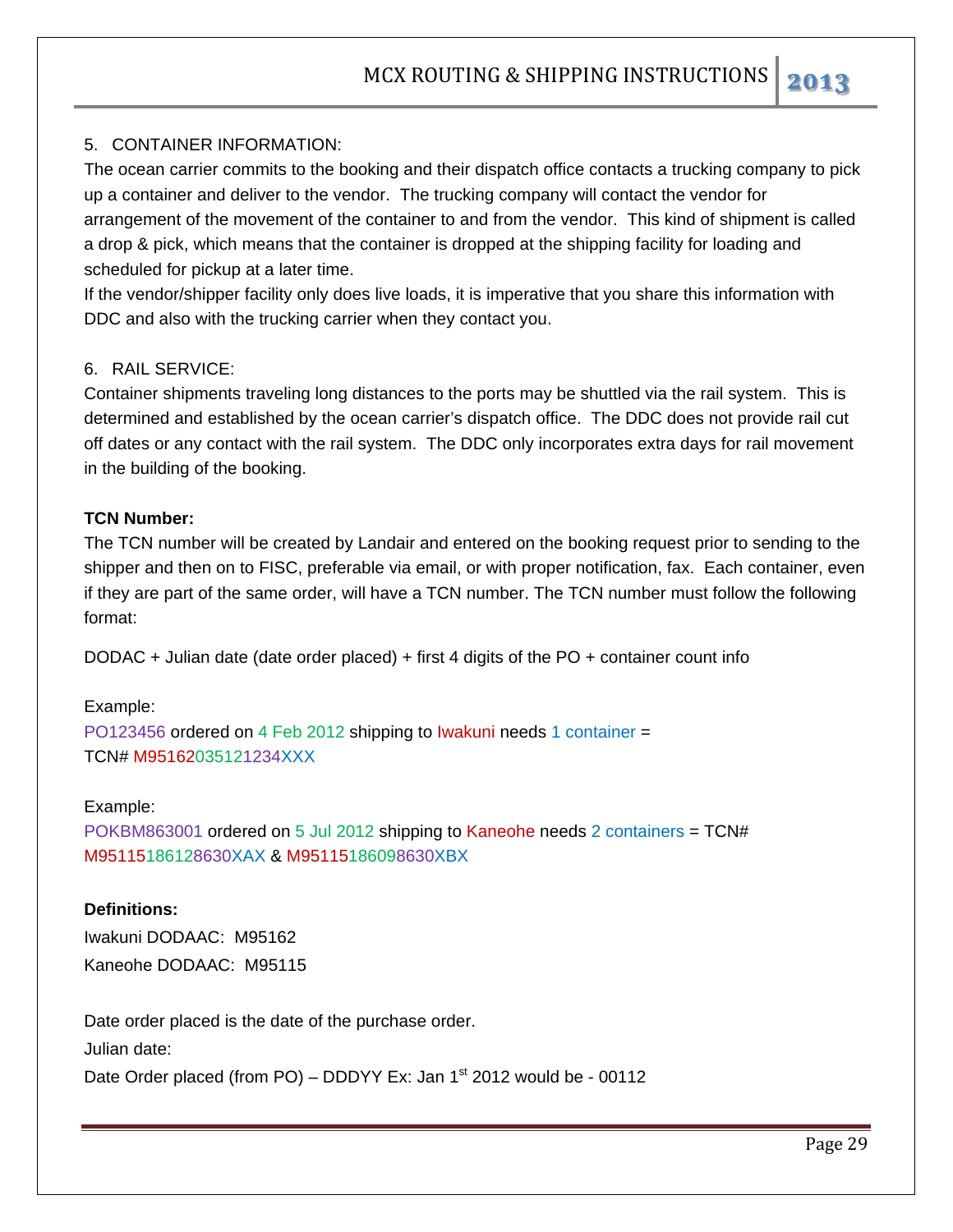See Julian date chart below.

#### **Container count:**

XXX represents container count when only one container is being moved

#### **For multiple containers:**

XAX represents first container XBX represents second container XCX represents third container XDX represents fourth container, etc.

#### **TAC code required for booking request form:**

Iwakuni: MCX3 Kaneohe: MCX3

#### **Line of Accounting:**

MCX3: 17 20132013 1106 4A3G 95490 MCX320130000 M00088 220 M0008813CB0MCX3 AA 067443 2D

Kaneohe Bay POC: Boyd Tokuhiga or Dino Frosinos Boyd.Tokuhiga@usmc-mccs.org FROSINOSD@usmc-mccs.org

Marine Corps Exchange Marine Corps Base Hawaii **Building 1404**  Kaneohe Bay, HI 96863-3073

Iwakuni POC: Takeaki Hayashi or Gator Allgaier Takeaki.Hayashi@usmc-mccs.org Gator.Allgaier@usmc-mccs.org

Marine Corps Exchange Marine Corps Air Station Iwakuni PSC 551 Box 1866 FPO AP 96310-0019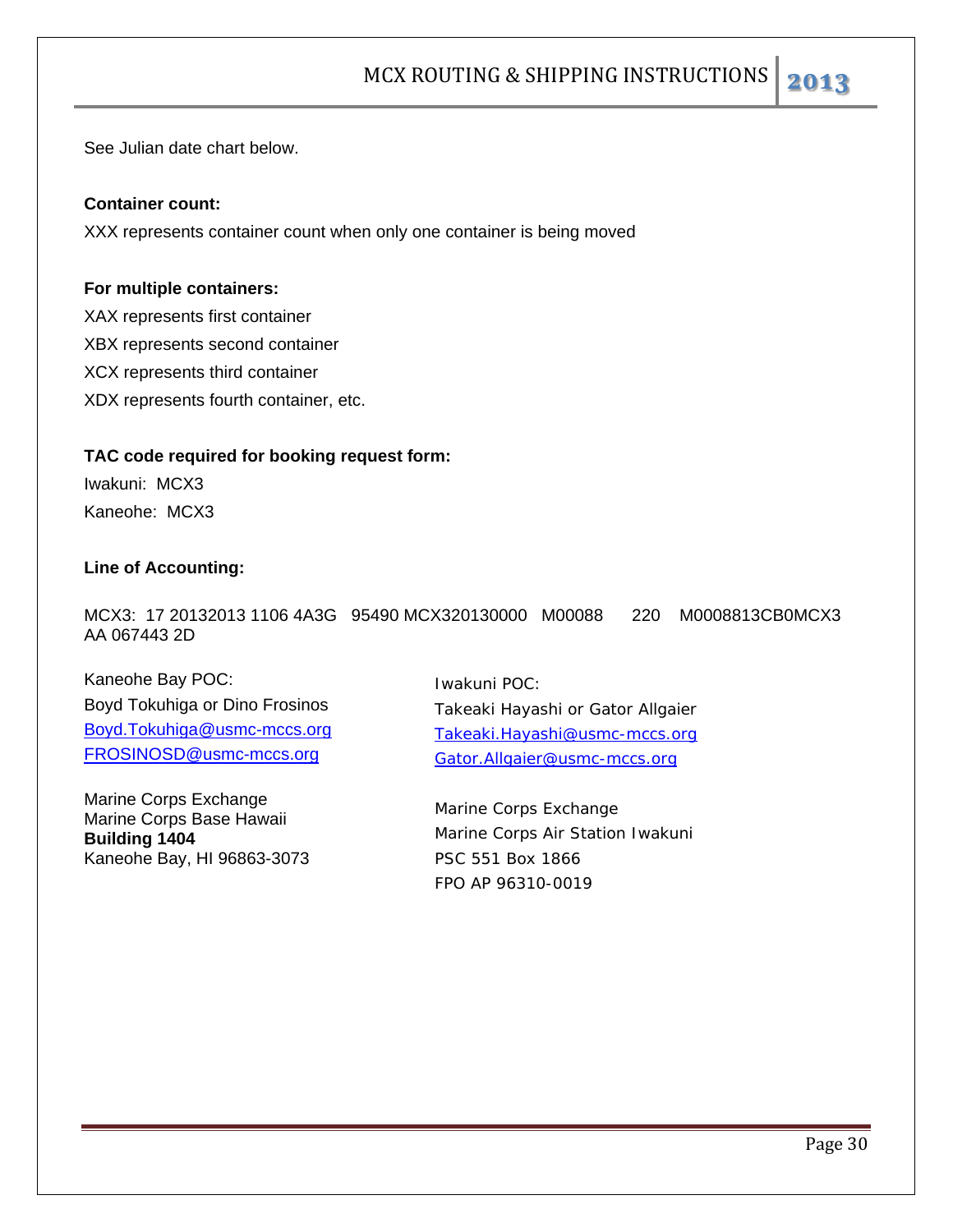#### **Tag Placement**

**Savi Technology** recommends that you fit the Savi ST-656-I ISO Container Door Tag above the door bracket and on the left-hand door of the container. The recommended mounting location for the tag is shown in the following photos.

- 1. Open the right door of the container.
- 2. Align the device with the bracket on the right door, if possible.

3. Using both hands, secure the device on the left door until it is flush.

This is a side view of the device mounted on the left door.

This is a view from inside the container.

 $\blacksquare$ 







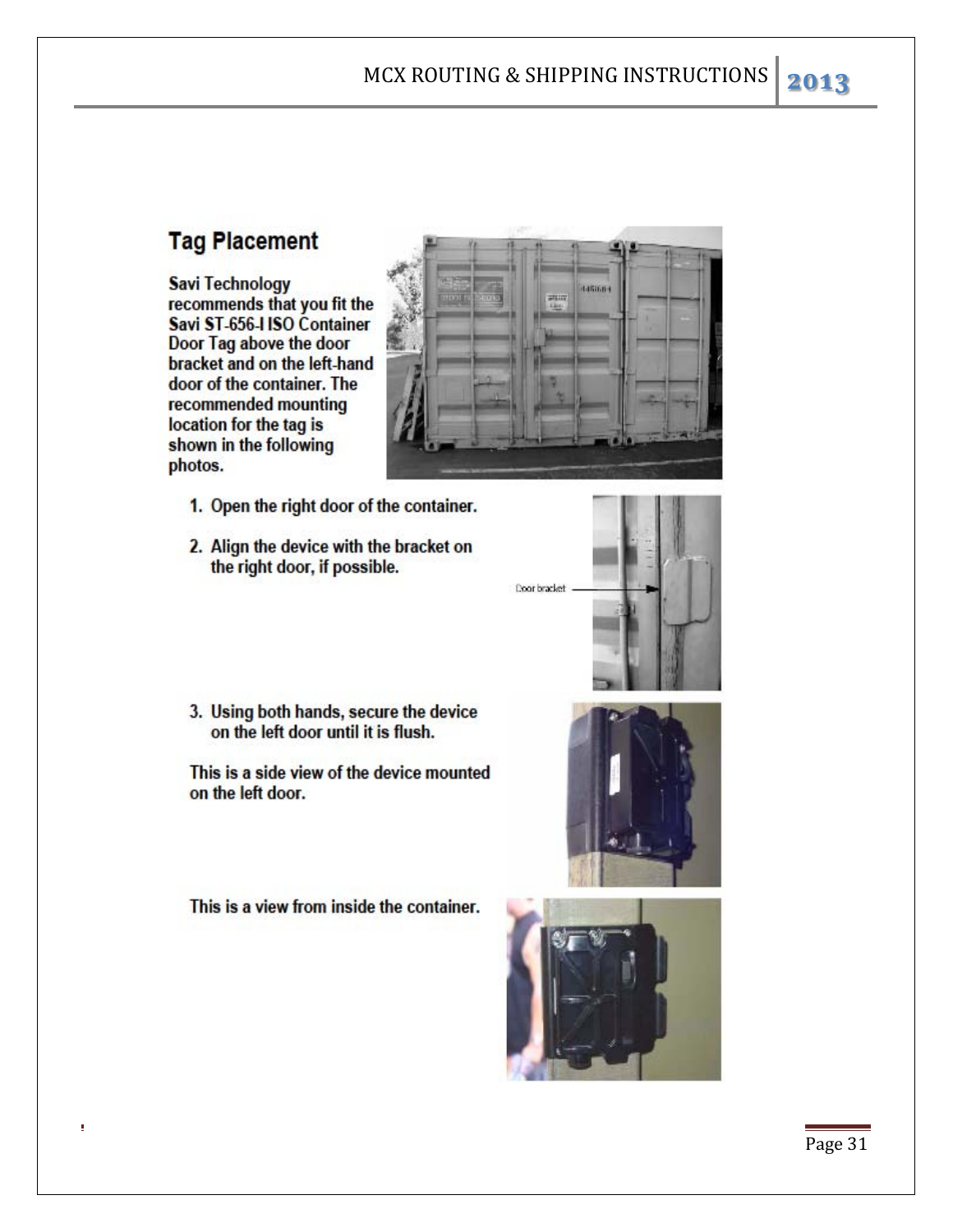**Julian Calendars** 

**Regular years:** (2013, 2014, 2015, 2017, 2018, 2019, 2021, 2022 ...)

Leap years: (2012, 2016, 2020, 2024 ...)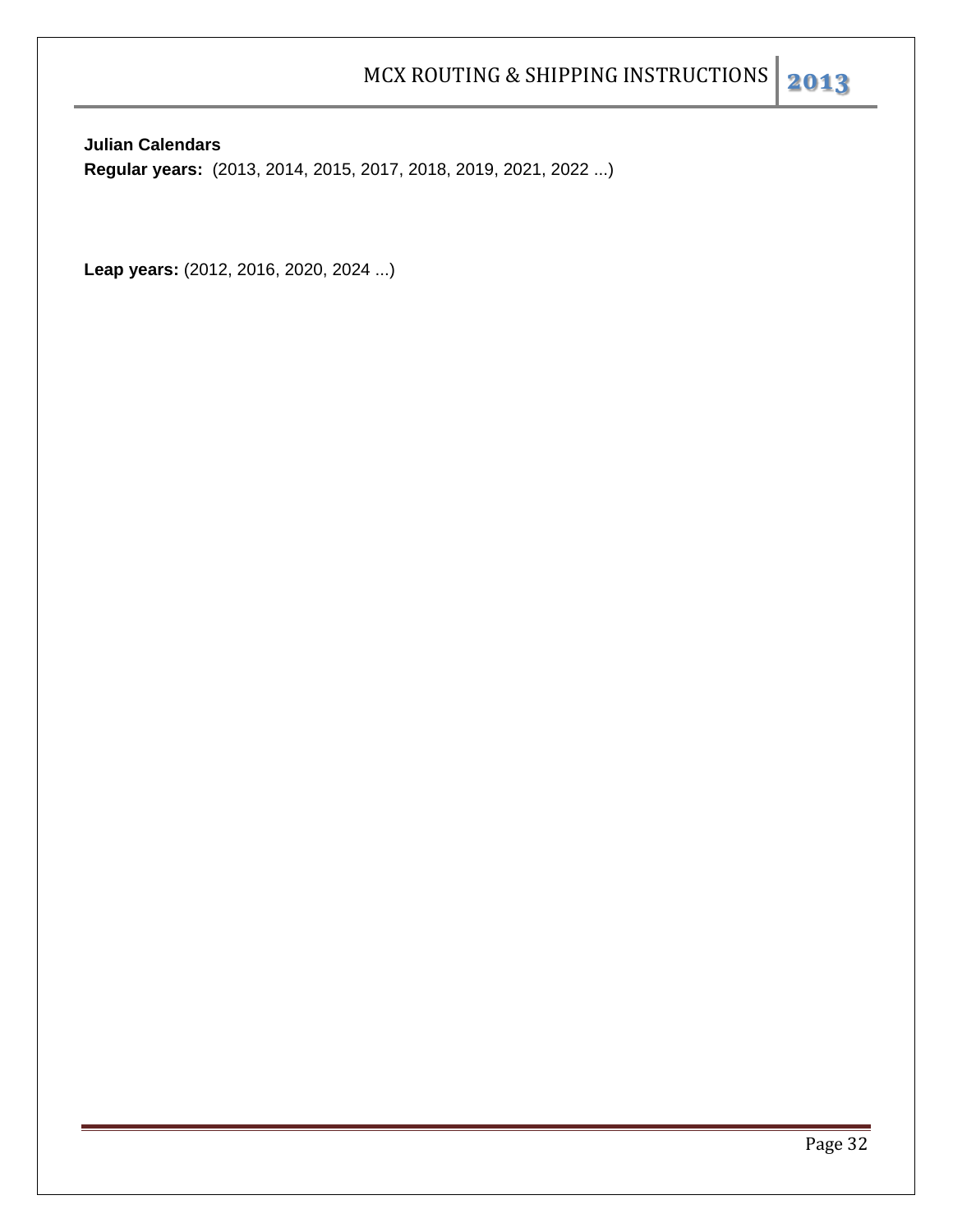The following dimensions and weights are offered as average indicators. Exact dimensions may vary due to manufacturer of equipment. Maximum capacity weights listed do not correspond to the permissible weight limits for port, road and rail transport in all locations. Loaded containers rarely weigh more than 50,000 lbs.

#### **DRY CONTAINERS**

Suitable for normal cargos. Fitted with bar systems for Garment on Hanger (GOH) cargos in some inventories/trade lanes.

| <i><b>20' STANDARD</b></i> |                            | <u>Cargos III sunto inventuries/traue lanes.</u> |              |                      |               |                         |             |
|----------------------------|----------------------------|--------------------------------------------------|--------------|----------------------|---------------|-------------------------|-------------|
|                            | <b>INTERIOR DIMENSIONS</b> |                                                  |              | <b>DOOR OPENINGS</b> |               | <b>MAXIMUM CAPACITY</b> | <b>TARE</b> |
| LENGTH                     | WIDTH                      | <b>HEIGHT</b>                                    | <b>WIDTH</b> | <b>HEIGHT</b>        | <b>VOLUME</b> | WEIGHT                  | WEIGHT      |
| 19'4"                      | 7' 8"                      | 7' 10"                                           | 7'8"         | 7' 6"                | 1.172 Cft     | 47.900 Lbs              | 4.916 Lbs   |
| 5.90 <sub>m</sub>          | 2.35 m                     | 2.39 m                                           | $234$ m      | 2.28 m               | 33.2 Cu.m     | 21,700 Kgs              | 2.230 Kgs   |



 $ADI$  CTANDADD

| 40 SIANUAKU<br>INTERIOR DIMENSIONS |                  |               |       | <b>DOOR OPENINGS</b> |                    | <b>MAXIMUM CAPACITY</b> | <b>TARE</b>   |
|------------------------------------|------------------|---------------|-------|----------------------|--------------------|-------------------------|---------------|
| LENGTH                             | WIDTH            | <b>HEIGHT</b> | WIDTH | <b>HEIGHT</b>        | <b>VOLUME</b>      | WEIGHT                  | <b>WEIGHT</b> |
| 39' 5"                             | 7' 8"            | " 10"         | 7' 8" | 7' 6"                | 2.390 Cft          | 59,040 Lbs              | 8.160 Lbs     |
| 2.04 m                             | $2.35 \text{ m}$ | .39 m         | 34 m  | $2.28 \text{ m}$     | <sup>7</sup> Cu.m. | 26,780 Kgs              | 700 Kgs       |

#### **HIGH CUBE DRY CONTAINERS**

Specifically for light, voluminous, or over-height cargo. **40' HIGH CUBE** 



| <b>INTERIOR DIMENSIONS</b> |                            |                   |              | <b>DOOR OPENINGS</b> | <b>MAXIMUM CAPACITY</b> | <b>TARE</b>             |                          |  |
|----------------------------|----------------------------|-------------------|--------------|----------------------|-------------------------|-------------------------|--------------------------|--|
| <b>LENGTH</b>              | <b>WIDTH</b>               | <b>HEIGHT</b>     | <b>WIDTH</b> | <b>HEIGHT</b>        | <b>VOLUME</b>           | WEIGHT                  | <b>WEIGHT</b>            |  |
| 39' 5"                     | 7'8"                       | 8'10"             | 7'8''        | 8'5"                 | 2.694 Cft               | 58,450 Lbs              | 8,750 Lbs                |  |
| 12.04 m                    | 2.35 m                     | 2.70 <sub>m</sub> | 2.34 m       | 2.59 <sub>m</sub>    | 76.3 Cu.m.              | 26,510 Kgs              | 3,970 Kgs                |  |
| <b>45' HIGH CUBE</b>       |                            |                   |              |                      |                         |                         |                          |  |
|                            | <b>INTERIOR DIMENSIONS</b> |                   |              | <b>DOOR OPENINGS</b> |                         | <b>MAXIMUM CAPACITY</b> | <b>TARE</b>              |  |
| <b>LENGTH</b>              | <b>WIDTH</b>               | <b>HEIGHT</b>     | <b>WIDTH</b> | <b>HEIGHT</b>        | <b>VOLUME</b>           | WEIGHT                  | <b>WEIGHT</b>            |  |
| 44' 6"                     | 7'8''                      | 8'10"             | 7' 8"        | 8'5"                 | 3.050 Cft               | 64,250 Lbs              | 8.550 Lbs                |  |
| 19E <sub>m</sub>           | $9.9E$ m                   | 270m              | 9.98 m       | 0.50 <sub>m</sub>    | <b>OCA C. M</b>         | <b>20.140 Km</b>        | $9.000$ $u_{\text{max}}$ |  |

#### **REEFER CONTAINERS**

Specifically for cargo requiring transport at a constant temperature above or below a freezing point.

| <b>20' REEFER</b> |                             |                   |                   | Temperature above of neight a freezing point. |                         |                         |               |  |  |
|-------------------|-----------------------------|-------------------|-------------------|-----------------------------------------------|-------------------------|-------------------------|---------------|--|--|
|                   | <b>INTERIOR DIMENSIONS</b>  |                   |                   | <b>DOOR OPENINGS</b>                          | <b>MAXIMUM CAPACITY</b> | <b>TARE</b>             |               |  |  |
| <b>LENGTH</b>     | <b>WIDTH</b>                | <b>HEIGHT</b>     | <b>WIDTH</b>      | <b>HEIGHT</b>                                 |                         | <b>WEIGHT</b>           | <b>WEIGHT</b> |  |  |
| 17'8''            | 7'5''                       | 7'5''             | 7'5''             | 7'3"                                          | 1.000 Cft               | 45.760 Lbs              | 7,040 Lbs     |  |  |
| 5.43 m            | 2.28 m                      | 2.26 m            | 2.26 <sub>m</sub> | 2.22 m                                        | 28.3 Cu.m               | 20,800 Kgs              | 3,200 Kgs     |  |  |
| <b>40' REEFER</b> |                             |                   |                   |                                               |                         |                         |               |  |  |
|                   | <b>INTERIOR DIMENSIONS</b>  |                   |                   | <b>DOOR OPENINGS</b>                          |                         | <b>MAXIMUM CAPACITY</b> |               |  |  |
| <b>LENGTH</b>     | <b>WIDTH</b>                | <b>HEIGHT</b>     | <b>WIDTH</b>      | <b>HEIGHT</b>                                 |                         | WEIGHT                  | <b>WEIGHT</b> |  |  |
| 37'8''            | 7'5''                       | 7'2''             | 7'5''             | 7'0''                                         | 2.040 Cft               | 56,276 Lbs              | 10.780 Lbs    |  |  |
| 11.50 m           | 2.27 m                      | 2.20 m            | 2.28 m            | 2.20 m                                        | 57.8 Cu.m               | 25,580 Kgs              | 4,900 Kgs     |  |  |
|                   | <b>40' REEFER HIGH CUBE</b> |                   |                   |                                               |                         |                         |               |  |  |
|                   | <b>INTERIOR DIMENSIONS</b>  |                   |                   | <b>DOOR OPENINGS</b>                          |                         | <b>MAXIMUM CAPACITY</b> | <b>TARE</b>   |  |  |
| <b>LENGTH</b>     | <b>WIDTH</b>                | <b>HEIGHT</b>     | <b>WIDTH</b>      | <b>HEIGHT</b>                                 | <b>VOLUME</b>           | WEIGHT                  | <b>WEIGHT</b> |  |  |
| 37'11"            | 7'6''                       | 8'2"              | 7'6''             | 8'0''                                         | 2.344 Cft               | 57,561 Lbs              | 9.900 Lbs     |  |  |
| 11.58 m           | 2.30 m                      | 2.50 <sub>m</sub> | 2.30 <sub>m</sub> | 2.44 m                                        | 66.6 Cu.m               | 25.980 Kgs              | 4,500 Kgs     |  |  |

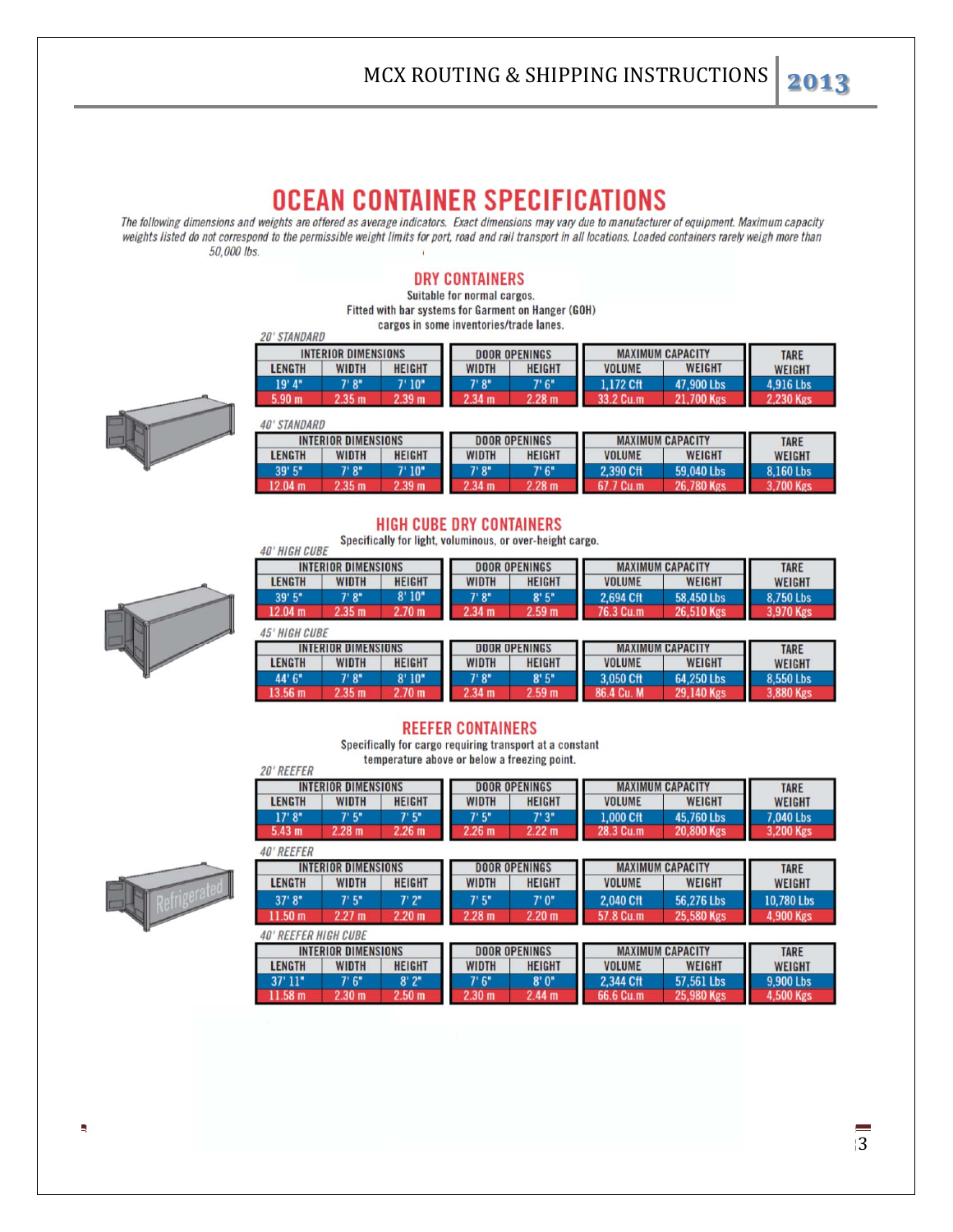#### **16. Bill of Lading**

#### **FOB Origin Shipments – Third Party/Collect**

All MCX paid freight (Origin/Collect Third Party) **MUST** use the Vendor Logistics TMS Portal generated BOL. Shipper use of their own company BOL is prohibited unless previously an agreement is on file with MCX prior to use. Freight charges are not to be added to a merchandise invoice unless you have written permission from MCX HQ. A non-compliance fee up to \$200 per incident will be assessed for failure to comply.

If you are given a cost quote by Landair you must notate the amount and the quote number on the BOL. Failure to do so will result in the difference between the quote and actual charges billed back to the shipper in addition to a \$200 admin fee.

For all freight that MCX pays, verify the BOL billing section indicates Third Party Billing: MCX c/o Landair Transportation PO Box 938 Greeneville, TN 37744

#### **Collect billing or bill destination is not authorized**.

Verify that all BOLs should instruct the carrier to call for appointment prior to delivery. To ensure pallets maintain their integrity, mark BOLs as "DO NOT BREAK DOWN PALLETS"

#### **Proof of Shipment**

The Vendor must retain the proof of shipment on FOB Origin shipments for three years after completion of the order. Shipment must have followed routing instructions provided by MCX HQ or authorized Third Party Logistics Provider. In the event the Vendor fails to provide a requested proof of shipment, the Vendor will be liable for any loss or costs to MCX. The following is a list of acceptable proof of shipment documents:

-Original bill of lading, properly receipted by the authorized MCX carrier for all shipments made via railroad, motor carrier, freight, or air.

-Original post office forms bearing canceled postage, signed and dated by the post office, indicating number of packages and destination.

-Parcel delivery service pickup record-computer manifest, or the equivalent, and are signed and dated by the driver. Must reference number of packages and destination.

#### **FOB Destination Shipments reimbursed by MCX or not prepaid**

If the shipment is FOB Destination with reimbursement from MCX, then the method requires a detailed agreement with the buyer to be on file.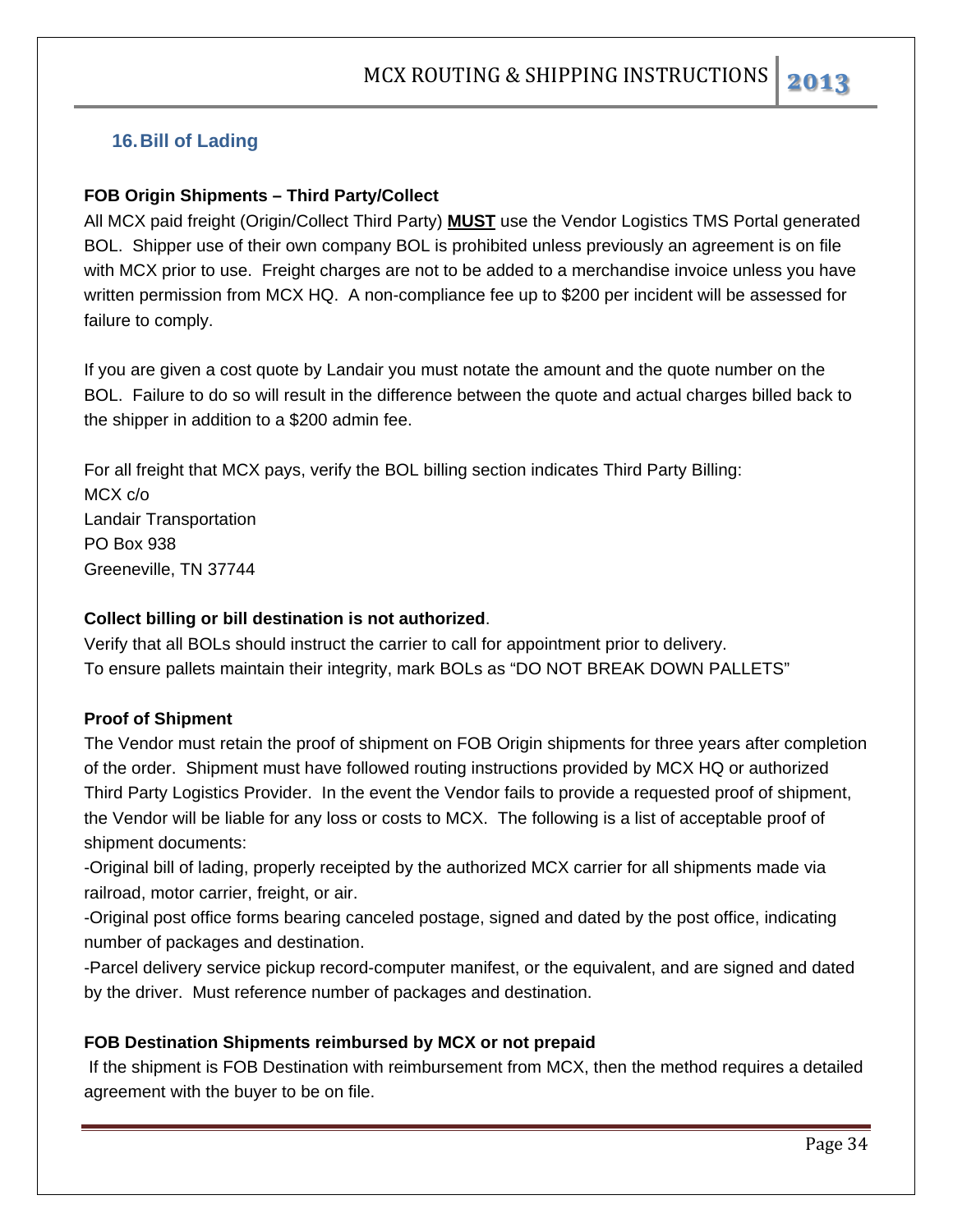#### **Sample BOL generated by the Vendor Logistics TMS Portal**

| <b>BILL OF LADING</b>                                                                                                                                                                                                        |                                                                                    |                |                                    |  |  |                                   |           |        |                                                                                                         |                          |                |                                       |                                                                                                                            |                                                     |
|------------------------------------------------------------------------------------------------------------------------------------------------------------------------------------------------------------------------------|------------------------------------------------------------------------------------|----------------|------------------------------------|--|--|-----------------------------------|-----------|--------|---------------------------------------------------------------------------------------------------------|--------------------------|----------------|---------------------------------------|----------------------------------------------------------------------------------------------------------------------------|-----------------------------------------------------|
|                                                                                                                                                                                                                              |                                                                                    |                | <b>SHIP FROM</b>                   |  |  |                                   |           |        |                                                                                                         |                          |                |                                       | Bill of Lading Number: 476501                                                                                              |                                                     |
| Name: GEAR FOR SPORTS-BORDER<br>Location #                                                                                                                                                                                   |                                                                                    |                |                                    |  |  |                                   |           |        | SRR Number: 498914, 498918                                                                              |                          |                |                                       |                                                                                                                            |                                                     |
| <b>GEARF78577</b><br><b>WAREHOUSE</b>                                                                                                                                                                                        |                                                                                    |                |                                    |  |  |                                   |           |        | <b>RGA Number:</b>                                                                                      |                          |                |                                       |                                                                                                                            |                                                     |
| Address: 1300 W. Sharm Dr.                                                                                                                                                                                                   |                                                                                    |                |                                    |  |  |                                   |           |        |                                                                                                         |                          |                | Pick Up Appt Required: no             |                                                                                                                            |                                                     |
| City/State/Zip: PHARR, TX 78577                                                                                                                                                                                              |                                                                                    |                |                                    |  |  |                                   |           |        |                                                                                                         |                          |                |                                       | <b>Delivery Appt Required: yes</b>                                                                                         |                                                     |
|                                                                                                                                                                                                                              |                                                                                    |                |                                    |  |  |                                   | FOB: []   |        |                                                                                                         | <b>CARRIER NAME: YRC</b> |                |                                       |                                                                                                                            |                                                     |
|                                                                                                                                                                                                                              |                                                                                    |                | <b>SHIP TO</b>                     |  |  |                                   |           |        |                                                                                                         | <b>Trailer Number:</b>   |                |                                       |                                                                                                                            |                                                     |
| Name: MCX SAN DIEGO                                                                                                                                                                                                          |                                                                                    |                |                                    |  |  | Location #                        |           |        |                                                                                                         |                          |                |                                       |                                                                                                                            |                                                     |
| <b>WAREHOUSE</b>                                                                                                                                                                                                             |                                                                                    |                |                                    |  |  | <b>MCX SANDIEGO</b>               |           |        |                                                                                                         | Serial Number(s):        |                |                                       |                                                                                                                            |                                                     |
| Address: 3800 CHOSIN AVE BLDG 148                                                                                                                                                                                            |                                                                                    |                |                                    |  |  |                                   |           |        |                                                                                                         | <b>SCAC: RDWY</b>        |                |                                       |                                                                                                                            |                                                     |
|                                                                                                                                                                                                                              | <b>MCRD SAN DIEGO</b>                                                              |                |                                    |  |  |                                   |           |        |                                                                                                         | Pro Number:              |                |                                       |                                                                                                                            |                                                     |
| City/State/Zip: SAN DIEGO, CA 92140                                                                                                                                                                                          |                                                                                    |                |                                    |  |  |                                   |           |        |                                                                                                         |                          |                | Seal Number:                          |                                                                                                                            |                                                     |
| <b>Contact Name: SHAWN NIEDERHAUSER</b>                                                                                                                                                                                      |                                                                                    |                |                                    |  |  |                                   |           |        |                                                                                                         |                          |                |                                       | Freight Charge Terms: (freight charges are                                                                                 |                                                     |
| Contact Phone: (619) 725-6487                                                                                                                                                                                                |                                                                                    |                |                                    |  |  |                                   |           |        |                                                                                                         |                          |                |                                       | prepaid unless marked otherwise)                                                                                           |                                                     |
|                                                                                                                                                                                                                              |                                                                                    |                |                                    |  |  | <b>FOB:</b> [ X ]                 |           |        | Prepaid                                                                                                 |                          |                | <b>Collect</b>                        |                                                                                                                            | 3 <sup>rd</sup> Party X                             |
|                                                                                                                                                                                                                              |                                                                                    |                | <b>BILL TO</b>                     |  |  |                                   |           |        |                                                                                                         |                          |                |                                       | Master Bill of Lading: with attached underlying                                                                            |                                                     |
| Name: MCX                                                                                                                                                                                                                    |                                                                                    |                |                                    |  |  |                                   |           |        |                                                                                                         | [ ] Bills of Lading      |                |                                       |                                                                                                                            |                                                     |
| Address: C/O LANDAIR                                                                                                                                                                                                         |                                                                                    |                |                                    |  |  |                                   |           |        |                                                                                                         |                          |                |                                       |                                                                                                                            |                                                     |
|                                                                                                                                                                                                                              | <b>PO BOX 938</b>                                                                  |                |                                    |  |  |                                   |           |        |                                                                                                         |                          |                |                                       |                                                                                                                            |                                                     |
| City/State/Zip: GREENEVILLE, TN 37744                                                                                                                                                                                        |                                                                                    |                |                                    |  |  |                                   |           |        |                                                                                                         |                          |                |                                       |                                                                                                                            |                                                     |
| <b>SPECIAL INSTRUCTIONS:</b>                                                                                                                                                                                                 |                                                                                    |                |                                    |  |  |                                   |           |        |                                                                                                         |                          |                |                                       |                                                                                                                            |                                                     |
|                                                                                                                                                                                                                              |                                                                                    |                |                                    |  |  |                                   |           |        |                                                                                                         |                          |                |                                       |                                                                                                                            |                                                     |
|                                                                                                                                                                                                                              |                                                                                    |                |                                    |  |  |                                   |           |        |                                                                                                         |                          |                |                                       |                                                                                                                            |                                                     |
|                                                                                                                                                                                                                              |                                                                                    |                |                                    |  |  | <b>CUSTOMER ORDER INFORMATION</b> |           |        |                                                                                                         |                          | <b>PALLETS</b> |                                       |                                                                                                                            |                                                     |
| Valid MCX PO #                                                                                                                                                                                                               | SRR#                                                                               | site #         | <b>Product Description</b>         |  |  | Cartons                           |           | Weight |                                                                                                         | Cube                     | (CIRCLE ONE)   |                                       | # OF PALLETS                                                                                                               | <b>Freight Class</b>                                |
| 832062                                                                                                                                                                                                                       | 498914                                                                             | 09100          | Sports Clothing                    |  |  | 9                                 | 260       |        | 33                                                                                                      |                          |                |                                       |                                                                                                                            | 70                                                  |
| 832067<br>834842                                                                                                                                                                                                             | 498914<br>498918                                                                   | 09100<br>09103 | sports Clothing<br>Sports Clothing |  |  | 12<br>3                           | 377<br>60 |        | 34<br>7                                                                                                 |                          |                |                                       |                                                                                                                            | 70<br>70                                            |
| <b>GRAND TOTAL</b>                                                                                                                                                                                                           |                                                                                    |                |                                    |  |  |                                   | 24        |        | 697                                                                                                     | 74                       |                | Υ                                     | (M)                                                                                                                        | n                                                   |
| Where the rate is dependent on value, shippers are required to state specifically in writing the agreed or                                                                                                                   |                                                                                    |                |                                    |  |  |                                   |           |        |                                                                                                         |                          |                |                                       | The agreed or declared value of the property is specifically stated by                                                     |                                                     |
| declared value of the property as follows:                                                                                                                                                                                   |                                                                                    |                |                                    |  |  |                                   |           |        | the shipper to be not exceeding<br>per                                                                  |                          |                |                                       |                                                                                                                            |                                                     |
|                                                                                                                                                                                                                              |                                                                                    |                |                                    |  |  |                                   |           |        |                                                                                                         |                          |                |                                       | NOTE Liability Limitation for loss or damage in this shipment may be applicable. See 49 U.S.C. - 14706(c) (1) (A) and (B). |                                                     |
| RECEIVED, subject to individually determined rates or contracts that have been agreed upon in writing                                                                                                                        |                                                                                    |                |                                    |  |  |                                   |           |        |                                                                                                         |                          |                |                                       | The carrier shall not make delivery of this shipment without payment of                                                    |                                                     |
| between the carrier and shipper, if applicable, otherwise to the rates, classifications and rules that have<br>been established by the carrier and are available to the shipper, on request, and to all applicable state and |                                                                                    |                |                                    |  |  |                                   |           |        |                                                                                                         |                          |                | freight and all other lawful charges. |                                                                                                                            |                                                     |
| federal requiations.                                                                                                                                                                                                         |                                                                                    |                |                                    |  |  |                                   |           |        |                                                                                                         |                          |                |                                       | Shipper Signature                                                                                                          |                                                     |
|                                                                                                                                                                                                                              |                                                                                    |                |                                    |  |  | Trailer Loaded: Freight Counted:  |           |        |                                                                                                         |                          |                |                                       |                                                                                                                            | <b>CARRIER SIGNATURE / PICKUP DATE</b>              |
|                                                                                                                                                                                                                              | [ ] By Shipper [ ] By Shipper<br>[1 By Driver [1 By Driver/pallets said to contain |                |                                    |  |  |                                   |           |        |                                                                                                         |                          |                |                                       |                                                                                                                            |                                                     |
| <b>SHIPPER SIGNATURE / DATE</b>                                                                                                                                                                                              |                                                                                    |                |                                    |  |  | [1] By Driver/Pleces              |           |        | Carrier acknowledges receipt of packages and required<br>placards. Carrier certifies emergency response |                          |                |                                       |                                                                                                                            |                                                     |
|                                                                                                                                                                                                                              |                                                                                    |                |                                    |  |  |                                   |           |        |                                                                                                         |                          |                |                                       | Information was made available and/or carrier has the<br>DOT emergency response guidebook or equivalent                    |                                                     |
| This is to certify that the above named materials are properly<br>classified, described, packaged marked, and labeled, and                                                                                                   |                                                                                    |                |                                    |  |  |                                   |           |        |                                                                                                         |                          |                |                                       | documentation in the vehicle.                                                                                              |                                                     |
| are in proper condition for transportation according to the<br>applicable regulations of the DOT.                                                                                                                            |                                                                                    |                |                                    |  |  |                                   |           |        |                                                                                                         |                          |                |                                       |                                                                                                                            |                                                     |
|                                                                                                                                                                                                                              |                                                                                    |                |                                    |  |  |                                   |           |        |                                                                                                         |                          |                | Carrier Signature                     |                                                                                                                            | <b>Pickup Date</b>                                  |
|                                                                                                                                                                                                                              |                                                                                    |                |                                    |  |  |                                   |           |        |                                                                                                         |                          |                |                                       |                                                                                                                            | Property described above is received in good order, |
|                                                                                                                                                                                                                              |                                                                                    |                |                                    |  |  |                                   |           |        |                                                                                                         |                          |                | except as noted.                      |                                                                                                                            |                                                     |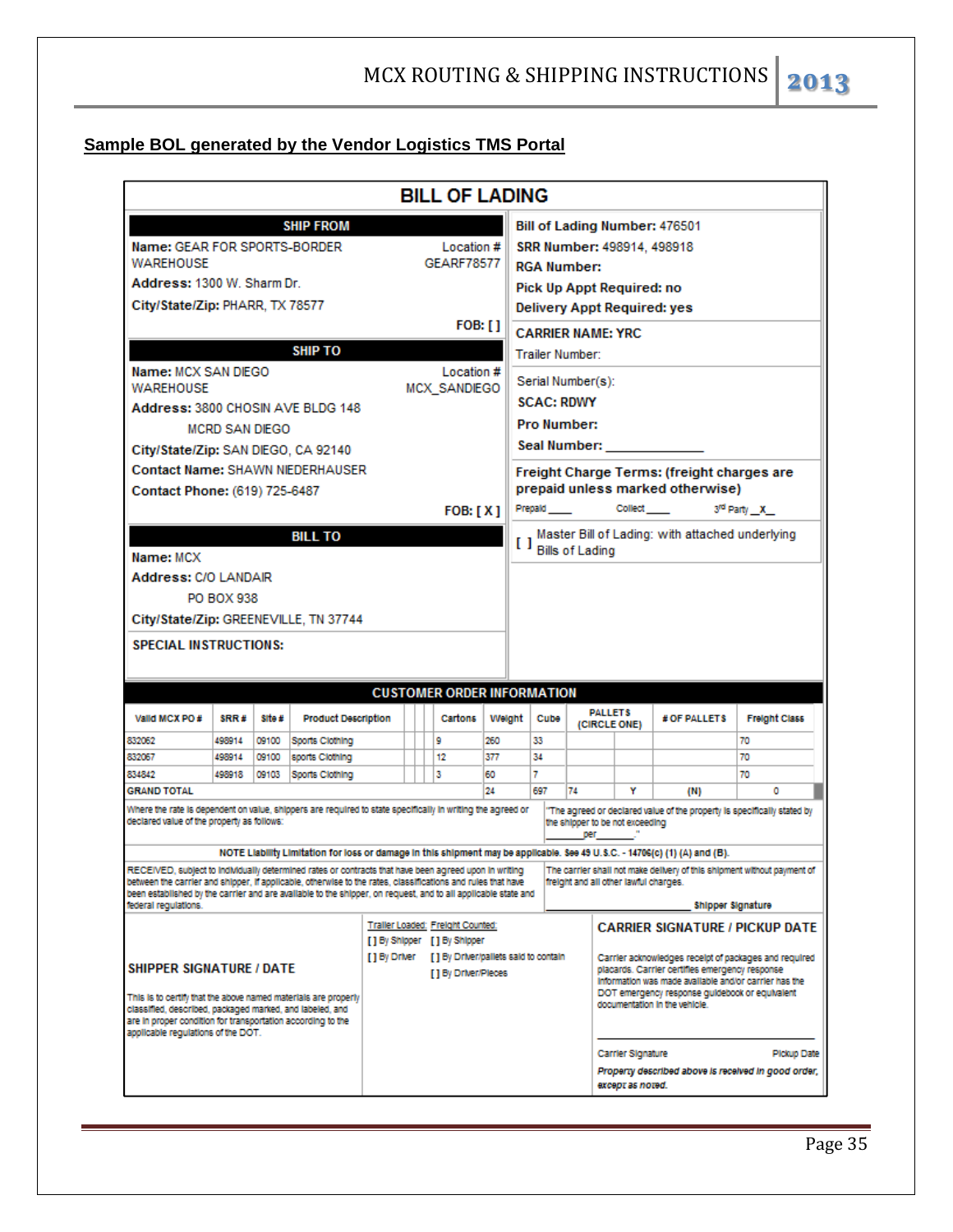#### **Sample Master BOL with underlying pages generated by the Vendor Logistics TMS Portal**

|                                                                                                                                                                                                                                                                                                                                                                                                                                                                                                                                                                                                                          |                            |                   |                  |                                   |  |  | <b>BILL OF LADING</b>                                                                                   |    |                                     |                        |     |                                    |                                                                                                                                                                                                                                                  |                             |  |
|--------------------------------------------------------------------------------------------------------------------------------------------------------------------------------------------------------------------------------------------------------------------------------------------------------------------------------------------------------------------------------------------------------------------------------------------------------------------------------------------------------------------------------------------------------------------------------------------------------------------------|----------------------------|-------------------|------------------|-----------------------------------|--|--|---------------------------------------------------------------------------------------------------------|----|-------------------------------------|------------------------|-----|------------------------------------|--------------------------------------------------------------------------------------------------------------------------------------------------------------------------------------------------------------------------------------------------|-----------------------------|--|
|                                                                                                                                                                                                                                                                                                                                                                                                                                                                                                                                                                                                                          |                            |                   | <b>SHIP FROM</b> |                                   |  |  |                                                                                                         |    |                                     |                        |     |                                    | Bill of Lading Number: 502561                                                                                                                                                                                                                    |                             |  |
| Name: GEAR FOR SPORTS-<br>Location #                                                                                                                                                                                                                                                                                                                                                                                                                                                                                                                                                                                     |                            |                   |                  |                                   |  |  |                                                                                                         |    | SRR Number: 531116, 531114, 531109, |                        |     |                                    |                                                                                                                                                                                                                                                  |                             |  |
| <b>BORDER WAREHOUSE</b>                                                                                                                                                                                                                                                                                                                                                                                                                                                                                                                                                                                                  |                            | <b>GEARF78577</b> |                  |                                   |  |  |                                                                                                         |    | 531117, 531087, 531112              |                        |     |                                    |                                                                                                                                                                                                                                                  |                             |  |
|                                                                                                                                                                                                                                                                                                                                                                                                                                                                                                                                                                                                                          | Address: 1300 W. Sharm Dr. |                   |                  |                                   |  |  |                                                                                                         |    |                                     | <b>RGA Number:</b>     |     |                                    |                                                                                                                                                                                                                                                  |                             |  |
| City/State/Zip: PHARR, TX 78577                                                                                                                                                                                                                                                                                                                                                                                                                                                                                                                                                                                          |                            |                   |                  |                                   |  |  |                                                                                                         |    |                                     |                        |     | Pick Up Appt Required: no          |                                                                                                                                                                                                                                                  |                             |  |
|                                                                                                                                                                                                                                                                                                                                                                                                                                                                                                                                                                                                                          |                            |                   |                  |                                   |  |  | <b>FOB: []</b>                                                                                          |    |                                     |                        |     | <b>Delivery Appt Required: yes</b> |                                                                                                                                                                                                                                                  |                             |  |
|                                                                                                                                                                                                                                                                                                                                                                                                                                                                                                                                                                                                                          |                            |                   | <b>SHIP TO</b>   |                                   |  |  |                                                                                                         |    |                                     |                        |     | <b>CARRIER NAME: YRC</b>           |                                                                                                                                                                                                                                                  |                             |  |
| Name: LANDAIR GREENEVILLE                                                                                                                                                                                                                                                                                                                                                                                                                                                                                                                                                                                                |                            |                   |                  |                                   |  |  | Location #                                                                                              |    |                                     | <b>Trailer Number:</b> |     |                                    |                                                                                                                                                                                                                                                  |                             |  |
| <b>CROSS DOCK</b>                                                                                                                                                                                                                                                                                                                                                                                                                                                                                                                                                                                                        |                            |                   |                  |                                   |  |  | LNDR TN XDOC                                                                                            |    |                                     |                        |     | Serial Number(s):                  |                                                                                                                                                                                                                                                  |                             |  |
| Address: 310 T. ELMER COX DRIVE                                                                                                                                                                                                                                                                                                                                                                                                                                                                                                                                                                                          |                            |                   |                  |                                   |  |  |                                                                                                         |    |                                     | <b>SCAC: RDWY</b>      |     |                                    |                                                                                                                                                                                                                                                  |                             |  |
|                                                                                                                                                                                                                                                                                                                                                                                                                                                                                                                                                                                                                          |                            |                   |                  | <b>C/O LANDAIR DIST WAREHOUSE</b> |  |  |                                                                                                         |    |                                     |                        |     |                                    |                                                                                                                                                                                                                                                  |                             |  |
| City/State/Zip: GREENEVILLE, TN 37743                                                                                                                                                                                                                                                                                                                                                                                                                                                                                                                                                                                    |                            |                   |                  |                                   |  |  |                                                                                                         |    |                                     | <b>Pro Number:</b>     |     |                                    |                                                                                                                                                                                                                                                  |                             |  |
| <b>Contact Name:</b>                                                                                                                                                                                                                                                                                                                                                                                                                                                                                                                                                                                                     |                            |                   |                  |                                   |  |  |                                                                                                         |    |                                     | Seal Number:           |     |                                    |                                                                                                                                                                                                                                                  |                             |  |
| Contact Phone: (866) 404-8517                                                                                                                                                                                                                                                                                                                                                                                                                                                                                                                                                                                            |                            |                   |                  |                                   |  |  |                                                                                                         |    |                                     |                        |     |                                    | Freight Charge Terms: (freight charges are                                                                                                                                                                                                       |                             |  |
|                                                                                                                                                                                                                                                                                                                                                                                                                                                                                                                                                                                                                          |                            |                   |                  |                                   |  |  | FOB: [X]                                                                                                |    |                                     |                        |     |                                    | prepaid unless marked otherwise)                                                                                                                                                                                                                 |                             |  |
|                                                                                                                                                                                                                                                                                                                                                                                                                                                                                                                                                                                                                          |                            |                   | <b>BILL TO</b>   |                                   |  |  |                                                                                                         |    | Prepald                             |                        |     | Collect_                           |                                                                                                                                                                                                                                                  | 3 <sup>rd</sup> Party __X__ |  |
| Name: MCX                                                                                                                                                                                                                                                                                                                                                                                                                                                                                                                                                                                                                |                            |                   |                  |                                   |  |  |                                                                                                         |    | [X]                                 |                        |     |                                    | Master Bill of Lading: with attached                                                                                                                                                                                                             |                             |  |
| Address: C/O LANDAIR                                                                                                                                                                                                                                                                                                                                                                                                                                                                                                                                                                                                     |                            |                   |                  |                                   |  |  |                                                                                                         |    |                                     |                        |     |                                    | underlying Bills of Lading                                                                                                                                                                                                                       |                             |  |
|                                                                                                                                                                                                                                                                                                                                                                                                                                                                                                                                                                                                                          | PO BOX 938                 |                   |                  |                                   |  |  |                                                                                                         |    |                                     |                        |     |                                    |                                                                                                                                                                                                                                                  |                             |  |
|                                                                                                                                                                                                                                                                                                                                                                                                                                                                                                                                                                                                                          |                            |                   |                  |                                   |  |  |                                                                                                         |    |                                     |                        |     |                                    |                                                                                                                                                                                                                                                  |                             |  |
|                                                                                                                                                                                                                                                                                                                                                                                                                                                                                                                                                                                                                          |                            |                   |                  |                                   |  |  |                                                                                                         |    |                                     |                        |     |                                    |                                                                                                                                                                                                                                                  |                             |  |
|                                                                                                                                                                                                                                                                                                                                                                                                                                                                                                                                                                                                                          |                            |                   |                  |                                   |  |  | <b>CUSTOMER ORDER INFORMATION</b>                                                                       |    |                                     |                        |     |                                    |                                                                                                                                                                                                                                                  |                             |  |
| Valid MCX PO #                                                                                                                                                                                                                                                                                                                                                                                                                                                                                                                                                                                                           | SRR#                       | Site #            |                  | <b>Product Description</b>        |  |  | <b>Cartons</b>                                                                                          |    | Welght                              | Cube                   |     | <b>PALLETS</b><br>(CIRCLE ONE)     | # OF PALLETS                                                                                                                                                                                                                                     | <b>Freight Class</b>        |  |
|                                                                                                                                                                                                                                                                                                                                                                                                                                                                                                                                                                                                                          |                            |                   |                  |                                   |  |  |                                                                                                         |    |                                     |                        |     |                                    |                                                                                                                                                                                                                                                  |                             |  |
|                                                                                                                                                                                                                                                                                                                                                                                                                                                                                                                                                                                                                          |                            |                   |                  |                                   |  |  |                                                                                                         |    |                                     |                        |     |                                    |                                                                                                                                                                                                                                                  |                             |  |
|                                                                                                                                                                                                                                                                                                                                                                                                                                                                                                                                                                                                                          |                            |                   |                  |                                   |  |  |                                                                                                         |    |                                     |                        |     |                                    |                                                                                                                                                                                                                                                  |                             |  |
|                                                                                                                                                                                                                                                                                                                                                                                                                                                                                                                                                                                                                          |                            |                   |                  |                                   |  |  |                                                                                                         |    |                                     |                        |     |                                    |                                                                                                                                                                                                                                                  |                             |  |
| <b>SPECIAL INSTRUCTIONS:</b>                                                                                                                                                                                                                                                                                                                                                                                                                                                                                                                                                                                             |                            |                   |                  |                                   |  |  |                                                                                                         | 17 |                                     | 230                    | 129 | v                                  | OO                                                                                                                                                                                                                                               | ٥                           |  |
|                                                                                                                                                                                                                                                                                                                                                                                                                                                                                                                                                                                                                          |                            |                   |                  |                                   |  |  |                                                                                                         |    |                                     |                        |     | per                                | "The agreed or declared value of the property is specifically<br>stated by the shipper to be not exceeding                                                                                                                                       |                             |  |
|                                                                                                                                                                                                                                                                                                                                                                                                                                                                                                                                                                                                                          |                            |                   |                  |                                   |  |  |                                                                                                         |    |                                     |                        |     |                                    | NOTE Liability Limitation for loss or damage in this shipment may be applicable. 8ee 49 U.S.C. - 14706(o) (1) (A) and (B).                                                                                                                       |                             |  |
|                                                                                                                                                                                                                                                                                                                                                                                                                                                                                                                                                                                                                          |                            |                   |                  |                                   |  |  |                                                                                                         |    |                                     |                        |     |                                    | The carrier shall not make delivery of this shipment without<br>payment of freight and all other lawful charges.                                                                                                                                 | <b>Shipper Signature</b>    |  |
| City/State/Zip: GREENEVILLE, TN 37744<br>See Attached Supplement Page<br><b>GRAND TOTAL</b><br>Where the rate is dependent on value, shippers are regulred to state specifically in writing the<br>agreed or declared value of the property as follows:<br>RECEIVED, subject to individually determined rates or contracts that have been agreed upon in<br>writing between the carrier and shipper, if applicable, otherwise to the rates, classifications and<br>rules that have been established by the carrier and are available to the shipper, on request, and to<br>all applicable state and federal repulations. |                            |                   |                  | [1 By Driver                      |  |  | Trailer Loaded: Freight Counted:<br>[] By Shipper [] By Shipper<br>[1 By Driver/pallets said to contain |    |                                     |                        |     | DATE                               | <b>CARRIER SIGNATURE / PICKUP</b>                                                                                                                                                                                                                |                             |  |
|                                                                                                                                                                                                                                                                                                                                                                                                                                                                                                                                                                                                                          |                            |                   |                  |                                   |  |  | [] By Driven/Pleces                                                                                     |    |                                     |                        |     |                                    | Carrier acknowledges receipt of packages and<br>required placards. Camer certifies emergency<br>response information was made available and/or<br>carrier has the DOT emergency response guidebook<br>or equivalent documentation in the vehicle |                             |  |
| <b>SHIPPER SIGNATURE / DATE</b><br>This is to certify that the above named materials are<br>properly classified, described, packaged marked, and<br>labeled, and are in proper condition for transportation.<br>according to the applicable regulations of the DOT.                                                                                                                                                                                                                                                                                                                                                      |                            |                   |                  |                                   |  |  |                                                                                                         |    |                                     |                        |     |                                    |                                                                                                                                                                                                                                                  |                             |  |
|                                                                                                                                                                                                                                                                                                                                                                                                                                                                                                                                                                                                                          |                            |                   |                  |                                   |  |  |                                                                                                         |    |                                     |                        |     | Camler Signature                   | Property described above is received in good                                                                                                                                                                                                     | <b>Pickup Date</b>          |  |

| SUPPLEMENT CUSTOMER ORDER INFORMATION |        |      |        |                            |  |  |         |        |      |                      |
|---------------------------------------|--------|------|--------|----------------------------|--|--|---------|--------|------|----------------------|
| Valid MCX PO #                        | SRRH   |      | Sifo # | <b>Product Description</b> |  |  | Cartons | Welght | Cube | <b>Freight Class</b> |
| 860356                                | 531116 | 3132 | 18100  | Sports Clothing            |  |  |         | 98     |      | 70                   |
| 860349                                | 531114 | 3132 | 04100  | Sports Clothing            |  |  |         | 32     |      | 70                   |
| 860353                                | 531109 | 3132 | 05102  | Sports Clothing            |  |  |         | 12     |      | 70                   |
| 860350                                | 531117 | 3132 | 03100  | Sports Clothing            |  |  | з       | 27     | 5    | 70                   |
| 860351                                | 531087 | 3132 | 01100  | Sports Clothing            |  |  | 2       | 27     |      | 70                   |
| 860352                                | 531112 | 3132 | 05100  | Sports Clothing            |  |  | з       | 84     | 5    | 70                   |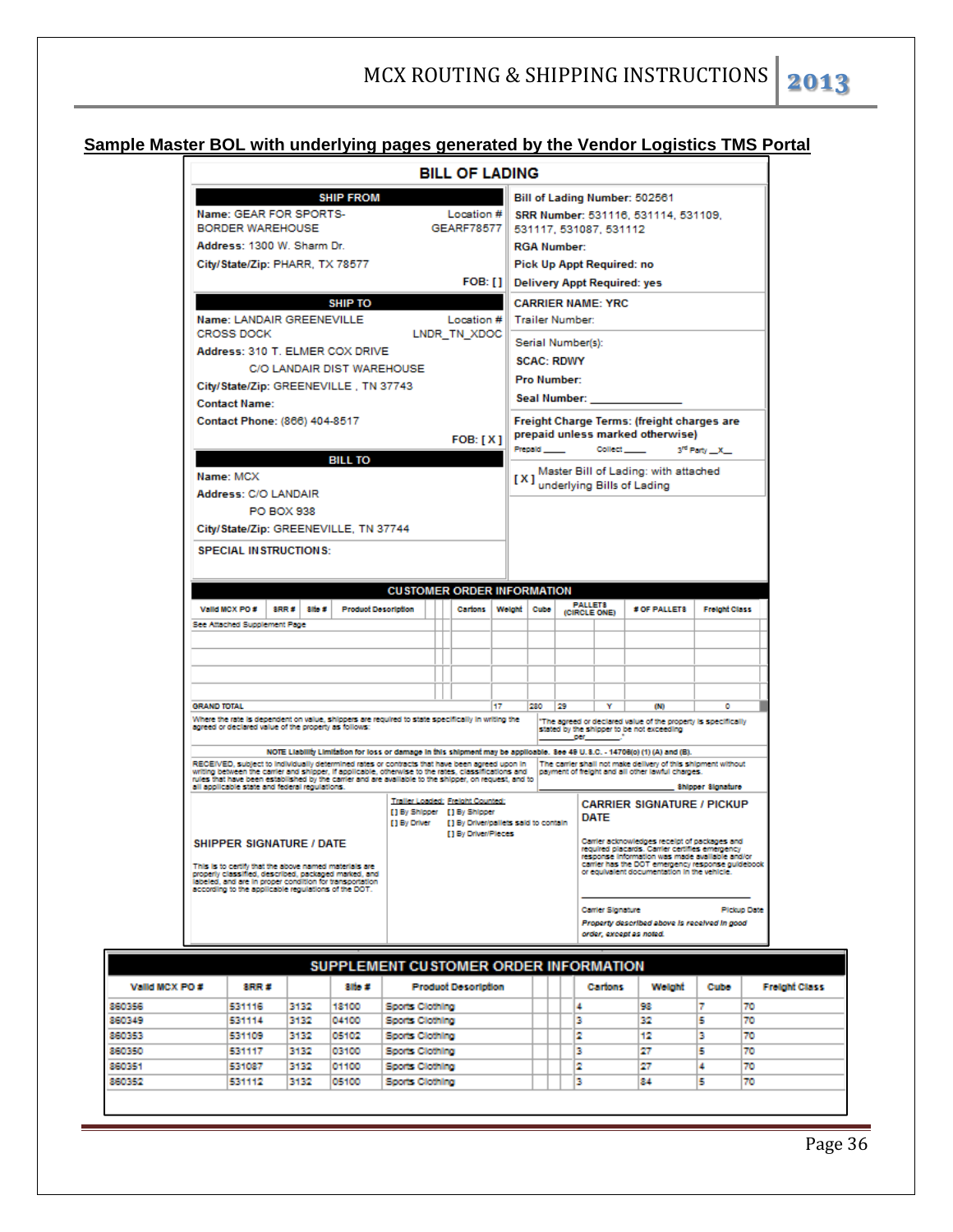#### **17. Prepaid and Destination Shipments**

All guidance listed within this document, in previous sections, must still be followed with the exception of using MCX carriers and accounts.

If the vendor prepays the shipment, then the shipper's carrier/agent of choice may route the MCX order.

The vendor is **required** to validate the MCX PO, Destination, and ship date through the Vendor Logistics TMS Portal.

Required information on each small parcel label.

- MCX Store/Site Number
- MCX PO number

All BOLs should instruct the carrier to call for appointment prior to delivery.

Required information on the BOL.

- MCX Store/Site Number
- MCX PO number
- Carton Count

#### **Proof of Delivery**

The Vendor must retain the proof of delivery on FOB Destination shipments for three years after completion of the order. In the event the Vendor fails to provide a requested proof of delivery, the Vendor will be liable for any loss or costs to MCX. The following is a list of acceptable proof of delivery documents:

-Original carrier delivery receipt, properly receipted by the approved consignee for all shipments made via railroad, motor carrier, freight, or air.

-Original post office forms bearing canceled postage, signed and dated by the post office, indicating number of packages and destination.

-Parcel delivery service delivery record-computer manifest, or the equivalent, signed and dated by the consignee. Must reference number of packages and destination.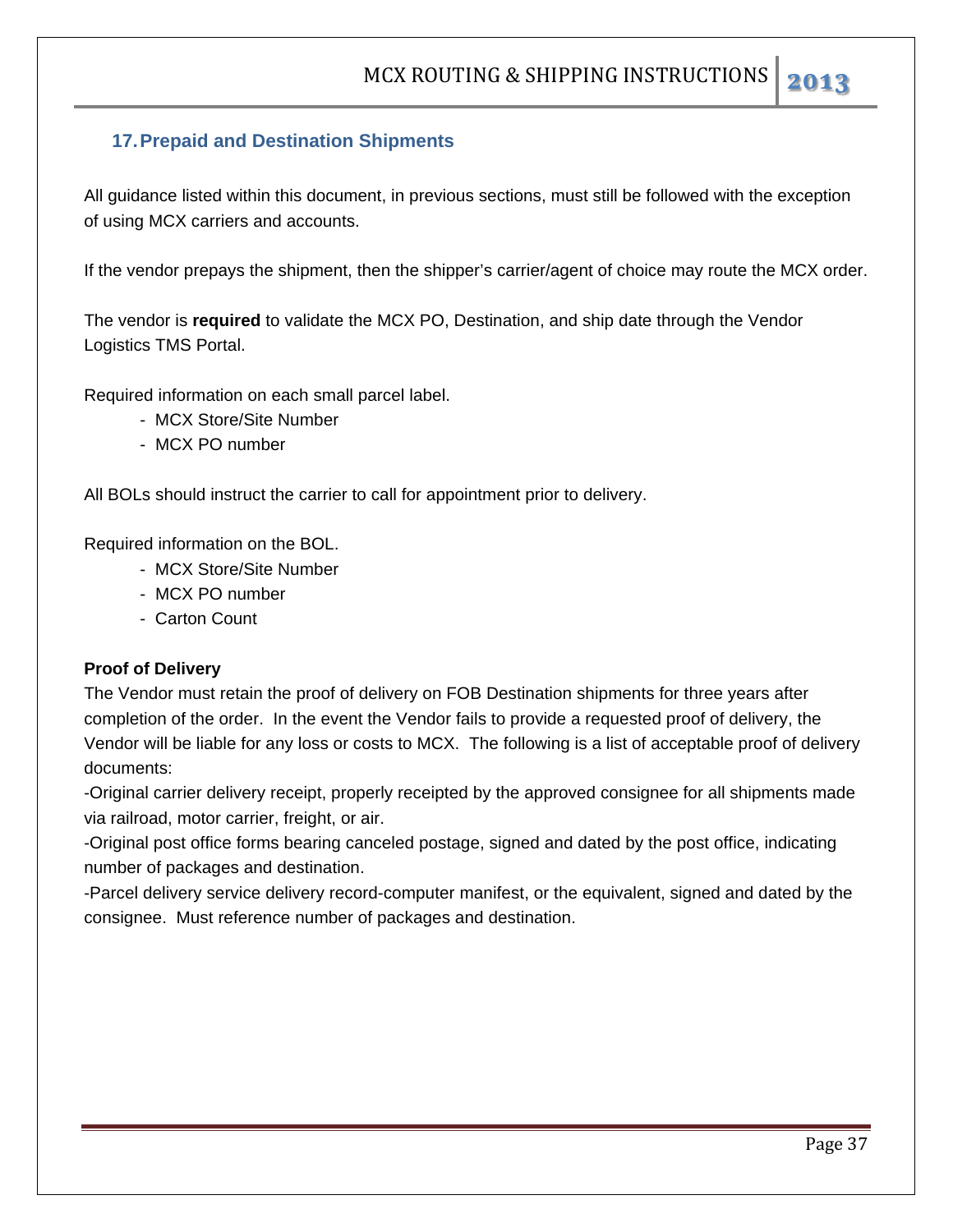#### **18. Non-Compliance Chargeback Information**

Please know that MCX works with all of our vendors and understands that mistakes occur, however we have to impose fees when our procedures and policies are not followed and it creates an increased work load for our business partners and staff. MCX may charge an administration fee up to \$200 for non-compliance issues per incidence in addition to chargebacks for excessive freight costs incurred from shipping errors.

MCX will attempt to provide vendor/shipper with notice of chargebacks as they occur. Vendor/shipper may request backup data from our Vendor Relations department by emailing OMBMCCSVendors@usmc-mccs.org

Shipping and Freight chargebacks may be processed for the following reasons but are not limited to this list.

Vendor Ticket Error Vendor Cost Price Quote Different Damaged/Defective Goods Shipped Vendor Over shipment/Substitution Delivery Appointment Not Scheduled Item Not on PO/OPO Shipped to the Incorrect Site Shipped with Bad/No PO/OPO Shipped with No/Different UPC Shipped on a Canceled PO/OPO Late/Early Shipment Failure to Ship Shipment not Logged into TMS Incorrect Carrier/Billing Used No Packing Slip **Incomplete** Incomplete/Incorrect BOL Freight Returns Unauthorized Freight Billed Shipment Weight Variance **Lost Event Sales Due to Error** 

Vendors are only authorized to ship merchandise listed on the Purchase Order, Open Purchase Order, or Direct Delivery Contract established by the Headquarters U.S. Marine Corps Semper Fit and Exchange Services Division Central Buying Office (HQ MCX CBO).

#### **Additions, substitutions, or changes will not be accepted unless the buyer has received written notification and has confirmed authorization of changes in writing, e-mail, or by fax**.

Failure to comply will result in a \$200 non-compliance fee that will be assessed to the vendor for each violation. MCX is authorized to return such merchandise to the vendor at the vendor's expense. Increased freight and handling costs due to over-shipping will be charged back to the vendor. The noncompliance fees will be deducted from MCX future payments via chargeback(s) for all violations. Frustrated freight is an expensive and non-productive process for all concerned; vendors will work with the HQ MCX CBO to prevent and resolve all frustrated freight issues in a timely manner.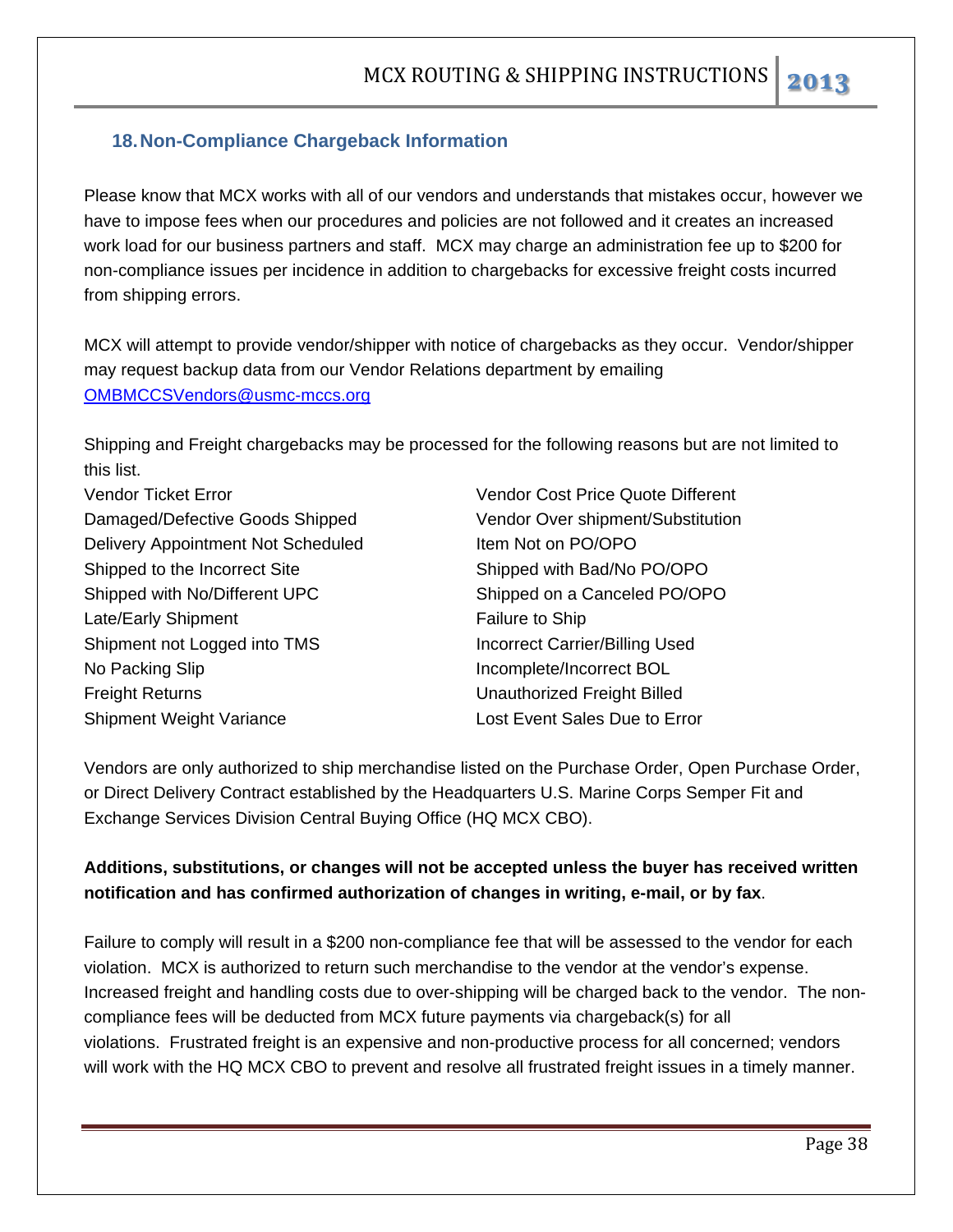#### **19. Cross Dock Information**

It is mandatory to route shipments to the address provided by the Vendor Logistics Portal TMS. The LTL BOL and Small Parcel shipping labels must have the correct shipping address as instructed by the Vendor Logistics Portal TMS. In some cases, this may indicate an address that is different from the address on the purchase order which is the final destination. The vendor's carton labels, UCC-128 labels, ASN EDI 856 transmission and invoice should not be adjusted; these items should use the MCX PO address. A non-compliance fee up to \$200 as well as additional freight fees incurred due to the error will be billed back to the vendor for failure to ship to the designated Vendor Logistics Portal TMS address.

Our cross-dock facility in Greeneville, TN requires the below critical elements to ensure timely delivery of goods to our stores. Following these steps is essential for efficient processing through the crossdock.

1. For LTL or FTL shipments, the TMS BOL that is printable from the vendor portal must be utilized as the shipments bill of lading.

2. Make sure to ship the goods on the date specified on the Freight Routing Notification that you receive for all shipments. That date is used to schedule carriers and calculate estimated arrival dates at the cross dock.

3. Ship to the destination address listed on the MCX TMS BOL. Your MCX PO address may differ from the address listed on the MCX TMS BOL; however the shipment must go to the BOL address.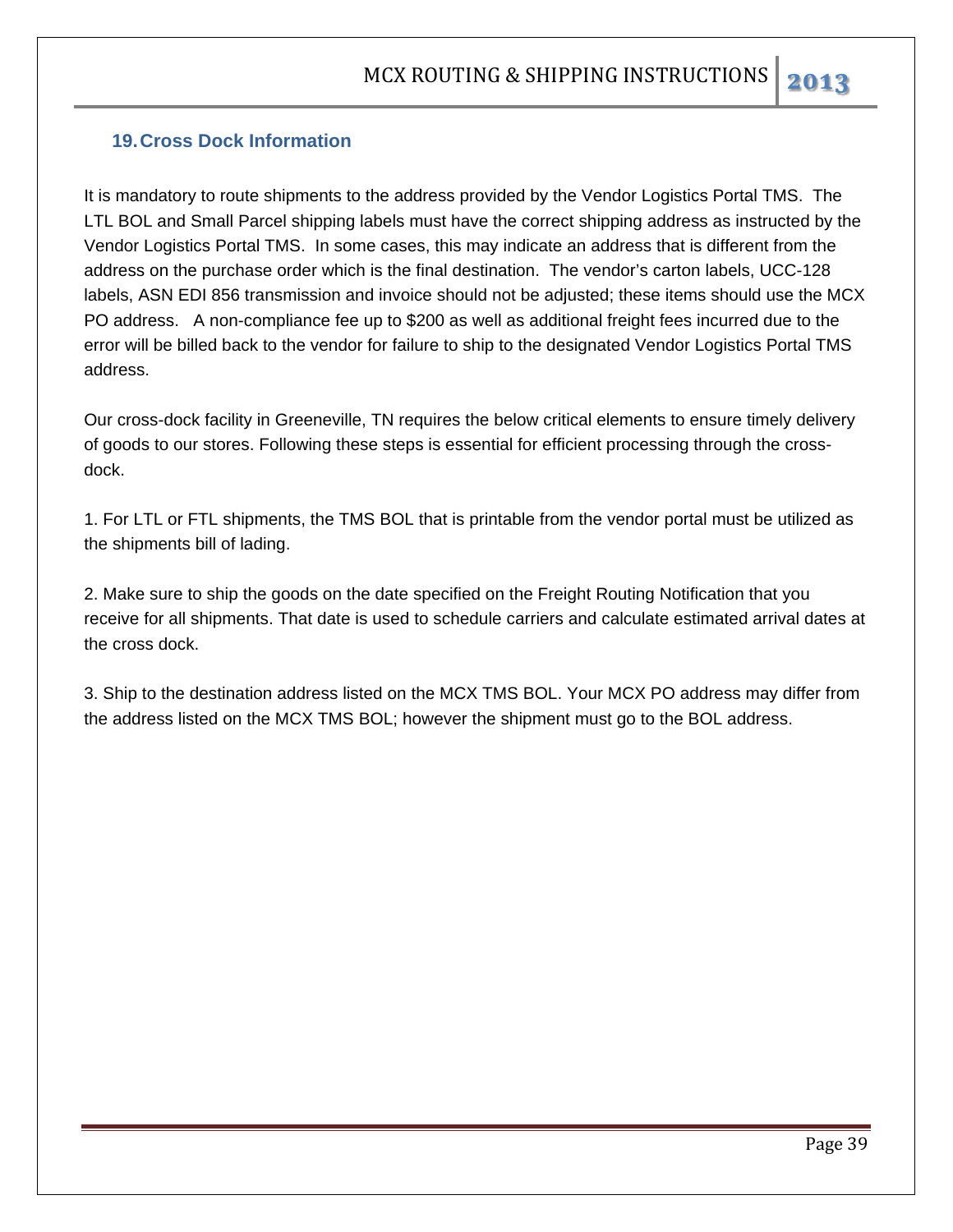- 1. The TMS BOL prints with FAK 70 non-furniture, however my commodity is covered by another FAK, what should I do?
	- a. Our MCX carrier contracts are negotiated under a FAK 70 rate, FAK 70 covers Freight of All Kinds ranging from classes 70-150. If your commodity falls outside of this range or is considered HAZMAT, you may notate it in the "Special Instructions/Comments" field in the TMS entry portal. This field will print on the TMS BOL and satisfy DOT Freight Declaration Guidance.
- 2. My UCC-128 labels and ASN 856 generates with my vendors generated BOL number and I cannot override this number to document the MCX TMS BOL number?
	- a. Your vendor generated BOL number can transmit on the UCC-128 labels and on the ASN 856; however you must use the MCX TMS BOL document for shipping. You may attach your Vendor generated BOL to the MCX TMS BOL and mark the MCX TMS BOL as the Master BOL if you require your copy for records. Our carriers are assigned pickup based on the MCX TMS BOL generated number and our EDI 214 Carrier Tracking and Financial matchup are completed by our MCX TMS BOL number.
- 3. What is the Landair Greeneville TN address?
	- a. The address is only released to vendors selected for the cross dock. The address will appear on the MCX TMS BOL. Vendors should not build this address in their systems for the MCX site number. This address should only appear on the LTL/FTL shipping documents.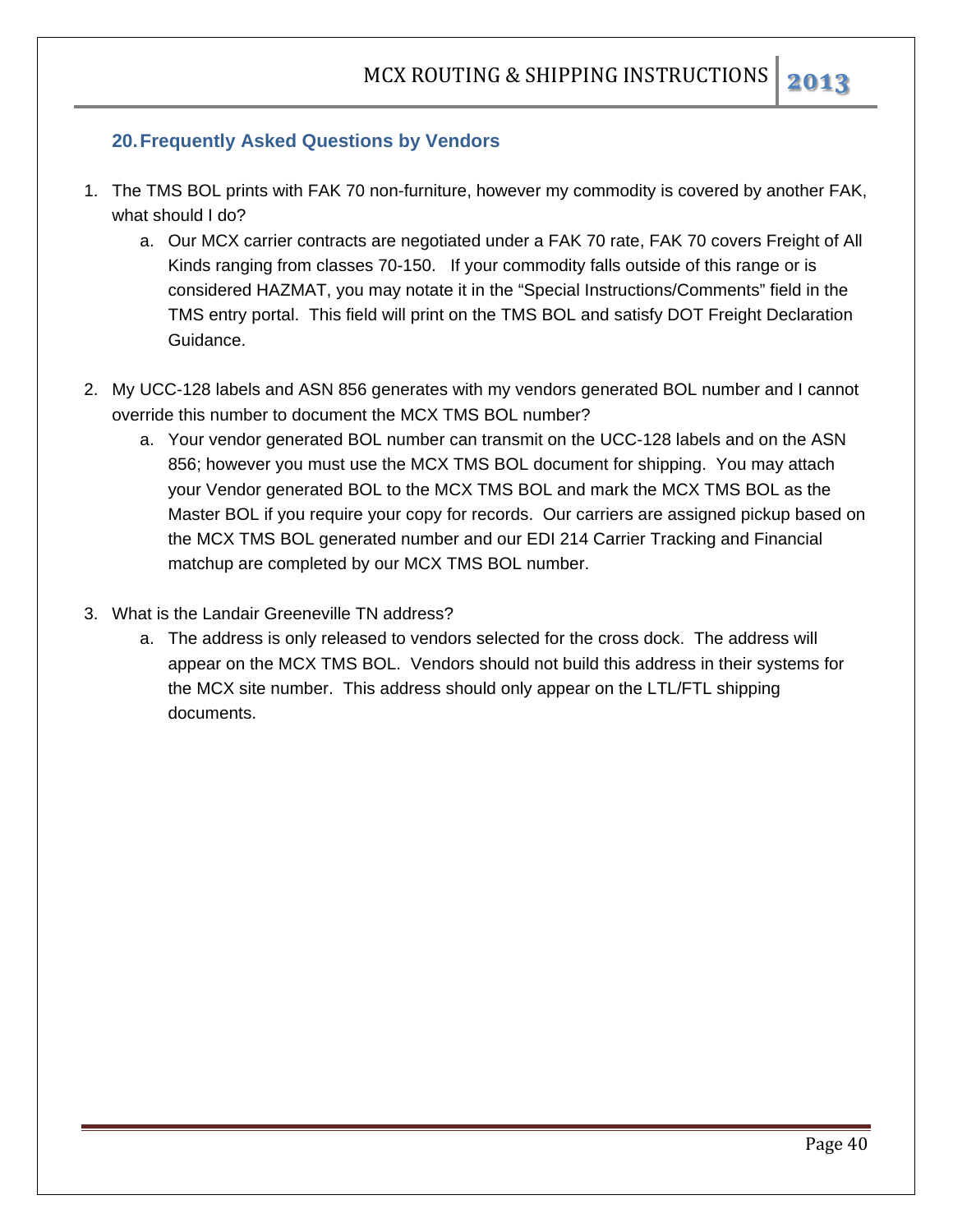#### **21. Contact Information**

**Landair** Phone: (866) 404-8517 Fax: (423) 783-1369 Email: mcx@landair.com

#### **HQ MCX Operations** Phone: (703) 784-5336 Fax: (703) 784-5354 Email: OMBMCXLOGISTICS@usmc-mccs.org

#### **HQ MCX Vendor Relations**

Phone: (703) 432-1196 Email: OMBMCCSVENDORS@usmc-mccs.org

**HQ MCX EDI Team**  Phone: (703) 784-3800 Email: MCCSEDITEAM@usmc-mccs.org

**USPS Military Postal Service Line** (800)-810-6098

**USPS Mailing Requirements Office** (802)-524-6518

**UPS Customer Service**  800-742-5877

**FedEx U.S. Customer Service** (800) 463-3339

**FedEx International Customer Support** (800) 247-4747

**Defense Distribution Center (DDC)**  Office: 1-800-456-5507 or 717-770-5534 Fax: 717-770-2701

delivery@dla.mil and Scot.osborne@dla.mil